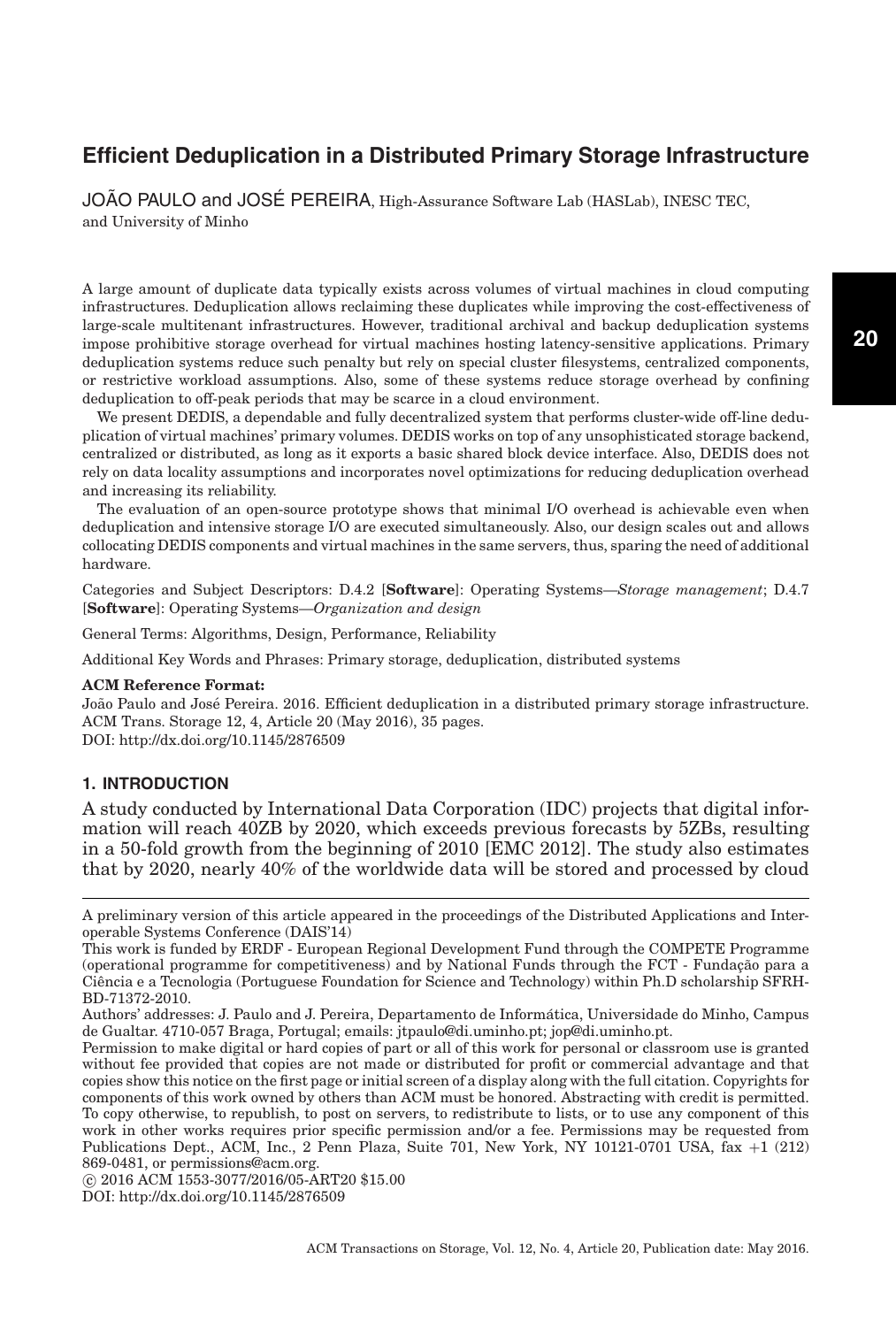computing infrastructures that rely heavily on Virtual Machines (VMs) for hosting cloud services and client applications. With this unprecedented growth of data and the introduction of more expensive storage devices, such as Solid State Drives (SSDs), space-saving techniques such as deduplication are key to reduce the costs of cloud infrastructures [D. Iacono [2013\]](#page-32-1). As a matter of fact, deduplication is currently accepted as an efficient technique for reducing storage costs at the expense of some additional processing. Moreover, this technique is no longer an exclusive feature of archival and backup storage systems, being now increasingly sought in primary storage systems and cloud computing infrastructures, namely, across VMs' volumes [Srinivasan et al. [2012;](#page-34-0) El-Shimi et al. [2012;](#page-32-2) OpenSolaris [2014;](#page-33-0) Hong and Long [2004;](#page-32-3) Clements et al. [2009;](#page-32-4) Ng et al. [2011\]](#page-33-1).

As static VM images are highly redundant, many systems avoid duplicates by storing Copy-on-Write (CoW) golden images and then use snapshot mechanisms for launching identical VM instances [HP [2011;](#page-32-5) Meyer et al. [2008\]](#page-33-2). In order to further improve deduplication space savings, other systems also target duplicates found in dynamic general purpose data stored on the VMs' volumes. In many situations, these volumes are used as primary storage for distinct types of services, such as email servers, web servers, application servers, and Network-Attached Storage (NAS) servers [Koller and Rangaswami [2010a\]](#page-33-3). Several clients run these services in independent VMs with their own volumes, meaning that it is possible to find not only duplicate software, files/emails in a single VM volume but also across the volumes of distinct VMs deployed at the same cluster infrastructure. In fact, by finding duplicates for both static and dynamic data in a cluster-wide fashion, space savings may range from 58% up to 80% [Clements et al. [2009;](#page-32-4) Meyer and Bolosky [2011,](#page-33-4) [2012;](#page-33-5) Srinivasan et al. [2012\]](#page-34-0).

However, in spite of the considerable space savings, primary storage deduplication in a cluster infrastructure raises novel challenges that are not addressed by traditional archival and backup deduplication systems.

# **1.1. Challenges**

For archival and backup data, most applications favor storage throughput over latency as data is usually stored and retrieved sequentially in large batches. However, for primary data, random access patterns are expected while many applications have strict latency requirements for their storage requests [Hong and Long [2004;](#page-32-3) Clements et al. [2009;](#page-32-4) Paulo and Pereira [2014b\]](#page-33-6). These differences explain why most of the traditional archival/backup storage systems use *inline* deduplication, thus removing duplicates before storing data. However, finding and sharing duplicates can be a costly operation that requires additional computational resources and, in most cases, it requires additional storage accesses. Doing these additional operations in the storage write path increases significantly the latency of storage write requests [Quinlan and Dorward [2002;](#page-33-7) Ng et al. [2011;](#page-33-1) Srinivasan et al. [2012;](#page-34-0) Paulo and Pereira [2014b\]](#page-33-6).

As this overhead is unacceptable for many applications writing and updating primary data, another option is to use *off-line* deduplication that minimizes the impact in storage writes by removing the additional computation and storage accesses to find duplicates from the storage write path [Hong and Long [2004;](#page-32-3) Clements et al. [2009\]](#page-32-4). However, as data is only aliased after being stored, off-line deduplication temporarily requires additional storage space. Also, deduplication and storage requests are performed asynchronously so appropriate mechanisms for preventing stale data checksums and other concurrency issues are necessary and may degrade performance and scalability.

As another challenge, primary data volumes have data hotspots that are modified frequently. For instance, this property is visible in the real traces used to evaluate our prototype [Koller and Rangaswami [2010a\]](#page-33-3). More specifically, in the tests with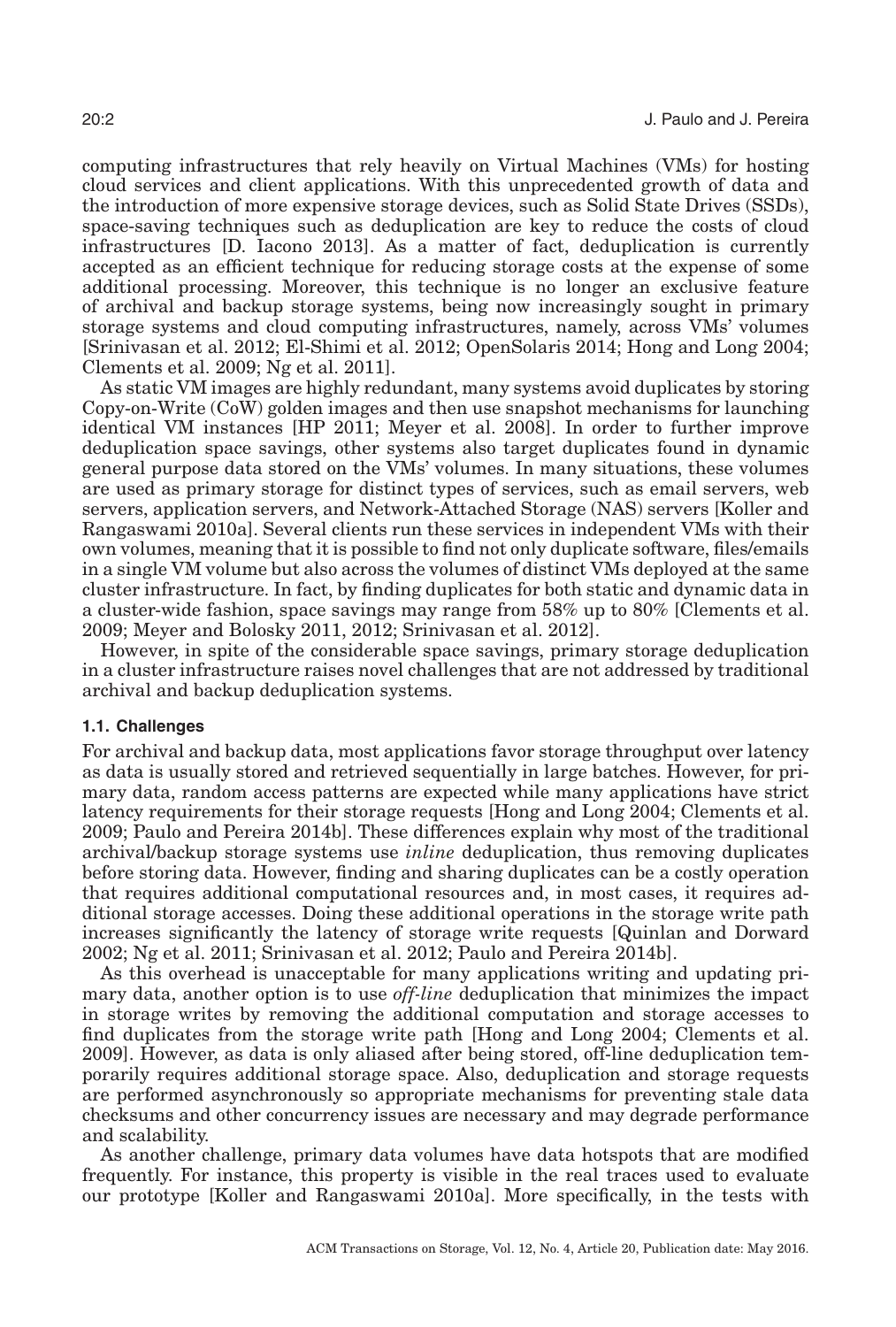a mail server trace, described in Section [5,](#page-16-0) 39% of the write requests are rewrites, corresponding approximately to a throughput of 41 blocks being rewritten per second. This means that an efficient CoW mechanism is needed for preventing in-place updates on aliased data and potential data corruption. For instance, if two VMs are sharing the same data block and one of them needs to update that block, the new content is written into a new and unused block (copied on write) because the shared block is still being used by the other VM. This mechanism introduces even more overhead in the storage write path while increasing the complexity of reference management and garbage collection, thus forcing some systems to perform deduplication only in offpeak periods in order to avoid a considerable performance degradation [Clements et al. [2009\]](#page-32-4). Since cloud infrastructure hosts VMs from several clients that provide different services for different countries with distinct timezones, off-peak periods to perform deduplication across all these VMs are very scarce or even inexistent. This way, off-line deduplication has a short time-window for processing the VMs storage backlog and eliminating duplicates. Ideally, deduplication should run continuously and duplicates should be kept on disk for short periods of time, thus reducing the extra storage space required.

Finally, distributed cloud infrastructures raise additional challenges as deduplication must be performed globally across volumes belonging to VMs deployed on remote cluster servers [Hong and Long [2004;](#page-32-3) Clements et al. [2009\]](#page-32-4). Space savings are maximized if duplicates are found and eliminated globally across the entire cluster. Also, if deduplication is done in a decentralized fashion where each server is responsible for finding and eliminating duplicates for its hosted VMs, it is possible to increase deduplication parallelism and to scale out to larger clusters [Kaiser et al. [2012\]](#page-33-8). However, this is a complex design that requires a remote indexing mechanism, accessible by all cluster servers, that is used for tracking unique storage content and finding duplicates. Remotely accessing this index in the critical storage path introduces prohibitive overhead for primary storage workloads and invalidates, once again, in-line deduplication. In fact, this negative impact leads to deduplication systems that perform exclusively local server deduplication or that relax deduplication's accuracy and find only some of the duplicates across cluster nodes [You et al. [2005;](#page-34-1) Bhagwat et al. [2009;](#page-32-6) Dong et al. [2011;](#page-32-7) Fu et al. [2012;](#page-32-8) Frey et al. [2012\]](#page-32-9).

# **1.2. Assumptions and Contributions**

The combined challenges of primary storage and global deduplication are addressed with DEDIS, a dependable and fully decentralized system that performs optimistic cluster-wide off-line deduplication of VMs' primary volumes, while excluding most of the deduplication processing from the storage write path.

Our design assumes that VMs' volumes are stored persistently in a storage backend, also referred to as a storage pool within the article, exporting an unsophisticated shared block device interface that may be distributed or centralized. For instance, this backend may be a Storage Area Network (SAN) system or another similar storage environment. Previously distributed primary off-line deduplication systems, namely DDE and DEDE, respectively, store VMs' volumes on the IBM Storage Tank filesystem with built-in locking operations, and on the VMWares's VMFS filesystem that has built-in locking, aliasing, CoW and garbage collection operations [Hong and Long [2004;](#page-32-3) Clements et al. [2009\]](#page-32-4). As one of the main novelties of our system, DEDIS does not rely on storage backends with any of these special mechanisms. Instead, each server hosting VMs is responsible for performing deduplication for the volumes of those VMs. Although this decision significantly impacts the system design and favors distinct optimizations, as discussed in Section [4,](#page-7-0) it allows decoupling our deduplication system from a specific storage implementation and avoids performance issues that arise from this dependency.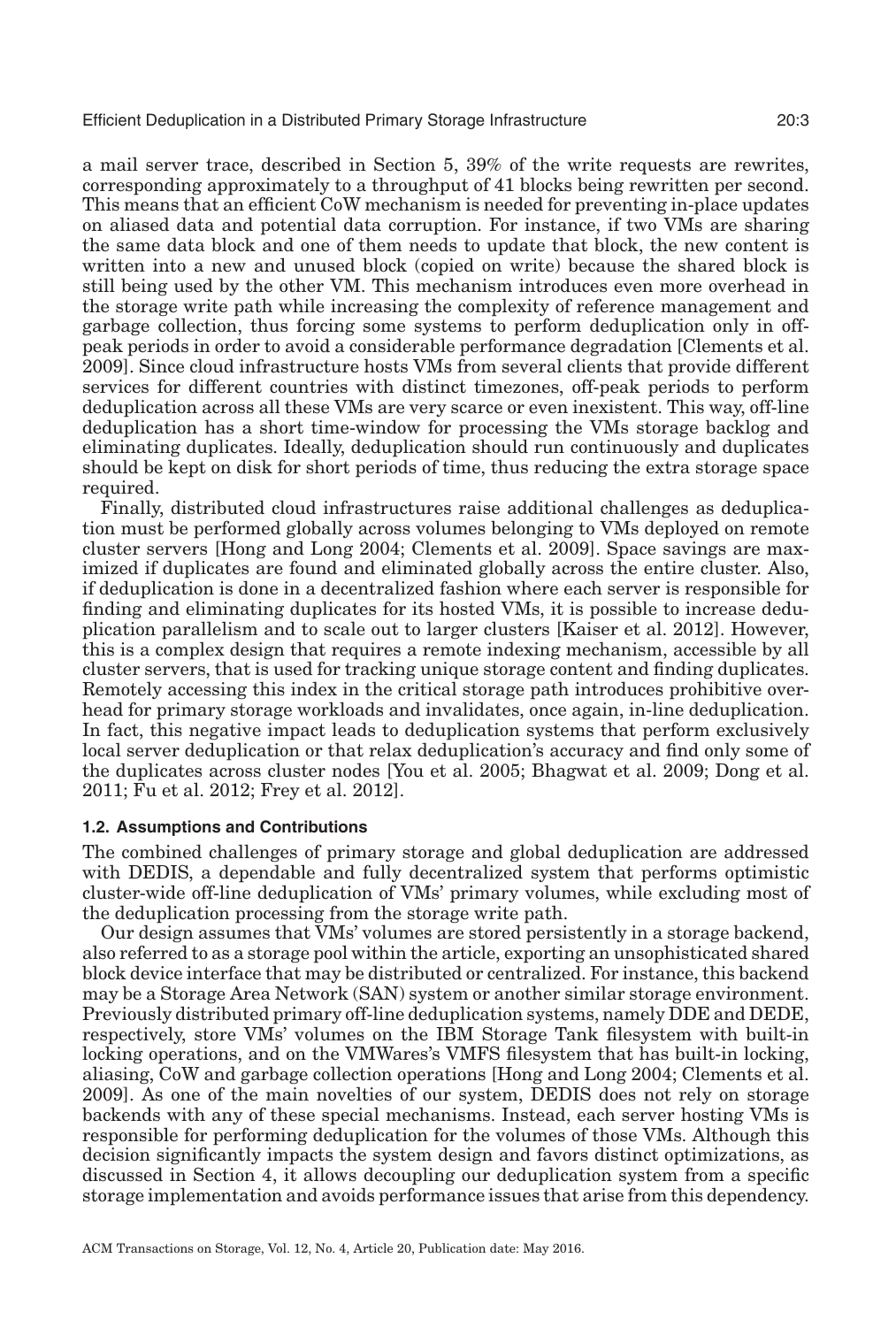In current cloud computing solutions, such as the one provided by OpenStack, an open -source project for building and managing cloud computing platforms, VMs' volumes can be mapped to persistent high performance block storage devices for storing both the Operating System (OS) and primary data efficiently [OpenStack Foundation [2014,](#page-33-9) [2016\]](#page-33-10). In OpenStack, these block devices are managed by the Cinder system that uses as the default storage backend a traditional Logical Volume Management (LVM) system. With the DEDIS approach, traditional LVM storage backends without built-in deduplication may be used, and efficient global deduplication across VMs' volumes is achievable without modifying the implementation of these storage backends. In fact, as shown in the article, our approach only requires modifying the virtual disk I/O interface of VMs, which, in most hypervisors such as Xen and KVM, is possible with user-space toolkits, thus, not requiring an intrusive approach where the hypervisor implementation must be modified [Russell [2008;](#page-33-11) Citrix Systems, Inc [2014;](#page-32-10) Jones, M. [2010\]](#page-32-11).

On the other hand, primary storage in-line deduplication systems such as iDedup, LiveDFS, and DBLK rely on storage workloads exhibiting data locality properties to reduce the storage overhead caused by deduplication and present systems that only perform centralized deduplication [Tsuchiya and Watanabe [2011;](#page-34-2) Ng et al. [2011;](#page-33-1) Srinivasan et al. [2012\]](#page-34-0). DEDIS design does not depend on storage workloads exhibiting specific data locality properties to achieve low storage overhead, and deduplication is done in an exact fashion across the whole cluster; more specifically, all duplicate chunks are processed and eventually shared. For clarity purposes, in this article, we refer to *chunks* as the unit of deduplication, which in DEDIS corresponds to fixedsize blocks. Most systems do not compare the full content of chunks, and use instead compact signatures of the chunks' content. These are generally calculated with hashing functions and we refer to them as *chunk signatures* or *digests* [Paulo and Pereira [2014b\]](#page-33-6).

Briefly, DEDIS novel optimistic deduplication approach works as follows: Locally, in each server hosting VMs, storage writes from these VMs to their volumes, at the storage backend, are intercepted with a fixed block size granularity and redirected immediately to the correct storage address by a layer that considers aliased chunks. This decision avoids costly accesses to remote metadata and reference management in the critical storage path. In each server, written blocks are collected asynchronously and off-line deduplication is performed globally and exactly across the entire cluster by using a partitioned and replicated fault tolerant distributed service that maintains both the index of unique chunks' signatures and the metadata necessary for reference management and garbage collection. This service allows DEDIS to be fully decentralized and to scale-out. Finally, volumes belonging to failed cluster nodes can be recovered and restarted in other cluster nodes by using a persistent logging mechanism that stores the necessary metadata in a shared storage pool which, for performance reasons, may or may not be the same where volumes are stored. Once again, this approach excludes a dependency on any specific storage backend with special operations while also avoiding any cross-host communication between servers holding distinct VMs.

As other contributions, we present novel optimizations for improving deduplication performance and further reducing its impact in storage requests. These are novel optimizations that do not rely on storage workloads exhibiting data locality properties in order to be efficient. Namely, DEDIS detects blocks that are potentially write hotspots and avoids sharing such blocks, which reduces significantly the number of CoW operations and their overhead in storage requests. Storage latency overhead is then further reduced by using in-memory caches and batch processing, which are also useful for increasing deduplication throughput. Also, DEDIS can be configured to withstand hash collisions in specific VM volumes by performing byte comparison of chunks before aliasing them.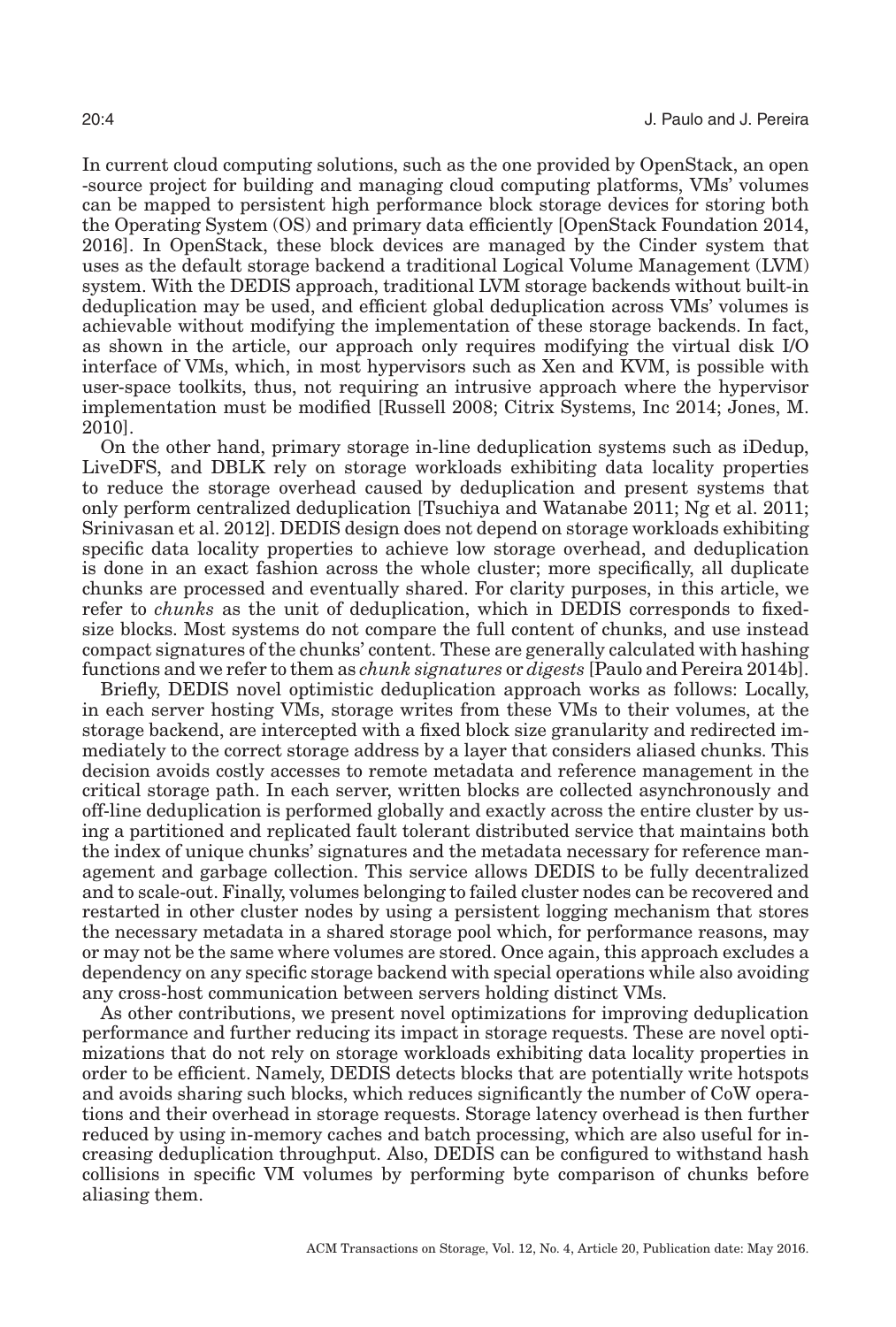A final contribution is a detailed experimental evaluation of the DEDIS prototype with both real traces and a realistic benchmark. The results show that in a setup with up to 32 servers, DEDIS introduces low overhead in storage I/O requests, less than 14%, while maintaining acceptable deduplication throughput and resource consumption. Also, our design scales out along with the storage backend for large-scale infrastructures. The evaluation is performed in a fully symmetric setup where servers run both VMs and DEDIS components. This way, our prototype does not require additional servers for running DEDIS services. In fact, in the distributed setup with several servers, even the storage backend, where VMs volumes and DEDIS persistent metadata are stored, is composed by the local disks of the same servers.

This work is focused on achieving efficient deduplication and low storage overhead for random storage workloads. As explained previously and as further detailed in the next section, this is a common type of workload for primary storage systems that current proposals cannot handle efficiently. Nevertheless, in Section [6](#page-30-0) we address this assumption in more detail and discuss future research directions for building deduplication systems that handle both random and sequential storage workloads efficiently. Also, the article extends preliminary work [Paulo and Pereira [2014a\]](#page-33-12) by presenting a new evaluation setup with multiple servers' configurations and storage workloads, by presenting a novel cache optimization for improving deduplication throughput while reducing DEDIS impact on storage requests, and by discussing in more detail the concurrent optimistic deduplication approach and fault-tolerant design of our system.

The article is structured as follows: Section [2](#page-4-0) summarizes background work on primary storage deduplication and the main differences between DEDIS and state-of-theart systems. Section [3](#page-6-0) describes the baseline distributed architecture assumed by our system. Section [4](#page-7-0) presents DEDIS components, fault-tolerance considerations, optimizations, and implementation details. Section [5](#page-16-0) presents the evaluation of the opensource prototype. Finally, Section [6](#page-30-0) discusses the applicability of this work for sequential storage workloads and future research directions, while Section [7](#page-31-0) concludes the article.

# **2. BACKGROUND AND RELATED WORK**

<span id="page-4-0"></span>Traditional in-line deduplication systems target archival and backup data, favoring storage throughput over latency. This explains why previous proposals to extend systems like Venti and HYDRAstor with file system semantics are able to achieve good performance for stream I/O (sequential reads and writes), while supporting random block storage requests but with unacceptable performance for primary storage environments like the one targeted by DEDIS [Ungureanu et al. [2010;](#page-34-3) Liguori and Van Hensbergen [2008;](#page-33-13) Lessfs [2014\]](#page-33-14). Other backup systems perform off-line deduplication, but these systems are either optimized to eliminate duplicates at the file granularity, reducing the achievable space savings, or rely on centralized indexes [Bolosky et al. [2000;](#page-32-12) Douceur et al. [2002;](#page-32-13) Yang et al. [2010\]](#page-34-4). Unlike these systems, DEDIS is fully decentralized and eliminates duplicates at the fixed-size block (4KB) granularity. Yet another possible combination is discussed in RevDedup, where in-line and off-line deduplication are combined [Li et al. [2014\]](#page-33-15). Coarse-grained in-line deduplication is used for newer backups in order to maintain fast restore speeds and to spare storage space. Then, fine-grained off-line deduplication is done for older backups to further increase space savings and to optimize the process of deletion of these older backups. Once again, these optimizations focus on storing, restoring, and deleting large portions of data in a small time window, thus favoring storage throughput over latency.

Recently, live volume deduplication in cluster and enterprise scale systems is emerging. Logical LVM systems with snapshot capabilities, such as Parallax, avoid duplicating data, but only among snapshots of VM volumes and golden VM images with common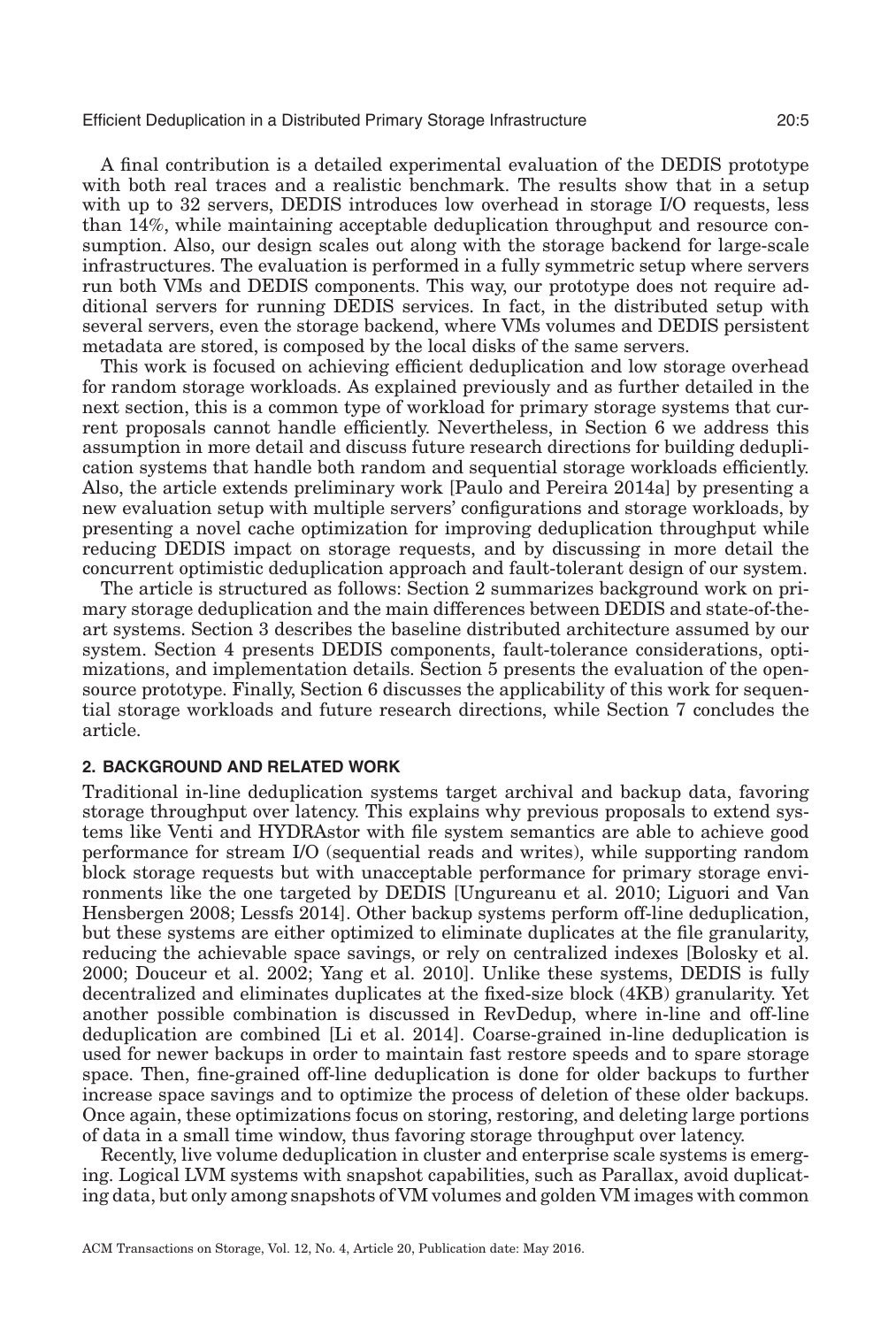ancestors [Meyer et al. [2008\]](#page-33-2). In fact, as explained in the work of Jin and Miller [\[2009\]](#page-32-14), deduplication is an efficient method for reducing the storage space of VM images, even when these images do not have common ancestors. However, DEDIS aims not only at finding redundancy across VM images' static information, but also across dynamic data stored on VMs' volumes belonging to distinct software/applications running at these VMs.

Other systems like Opendedup and ZFS support multihost in-line deduplication for dynamic data, but are designed for enterprise storage appliances and require large RAM capacities for indexing chunks and enabling efficient deduplication [Opendedup [2014;](#page-33-16) OpenSolaris [2014\]](#page-33-0).

These limitations shift focus to off-line deduplication where processing overhead is excluded from the storage write path and lower latency is achievable. Primary distributed off-line deduplication for a SAN file system was introduced in the Duplicate Data Elimination (DDE) system, implemented over the distributed IBM Storage Tank [Hong and Long [2004\]](#page-32-3). A centralized metadata server receives signatures of stored chunks and deduplicates them asynchronously by resorting to an index of unique signatures stored at the SAN. A CoW mechanism avoids updates on aliased data, while reference counting information, required for reference management, is stored on an independent metadata structure.

One of the major drawbacks of DDE is the single-point of failure centralized metadata server, so this centralized component is avoided in DeDe [Clements et al. [2009\]](#page-32-4). DeDe introduces an off-line decentralized deduplication algorithm for VM volumes on top of VMWares's VMFS cluster file system. DeDe uses an index structure, also stored in VMFS, that is accessible to all nodes and protected by a locking mechanism. Efficient deduplication throughput is obtained by doing index lookups and updates in batch, while index partitioning allows a scalable design. VMFS simplifies deduplication as it already has explicit block aliasing, CoW, and reference management. However, these operations are not commonly exposed in most cluster file systems and the performance of the deduplication system is highly dependent on their implementation. For instance, there are alignment issues between the block size used in VMFS and DeDe, implying additional translation metadata and an additional impact in storage requests latency. This penalty, along with the significant overhead of CoW operations, confines DeDe deduplication to run in periods of low I/O load. A proposal for reducing the overhead of CoW operations in storage requests is described in Microsoft Windows Server 2012 centralized off-line deduplication system, where it is suggested that deduplication should be performed selectively on files that meet a specific policy, such as, file age superior to a certain threshold [El-Shimi et al. [2012\]](#page-32-2). Such a policy avoids sharing fresh files that are more prone to generate CoW operations.

DDE and DeDe are the systems that most resemble DEDIS. However, DEDIS is fully decentralized and does not depend on a specific cluster file system. This distinction allows removing existing single point of failures while also handling unsophisticated storage implementations as backend, centralized, or distributed, as long as a shared block device interface is provided for the storage pool. Decoupling deduplication from the storage backend changes significantly the design of DEDIS and allows exploring novel optimizations while avoiding the alignment issues of DeDe. For example, as detailed in Section [4.5,](#page-14-0) DeDe's mechanism to tentatively mark addresses as CoW is implemented by recurring to the storage backend locking capabilities. Implementing this mechanism in DEDIS without the lock primitive would require costly cross-host communication, so we introduce a novel mechanism for avoiding I/O hotspots and, consequently, CoW operations. Also, as CoW specialization is not provided by our storage backend, novel cache mechanisms can be used to reduce its impact in storage requests. In fact, these optimizations are key for running deduplication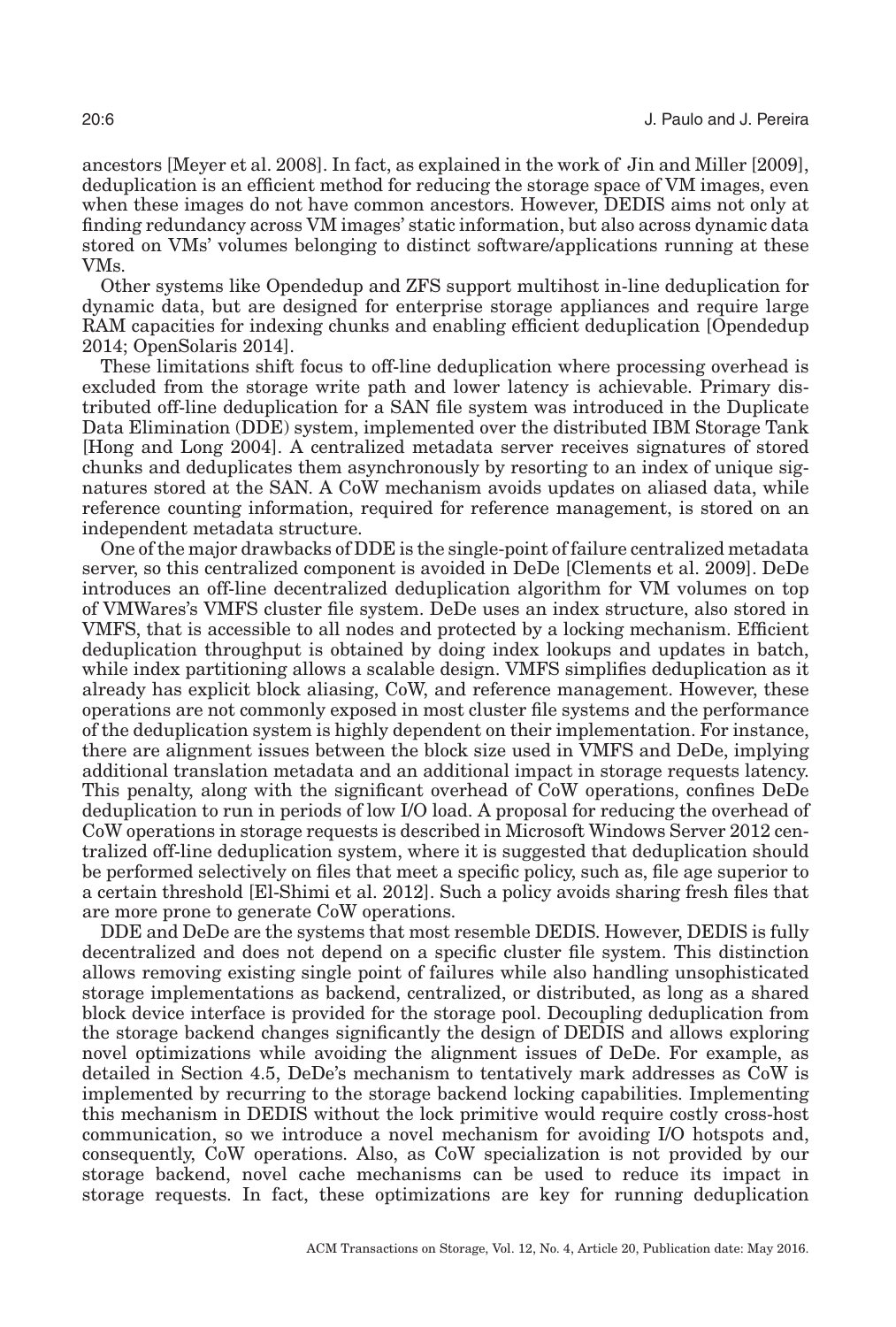and I/O intensive workloads simultaneously with low overhead, unlike in previous systems.

Recently, several optimizations were proposed by iDedup, LiveDFS, DBLK, and HANDS to reduce the storage latency overhead of in-line primary storage deduplication. These optimizations focus on speeding up the index lookup operations by avoiding disk accesses that are costly and done in the storage write path [Tsuchiya and Watanabe [2011;](#page-34-2) Ng et al. [2011;](#page-33-1) Srinivasan et al. [2012;](#page-34-0) Wildani et al. [2013\]](#page-34-5). Briefly, these systems use Bloom filters and explore the spatial and temporal locality of storage workloads with novel disk layouts, pre-fetching algorithms, and cache mechanisms. In fact, many of these optimizations are based on mechanisms previously thought for archival and backup deduplication [Zhu et al. [2008;](#page-34-6) Rhea et al. [2008;](#page-33-17) Lillibridge et al. [2009;](#page-33-18) Guo and Efstathopoulos [2011;](#page-32-15) Shilane et al. [2012;](#page-33-19) Wei et al. [2010;](#page-34-7) Quinlan and Dorward [2002;](#page-33-7) Zhu et al. [2008;](#page-34-6) Guo and Efstathopoulos [2011;](#page-32-15) Debnath et al. [2010;](#page-32-16) Xia et al. [2011;](#page-34-8) Fu et al. [2012;](#page-32-8) Dong et al. [2011\]](#page-32-7). However, even with these optimizations, these in-line primary deduplication systems are designed for centralized storage appliances as introducing remote index lookups in the critical I/O path results in prohibitive storage overhead.

In order to support cluster-wide in-line deduplication, the Dedupv1 centralized system was extended to perform deduplication over a shared storage device (SAN) where each node has exclusive access to its own data partition and index shard, which is stored in a separate SSD partition [Meister and Brinkmann [2010;](#page-33-20) Kaiser et al. [2012\]](#page-33-8). Each node is responsible for performing data partitioning, hash calculation, and for routing the requests of chunks to be deduplicated to the nodes with the corresponding index entries. This approach requires cross-host communication and, since in-line deduplication is done, it adds unwanted overhead in storage write requests that is reduced with a write-back cache and a write-ahead log. In DEDIS, cross-host communication is avoided, and since off-line deduplication is used, there is no need for the write-back cache and the write-ahead log.

In comparison with other archival, backup, and primary in-line deduplication work, DEDIS does not require data locality or keeping metadata structures in SSDs to have acceptable deduplication throughput and reduced storage I/O overhead [Paulo and Pereira [2014b\]](#page-33-6). Index lookups are optimized by performing them in batch and outside from the critical I/O storage path. Also, the index is not assumed to be fully loaded in RAM and can be partitioned to improve throughput and scalability. DEDIS performs exact deduplication across all cluster nodes, i.e., all stored chunks are compared against each other, thus having optimal deduplication gain. Finally, DEDIS deduplication is decentralized so each cluster node performs deduplication tasks independently and concurrently.

# **3. BASELINE ARCHITECTURE**

<span id="page-6-0"></span>Figure [1](#page-7-1) outlines the distributed primary storage architecture assumed by DEDIS. A number of physical disks are available over a network to physical hosts running multiple VMs and are used as the storage backend to persist the volumes of these VMs. We assume that these disks are exported to the physical hosts as an unsophisticated shared block device interface; for instance, it can be a SAN system or another similar storage environment. Also, this storage backend may have features like replication and striping that are transparent to the physical hosts.

Together with the hypervisor, storage management services provide logical volumes to VMs by translating *logical addresses* within each volume to the corresponding *physical addresses* at the storage backend (physical disks) upon each block I/O operation. Since networked disks provide only simple block I/O primitives, a distributed coordination and configuration service is assumed to locate meta-information for logical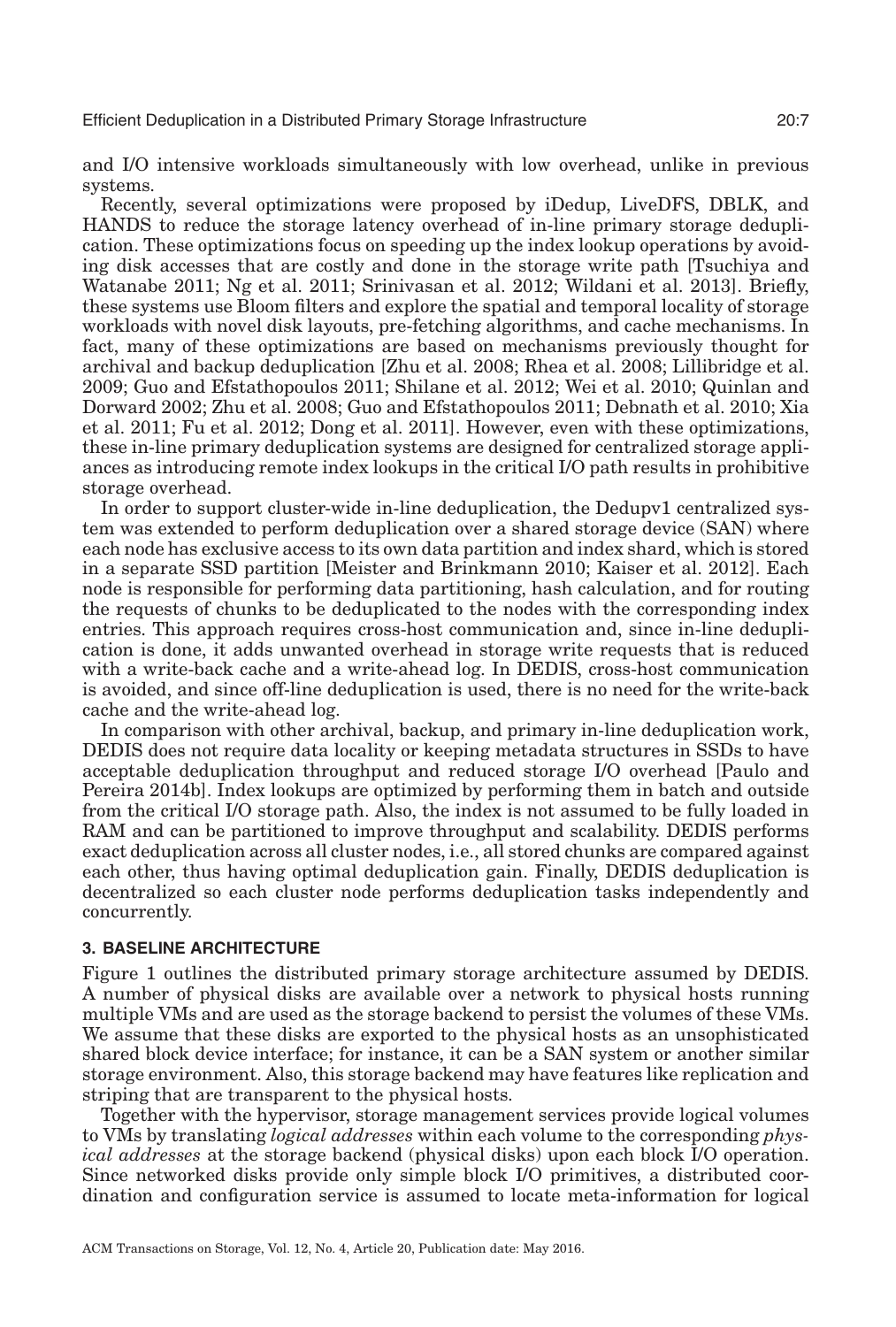<span id="page-7-1"></span>

Fig. 1. Distributed storage architecture assumed by DEDIS.

volumes, free block extents, and to ensure that a logical volume is mounted at any time by at most one VM. The main functionality is as follows:

*Interceptor*. A local module in each storage manager maps VMs logical to physical storage addresses, storing the physical location of each logical block in a persistent mapping structure. In some LVM systems, this module supports the creation of snapshots by pointing multiple logical volumes to the same physical locations [Meyer et al. [2008\]](#page-33-2). Logical addresses sharing a physical location must be marked as CoW. Then, updates to these addresses must write the new content to a free block and update the mapping accordingly.

*Extent server*. A distributed coordination mechanism allocates free blocks from the storage backend (physical disks) when a logical volume is created, lazily when a block is written for the first time, or when an aliased block is updated (i.e., copied on write). Storage extents are allocated with a large granularity and are then, within each physical host, used to satisfy individual block allocation requests, thus reducing the overhead of contacting a remote service [Meyer et al. [2008\]](#page-33-2).

The architecture presented in Figure [1](#page-7-1) is a logical architecture, as physical disks and, even the instances of the distributed coordination and configuration service itself, can be contained within the same physical hosts. For simplicity, we assume that the Xen hypervisor is being used and label payload VMs as DomU and the storage management VM as Dom0. Also, in DEDIS evaluation, iSCSI and Fiber Channel are used as the storage networking protocols. However, the architecture is generic and can be implemented within other hypervisors while using other networked storage protocols. Since we focus on the added functionality needed for deduplication, we do not target a specific data structure for mapping from logical to physical addresses. We also do not require built-in volume snapshot or CoW functionalities, as we introduce our own operations. Finally, DEDIS operates with fixed-size blocks because the *interceptor* module also processes requests at the fixed-size block granularity, and generating variablesized chunks would impose unwanted computation overhead [Hong and Long [2004;](#page-32-3) Clements et al. [2009\]](#page-32-4).

# **4. THE DEDIS SYSTEM**

# <span id="page-7-0"></span>**4.1. Architecture**

The main novelty of DEDIS architecture, depicted in Figure [2,](#page-8-0) is that it does not require introducing a centralized component. Instead, in addition to the baseline architecture, it uses only a *distributed* module and two *local* modules. These are highlighted in the figure by the dashed rectangle and provide the following functionality: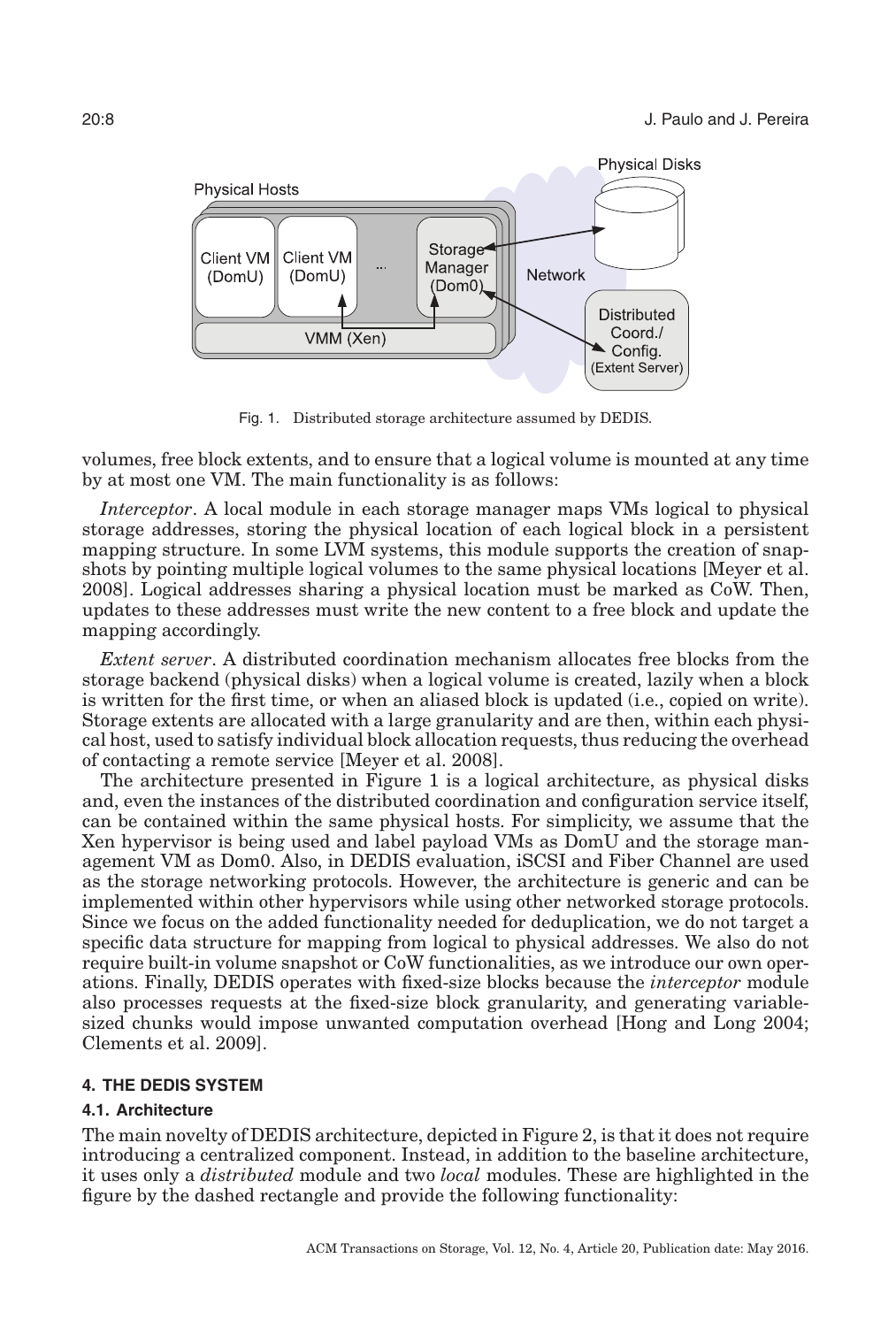<span id="page-8-0"></span>

Fig. 2. Overview of the DEDIS storage manager.

*Distributed Duplicates Index (DDI)*. A distributed module that indexes unique content signatures of storage's blocks. Each entry maps a unique signature to the physical storage address of the corresponding block and to the number of logical addresses pointing to (sharing) that block. This information allows aliasing duplicate blocks and performing reference management and garbage collection of unreferenced blocks. Index entries are persistent and are not required to be fully loaded on RAM to have efficient lookup operations. Also, entries are sharded and replicated across several DDI nodes for scalability and fault tolerance purposes. The size of each entry is small (few bytes), so a single node can index many blocks. This way, the index scales out without having any single point of failure.

*Duplicate Finder (D. Finder)*. A local module that asynchronously collects addresses written by local *interceptors*, which are stored in a *dirty* addresses queue, and shares the correspondent blocks with other blocks registered at the DDI. Blocks processed by this module are preemptively marked as CoW in order to avoid concurrent updates and possible data corruption. This module is, thus, the main difference from a storage manager that does not support deduplication.

*Garbage Collector (GC)*. A local module that processes copied on write blocks or, in other words, aliased blocks that were updated and are no longer being referenced (aliased) by a certain logical address. The physical addresses of copied blocks are kept at the *unreferenced* queue, and the number of references to a certain block can be consulted and decremented at the DDI. Copied blocks can be freed if the number of references reaches zero. Both *D. Finder* and *GC* modules free unused blocks by registering their physical addresses in a local *free* blocks pool that provides unused block addresses for CoW operations and, when necessary, inserts/retrieves unused block addresses from the remote *extent* server.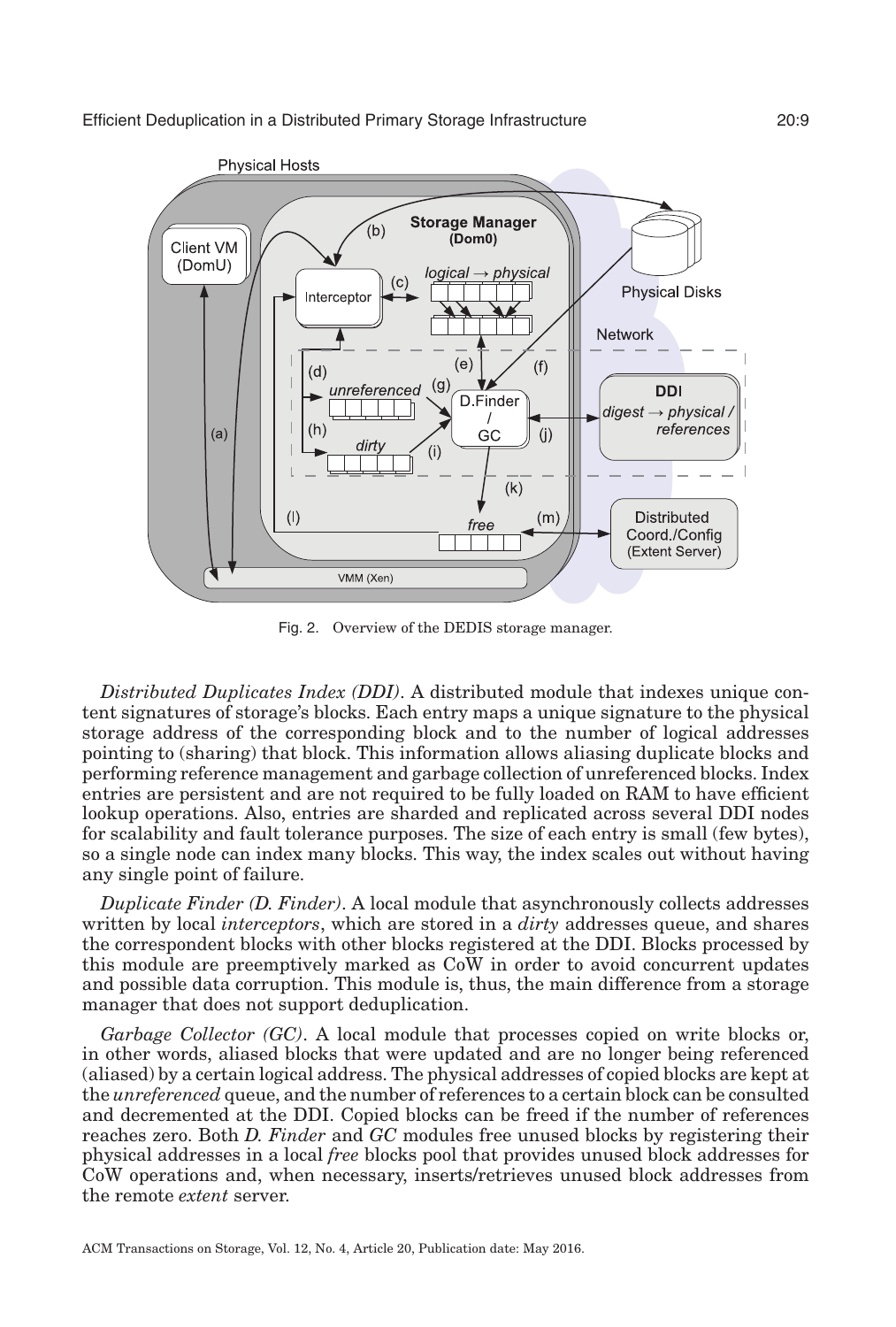# **4.2. I/O Operations**

<span id="page-9-0"></span>The operations executed by DEDIS modules are depicted in Figure [2.](#page-8-0) Bidirectional arrows mean that information is both retrieved and updated at the target resource. The *GC* and *D. Finder* modules are included in the same process box because both run in a background multithreaded process within the Xen Dom0, i.e., run in distinct threads of the same process.

An *I/O operation in the Interceptor*. The interceptor (a) gets read and write requests from local VMs, (c) queries the logical-to-physical mapping for the corresponding physical addresses; and (b) redirects them to the storage backend (physical disks) over the network. As potentially aliased blocks must be marked in the mapping as CoW by *D. Finder*, writes to such blocks must first (l) collect a free block address from the *free* pool, (b) redirect the write request to the free block and (c) update the map accordingly. Then, (d) the physical address of the copied block is inserted in the *unreferenced* queue to be processed later by the *GC*. For both regular and CoW write operations, (h) the logical address of the written block is inserted in a *dirty* queue. I/O requests are acknowledged as completed to the VMs (a) after completing all these steps.

*Sharing an updated block in D. Finder*. This background module runs periodically and aliases duplicate blocks. Therefore, each logical address that was updated and inserted in the *dirty* queue is eventually picked up by the *D. Finder* module (i), which marks the address for  $\text{CoW}$  (e), reads its content at the storage backend (f), computes a signature, and queries the DDI in search of an existing known duplicate (j). This is done using a test-and-increment remote operation, which stores the block's information (hash, physical address, and number of references) as a new entry at the DDI if a match is not found. If a match is found, the counter of logical addresses (references) pointing to the DDI entry is incremented and, locally (e), the logical-to-physical map is updated with the new physical address found at the DDI entry and (k) the physical address of the duplicate block is inserted in the *free* pool.

*Freeing an unused block in GC*. This background module examines if a copied block at the *unreferenced* queue (g) has become unreferenced with the last CoW operation. The block's content is read from the storage backend (f), its signature is calculated, and then the DDI is queried (j) using a remote test-and-decrement operation that decrements the number of logical addresses pointing to the corresponding DDI entry. If the block is unused (zero references), its entry is removed from the DDI and, locally, the block address is returned to the *free* pool (k). This pool keeps only the addresses needed for local CoW operations, while the remainder are returned to the remote *extent* server (m). When the queue is empty, unused addresses are requested from the *extent* server (m).

Each VM volume has its own latency-sensitive *interceptor* module running as an independent process. This module does not invoke any remote services and only blocks in the unlikely case of having an empty local *free* pool which can easily be avoided by tuning the frequency of the *GC* execution. Also, each VM volume has an independent logical-to-physical mapping, *dirty* queue, and *unreferenced* queue. Finally, both in *D. Finder* and *GC* modules, an independent thread processes the operations for each VM volume. This way, the only metadata structure shared across all VMs, in the same server, is the *free* pool that is protected from concurrent accesses by private caches that reduce access frequency.

The *test-and-increment* and *test-and-decrement* operations and the metadata stored in each DDI entry allow performing the lookup of storage block signatures and corresponding physical addresses while incrementing or decrementing the entry's logical references in a single round-trip to the DDI. This feature distinguishes DEDIS from previous systems, like DDE and DeDe that use two distinct metadata structures, and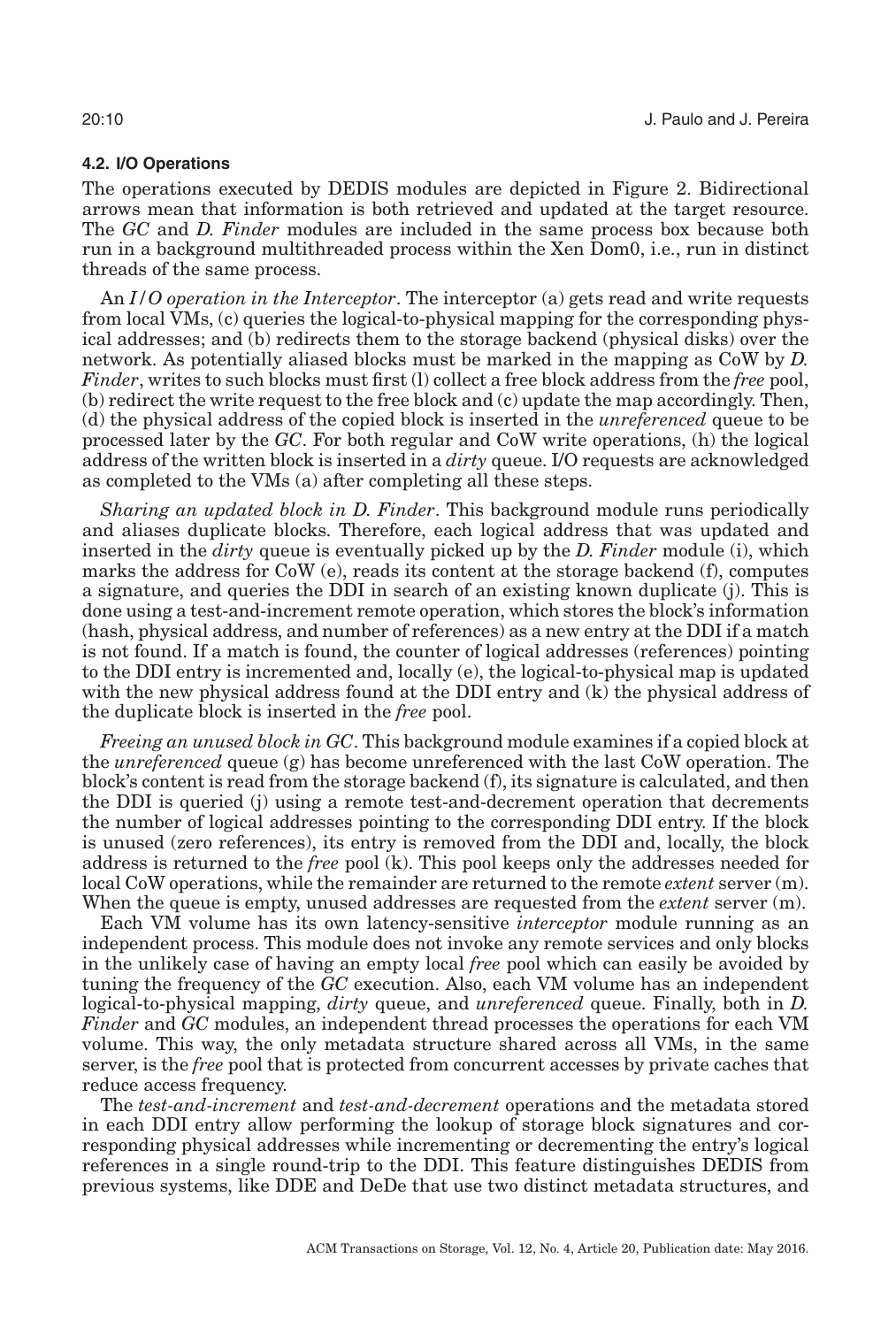<span id="page-10-0"></span>**procedure** to write *content* to a VM *logical* address:

- lock logical address at the logical-to-physical mapping  $\mathbf{1}$
- **if** logical address is marked as CoW:  $\overline{2}$
- let CoW block address be the current value mapped by logical address 3
- $\overline{4}$ get *unused block* address from the *free* pool
- write content to unused block at the storage pool 5
- 6 map logical address to unused block address and remove CoW mark
- $\overline{7}$ i insert CoW block operation details in the *unreferenced* queue
- $\overline{else:}$ 8
- let block address be the current value mapped by logical address 9
- 10 write *content* to *block* at the storage pool
- insert logical address in the dirty queue  $11$
- **unlock** logical address at the logical-to-physical mapping 12

Fig. 3. Pseudo-code for intercepting and processing VM writes at the *interceptor* module.

procedure to share a *logical* address at the *dirty* queue:

- <span id="page-10-1"></span>13 lock logical address at the logical-to-physical mapping
- let old block address be the current value mapped by logical address  $14$
- mark logical address as CoW 15
- register operation in a persistent log 16
- unlock logical address at the logical to-physical mapping 17
- read content from old block at the storage pool 18
- 19 compute a signature from content
- 20 perform a DDI test-and-increment operation using signature
- $lock$  logical address at the  $logical$ -to- $phvsical$  mapping 21
- if a *duplicate block* exists at the DDI and *logical* address still maps to *old block*: 22
- 23 update *logical* address mapping to point to *duplicate block* address
- unlock logical address at logical-to-physical mapping 24
- insert old block in the free pool 25
- ${\rm else:}^-$ 26
- 27 unlock logical address at logical to-physical mapping
- insert operation details at the *logical-to-physical*  $\log |\theta|$ 28

<span id="page-10-2"></span>Fig. 4. Pseudo-code for share operations at the *D. Finder* module.

allows combining aliasing and reference management in a single remote invocation, thus avoiding a higher throughput penalty and reducing metadata size [Hong and Long [2004;](#page-32-3) Clements et al. [2009\]](#page-32-4).

Finally, the *interceptor* processes storage calls from VM applications and from the VM operating system, so deduplication is applied to both types of dynamic data.

# **4.3. Concurrent Optimistic Deduplication**

Figures [3](#page-10-0) and [4](#page-10-1) show the pseudo-code for intercepting a VM write request and for aliasing a block address at the *dirty* queue, respectively. The *interceptor* and *D. Finder* modules concurrently update and retrieve information from metadata and storage blocks. In order to avoid concurrent accesses and, consequently, data corruption, the *D. Finder* preemptively marks blocks for CoW (line 15) before reading their content from the storage pool, calculating signatures, contacting the DDI, aliasing identical blocks, and freeing the duplicate ones (lines 18 to 25). Blocks marked for CoW are immutable until they are freed by the *D. Finder* or *GC* modules.

However, this mechanism alone is not sufficient. Consider the following scenario: storage block A is being processed by *D. Finder*, it was preemptively marked for CoW, and the request to the DDI was sent to find out if a duplicate block exists at the storage (line 20). Concurrently, the *interceptor* receives a write request for the logical address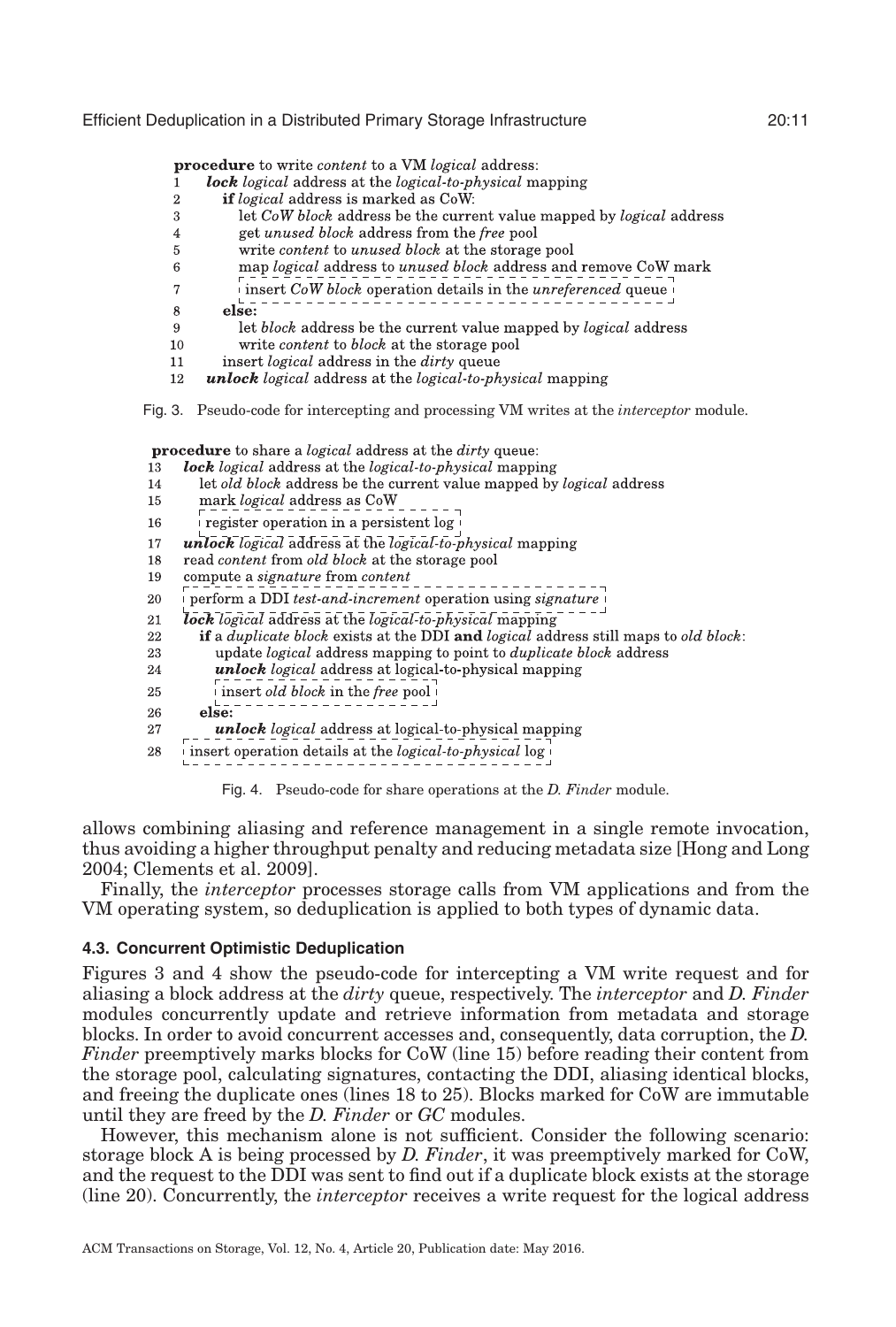<span id="page-11-0"></span>**procedure** to garbage collect a *copied block* address at the *unreferenced* queue: read content from copied block at the storage pool 29

- 30
- compute a signature from content
- $\stackrel{\text{{\tiny \textsf{i}}}}{\mid}$  perform a DDI *test-and-decrement* operation using signature  $\stackrel{\text{{\tiny \textsf{i}}}}{\mid}$ 31
- if copied block address is distinct from the DDI block address: 32
- insert *copied block* address in the *free* pool 33
- if DDI block has zero references: 34
- insert *DDI* block address in the free pool 35
- insert operation details at the *logical-to-physical* log i 36
- 

37

Fig. 5. Pseudo-code for garbage collection at the *GC* module.

pointing to storage block A (line 3), writes the content to an unused storage block B, as block A is marked as CoW, and updates the corresponding entry at the *logical-tophysical* mapping to refer to block B, which has now the latest content (lines 4 to 6). Then, after this set of events, the response from the DDI is received and a block C, with the same content as A, is found so the *D. Finder* module updates the logical address to refer to block C (lines 22 and 23). In this trace, the most recent content written in block B is lost and data is corrupted.

A straightforward solution to this issue is to lock the *logical-to-physical* mapping during the whole aliasing operation. However, such a decision includes costly remote calls in the critical section which significantly increases the contention and latency for concurrent storage requests accessing the same lock. Instead, the *D. Finder* performs fine-grained locking that excludes remote invocations to the DDI, storage reads, and other time-consuming operations from the critical section (lines 13 to 17 and 21 to 24/27). Then, the race condition detailed previously must be detected and requires aborting aliasing operations while generating dangling blocks that must be garbage collected. Namely, the second condition in line 22 ensures that the block being processed (old block) is only aliased and freed if the corresponding logical reference has not changed concurrently due to a CoW (lines 22 to 27).

Regarding read operations, the *logical-to-physical* mapping is used in a read-only fashion for redirecting requests to the corresponding storage blocks. Nevertheless, accesses to the mapping use the same lock mechanism to ensure that the latest content is read.

Figure [5](#page-11-0) shows the pseudo-code for processing a copied block inserted in the unreferenced queue (line 7). Mutual exclusion is used to manage concurrent accesses to this queue, which is the only metadata structure shared by the *GC* and *interceptor* modules. On the other hand, the *GC* and *D. Finder* modules access, concurrently, the DDI and *free* pool structures, thus requiring mutual exclusion. As an example, consider that *D. Finder* marked a block for CoW, read its content from the storage pool, and is now calculating its signature (lines 15 to 19). Concurrently, the *interceptor* receives a write to the same block and, as it is marked for CoW, redirects the write to an unused block and inserts the copied block in the *unreferenced* queue. Then, the *GC* starts processing the queue, reads the content of the block from the storage pool, calculates a signature and performs a *test-and-decrement* operation (lines 29 to 31). However, at this time, it is possible that the *D. Finder* has not yet performed the *test-and-increment* operation for that same block. This can lead to a scenario where blocks are freed while still being in use and, consequently, to data corruption. In our design, this race condition is solved by running *D. Finder* and *GC* modules sequentially for the same VM.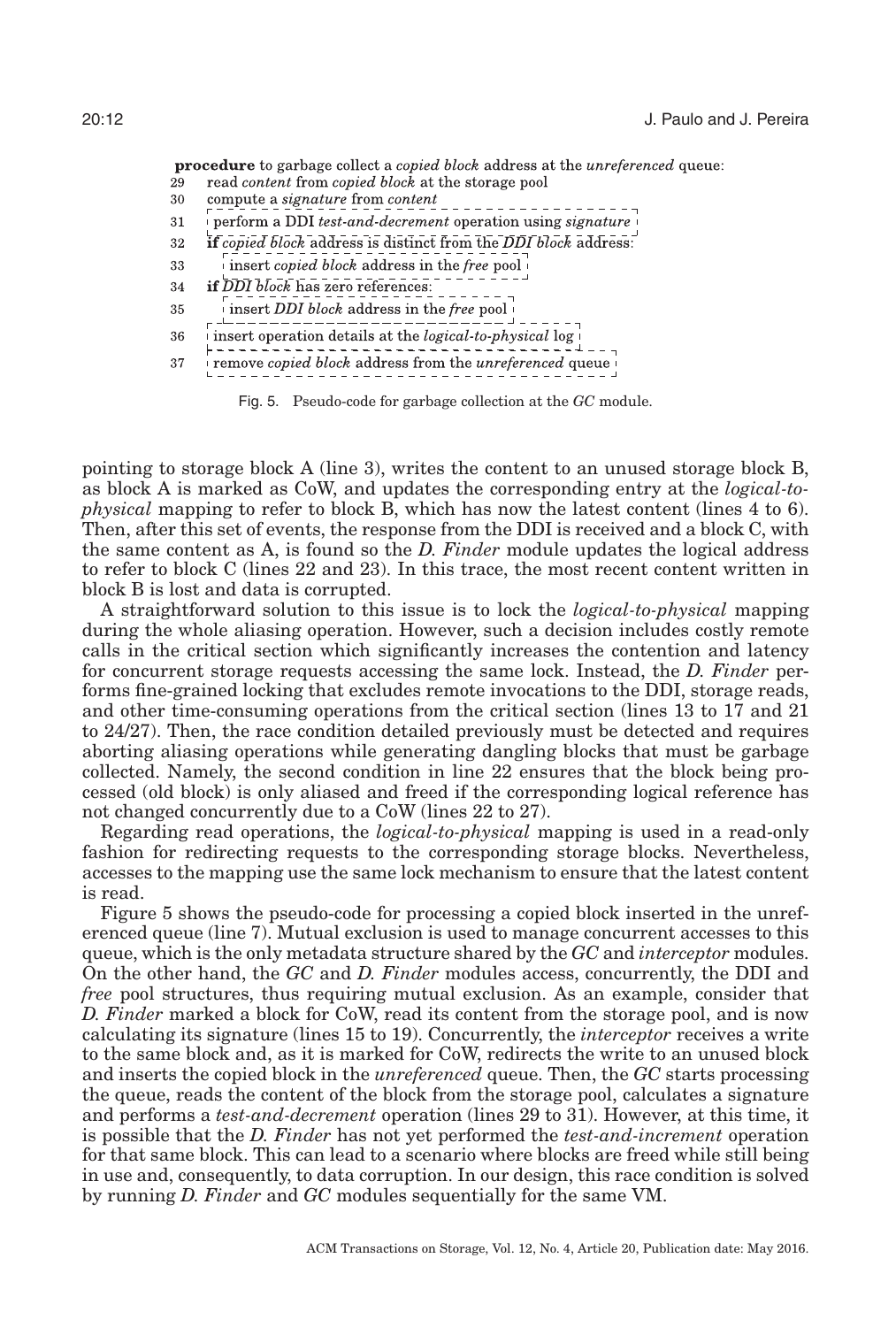As discussed previously, the *D. Finder* aborts a small number of operations due to concurrent CoWs done before updating the *logical-to-physical* mapping to reflect aliasing (line 23). These aborts generate dangling blocks that must be collected and freed with the *GC* module (lines 32 and 33). Moreover, blocks that were copied and are no longer being referenced in the DDI are also freed (lines 34 and 35).

To conclude, due to the high level of concurrency present in DEDIS, these and other issues were explored in previous work where our algorithm was validated by a model checker [Paulo and Pereira [2011\]](#page-33-21).

# **4.4. Fault Tolerance**

Writing meta-information persistently is required to ensure that logical volumes survive the crash and restart of physical nodes. Our proposal uses transactional logs for tracking changes to metadata structures and allows logical volumes, held by a crashed physical node, to be recovered by another freshly booted node. The dashed rectangles, in the previous three figures, highlight the key operations for DEDIS fault-tolerance.

Our design assumes that failures occur at the process or server level. In our current implementation, all VMs deployed on the same server have their *D. Finder* and *GC* modules running in distinct threads of a single process, so if one thread fails all the others fail too. On the other hand, if the previous process fails, the *interceptor* continues to process I/O requests independently. However, CoW operations must use free blocks directly from the *extent* service, as the unused blocks in the *free* queue are managed by a thread that was also running in the failed process (line 4).

CoW is the only operation done by the *interceptor* that modifies the *logical-to-physical* mapping. The details of each CoW operation are stored persistently and atomically in the *unreferenced* queue before acknowledging the write request as completed (line 7). When a failure occurs, the information at the queue is used to recover the mapping to a consistent state. The *dirty* queue is solely kept in-memory because it holds noncritical information that, if lost, only has the consequence of missing some share opportunities. Finally, read operations and non-CoW write operations do not require logging, as they do not modify any critical metadata structure.

A persistent log registers *D. Finder* operations immediately after marking logical addresses as CoW and before unlocking the *logical-to-physical* mapping, thus, ensuring that no concurrent mapping accesses are done before the log is written (line 16). Then, if a failure occurs, the log can be used to check what addresses were marked as CoW and need to be reprocessed. However, operations registered at the log may have failed in distinct processing stages; for instance, some operations were contacting the DDI while other operations were already processing the DDI response and aliasing duplicate blocks. To ensure that log entries are fully processed exactly once, all steps are replayed in an idempotent fashion. Namely, each *D. Finder* operation has a unique ordered timestamp that is stored persistently in the log and at the DDI when a *test-andincrement* is done (line 20). The timestamp is then used to check what operations were already processed and cannot be repeated.

The persistent*logical-to-physical* log registers modifications to the *logical-to-physical* mapping due to CoW marking and block aliasing and is appended at the end of each aliasing operation (lines 15, 23 and 28). If a duplicate is found at the DDI, the address of one of the copies (old block) is inserted in the persistent *free* pool and this log is updated while keeping exclusive access to the *free* pool (lines 25 and 28). This way, when an operation is being repeated due to a failure and a duplicate is found at the DDI, if that specific operation is already registered in the *logical-to-physical* log, it is guaranteed that the old block was already freed. On the other hand, if the operation is not registered at the log, the *free* pool must be checked for the old block address. Since the log is written while holding exclusive access to the *free* pool and the thread that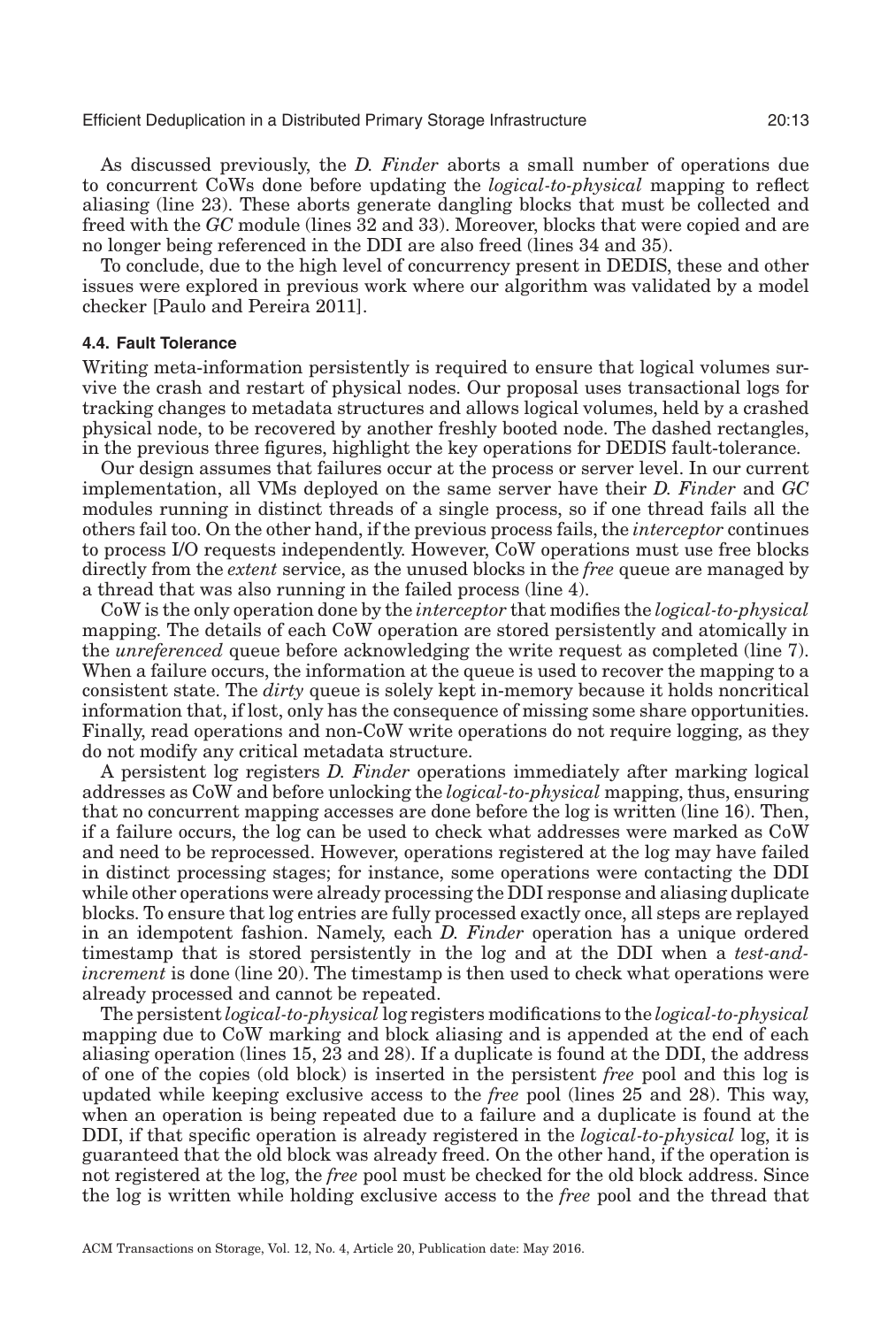manages the pool was also running in the failed process, if the address was added to the pool then it corresponds to the last address inserted.

Reprocessed operations must also account aborts due to concurrent CoW operations done before updating the *logical-to-physical* mapping to reflect aliasing (line 23). The necessary information to identify these events is stored in the *unreferenced* queue that must be checked when recovering aliasing operations that found duplicate blocks and were not registered as completed in the previous log. At the end of each *D. Finder* iteration, all operations were registered persistently in the *logical-to-physical* log, so

remaining logs can be pruned. This also means that aliasing operations only need to be reprocessed if the failure occurred during an iteration of this module.

The *GC* has the same approach to fault tolerance, as each operation has a unique timestamp for ordering CoW operations. The timestamp is calculated when CoW is performed by the *interceptor* and it is stored in the corresponding *unreferenced* queue entry (line 7). Then, the *GC* processes entries at the queue but only removes them after being completely processed and after writing to the *logical-to-physical* log (line 37). This way, if a failure occurs, all entries at the queue can be reprocessed in an idempotent fashion. Namely, *test-and-decrement* calls to the DDI are persistent and identified by the timestamp, thus, allowing to replay requests without repeating operations that were already processed. Then, addresses are inserted in the persistent *free* pool and the exclusive access to the pool is maintained until the *logical-to-physical* log is written (lines 33 to 36). The recovery process is identical to the one used for aliasing operations.

Both *GC* and *D. Finder* update the *logical-to-physical* log that can be pruned periodically into a persistent version of the *logical-to-physical* mapping to reduce recovery time. Log updates done by the *GC* reflect changes in the mapping due to CoW operations that are performed in parallel with aliasing operations. This way, the timestamps discussed previously order both CoW and aliasing operations to the same logical address, ensuring that the persistent mapping has always the latest modifications.

Regarding storage overhead, only two logging operations are performed in the critical storage path or when holding the lock of the *logical-to-physical* mapping, namely, when the *unreferenced* queue and the log that registers the beginning of aliasing operations are written (lines 7 and 16). The overhead of these operations is reduced as follows: The first log operation only occurs for copied blocks so, as detailed next, a hotspot avoidance mechanism is used for reducing the number of CoW operations. The overhead of the second log operation is reduced by grouping several blocks that will be processed by *D. Finder* and performing a single-batch log write. Although executed outside the critical path, the *logical-to-physical* log is also updated in batch to reduce the overhead of concurrent accesses to the storage pool.

Finally, in order to recover failed nodes into a distinct, freshly booted node, the logs and persistent metadata discussed previously are stored in a shared storage device. If necessary, the impact of logging in storage bandwidth can be reduced by using distinct storage backends for the logs and for the VM volumes. Then, as described in Section [3,](#page-6-0) a fault-tolerant distributed coordination and configuration service is used to locate and manage the metadata and logical volumes of crashed VMs and for booting them in a distinct cluster node. Moreover, this service is responsible for providing the *extent* server functionality and for tolerating failures of this service. DDI entries can be stored persistently in a shared storage backend or at the local disks of servers since DDI nodes are replicated, with a Replicated State Machine (RSM) approach, and can serve requests for failed replicas. Since the index is sharded across distinct DDI nodes, all the DDI nodes do not need to be fully replicated. In other words, a specific shard of the index can be replicated only across a subset of DDI nodes, while the other shards may be replicated across other groups of DDI nodes. Then, the number of DDI nodes per group may be chosen accordingly to the desired replication factor. This way, when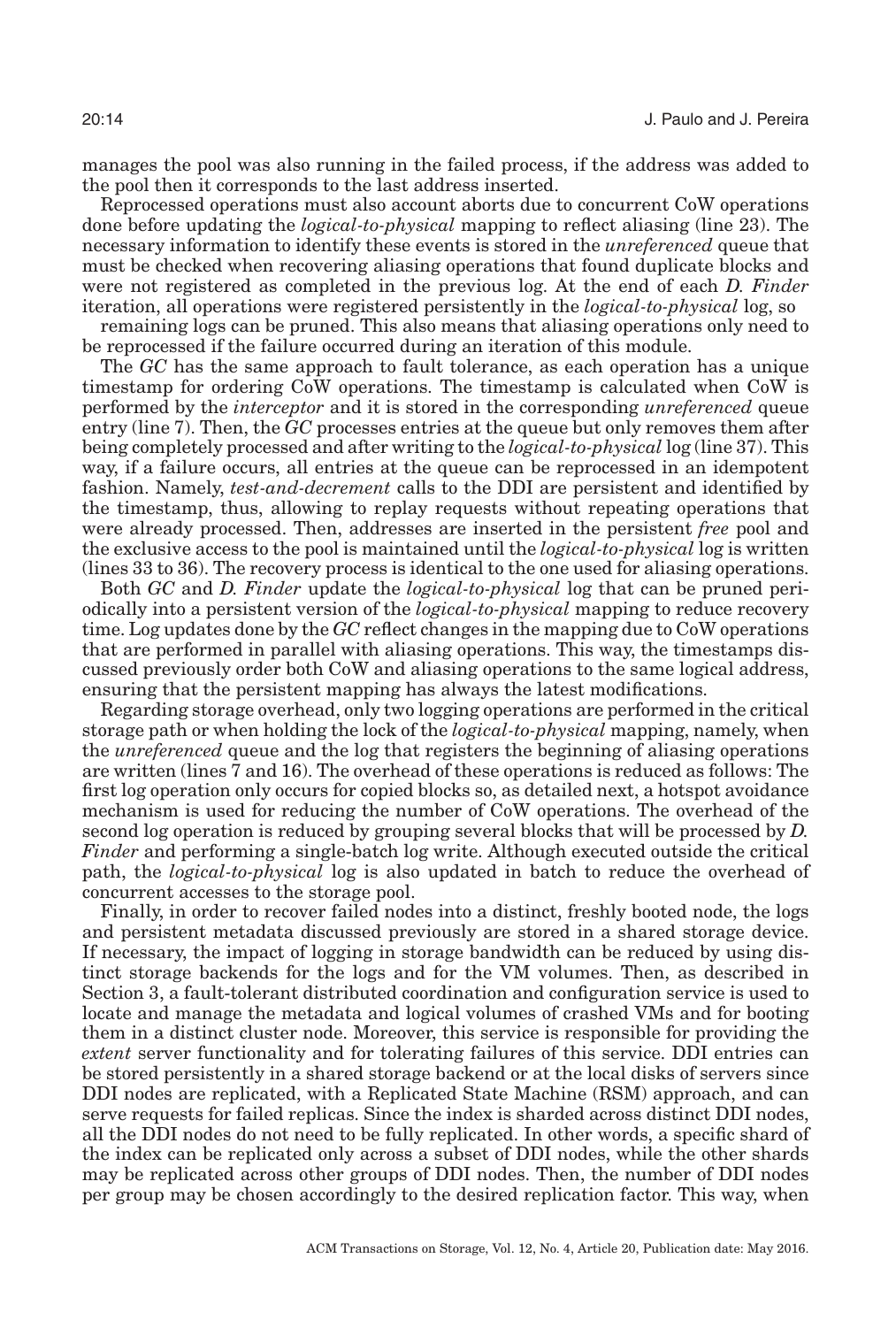a new index entry is added, replication is only performed for a specific and relatively small group of nodes. This decision allows the DDI to be fault-tolerant while scaling out for large infrastructures. We show a concrete example of this sharding and replication scheme in Section [5](#page-16-0) when we evaluate DEDIS prototype in a distributed cluster infrastructure.

To sum up, when a failure occurs, our current design allows *D. Finder* and *GC* modules to replay unfinished operations without repeating processing steps that were already completed. After completing all these unfinished steps, the *logical-to-physical* log is pruned into the persistent mapping that will correspond to the latest version of the in-memory mapping prior to the failure.

#### **4.5. Optimizations**

<span id="page-14-0"></span>In the DeDe system, CoW overhead is reduced by only marking a physical address to be copied when a duplicate block is actually found at the index [Clements et al. [2009\]](#page-32-4). In a distributed infrastructure, this approach requires synchronization between the servers sharing the block and, since DEDIS does not assume a storage backend with locking capabilities, implementing such strategy is complex and requires costly cross-host communication. We avoid this cost by introducing other optimizations.

The *D. Finder* module uses a hotspot detection mechanism for identifying blocks susceptible to be rewritten in the near future or, in other words, write hotspots. By avoiding sharing such hotspots, the amount of CoW operations is reduced. In detail, logical addresses in the *dirty* queue are only processed in the next *D. Finder* iteration if they were not updated during a certain period of time. For instance, in our evaluation, only the logical addresses in the *dirty* queue that were not updated between two consecutive *D. Finder* iterations (approximately 5 minutes) and were inserted in the queue before this period are ready to be shared. This is just an example and the period can be tuned for each VM volume. Our previous work shows that, with this optimization, DEDIS performs 70% less CoW operations, which allows a significant reduction of the overhead in storage requests [Paulo and Pereira [2014a\]](#page-33-12). CoW overhead is then further reduced with an in-memory cache of unused storage blocks' addresses retrieved from the persistent *free* pool. This allows pre-fetching to memory-free addresses that will be served to CoW operations performed by the *interceptor*. This cache is independent for each *interceptor* and it is resilient to failures by registering the pre-fetched unused addresses in a persistent log. If a failure occurs, this log and the *unreferenced* queue can be compared to find what blocks are still in the cache and what blocks were used for CoW by the interceptor. The log can be pruned when entries at the *unreferenced* queue are processed with the *GC* module.

Another in-memory cache, which can be enabled or disabled in a per VM basis, is used for reducing the content that must be read back from the storage backend with the *D. Finder* module. As explained in Section [4.2,](#page-9-0) the *D. Finder* reads back the content of dirty blocks from the storage in order to calculate their content signatures. Many of these reads can be avoided if hashes are calculated and inserted into an *in-memory hash* cache when write requests are being processed with the *Interceptor*. Since hash calculation is now executed in the storage write path, it is important to evaluate its impact in storage requests, which is done in Section [5.](#page-16-0) The only hashes that need to be kept in-memory are the ones from blocks that were written but are still waiting to be processed with the *D. Finder* module, so the cache size depends on the period between share iterations. DEDIS already aims at keeping this interval small in order to maintain a reduced storage backlog. Also, the cache has a pre-defined maximum size, and a disk metadata structure is used for keeping the subset of hashes that do not fit in memory. This way, when a cache miss occurs, instead of reading the full block from disk, the *D. Finder* only reads the corresponding hash for the address being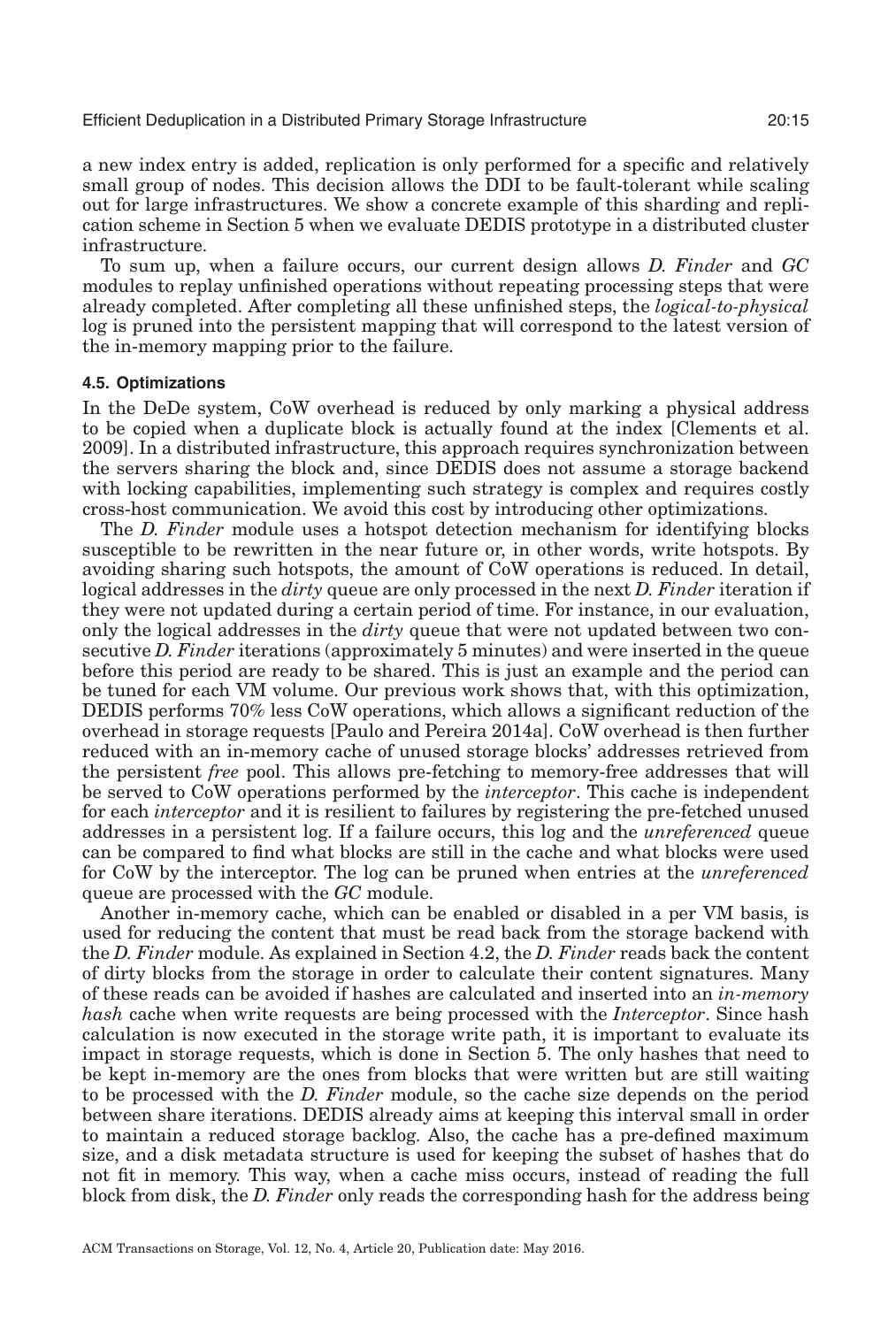shared, which reduces the storage I/O bandwidth needed. In our implementation, we use Berkeley DB to store on-disk hashes [Olson et al. [1999\]](#page-33-22). Finally, both the cache and on-disk structure address the concurrency issues described in Section [4.3](#page-10-2) and do not need to be durable. If a failure occurs, the content of the blocks can always be retrieved from the storage pool.

As other optimizations, the throughput of *D. Finder* and *GC* operations is further improved by performing batch accesses to persistent logs, the DDI, the storage pool, the *extent* server, and the *free* pool. Batch requests allow for efficiently using disk and network resources and enable DDI nodes to serve requests efficiently without requiring the full index in RAM.

Finally, our current implementation uses the SHA-1 hashing function which has a negligible probability of collisions [Quinlan and Dorward [2002\]](#page-33-7). However, full byte comparison of chunks can be enabled for specific VM volumes persisting data from critical applications. Due to the DEDIS optimistic off-line deduplication approach, byte comparison is done outside the critical storage path, reducing the overhead in storage requests. However, this comparison requires reading back, from the storage, the content of the blocks to be shared.

#### **4.6. Implementation**

DEDIS prototype is implemented within Xen (version 4.1) and uses the Blktap mechanism (version 2) for building the *interceptor* module. Blktap exports a user-level disk I/O interface that replaces the commonly used loopback drivers, while providing better scalability, fault-tolerance, and performance [Citrix Systems, Inc [2014\]](#page-32-10). Each VM volume has an independent Blktap process, intercepting disk requests with a fixed block size of 4KB, which is also the block size used in DEDIS. Also, each VM volume may have a distinct Blktap driver, so deduplication can be performed only for specific volumes. For instance, it is possible to define policies where deduplication is only applied to volumes with significant space savings, while other volumes use a default Blktap driver without deduplication.

The *interceptor* module is written in C and implements a novel Blktap driver that is based on the default Xen Blktap driver for asynchronous I/O (Tap:aio). Briefly, the code that specifies how read and write requests for VM volumes are handled was changed according to the *interceptor* module algorithm. As our driver is a modification of the Tap:aio driver, it also performs asynchronous I/O, meaning that, if possible, it tries to submit several I/O operations in batch. This is important, mainly for improving the performance of sequential storage requests. In Section [6,](#page-30-0) we further discuss the impact of DEDIS in sequential storage workloads.

The goal of this implementation is to highlight the impact of deduplication and not to re-invent an LVM system or the DDI. Simplistic implementations have, thus, been used for metadata and log structures. Namely, the *logical-to-physical* mapping, *dirty* queue, and the *free* blocks queue cache are implemented as arrays fully loaded in memory that are accessible by both *interceptor* and *D. Finder* modules. Since the Blktap driver intercepts requests with a size of 4KB, the *logical-to-physical* mapping also has an entry for each 4KB block. The mapping is kept in memory to ensure that whenever the *interceptor* module accesses it, it introduces a minimum overhead in storage requests. Nevertheless, changes to this mapping, for instance due to CoW operations, are always registered persistently to ensure that if a failure occurs, the mapping is restored to a correct state.

The *in-memory hash* cache is also shared by the *interceptor* and *D. Finder* modules and it is implemented as a direct-mapped cache that allows finding the hash for a specific storage block address. This way, depending on the cache size and number of requests, a percentage of hashes from distinct blocks may end up in the same cache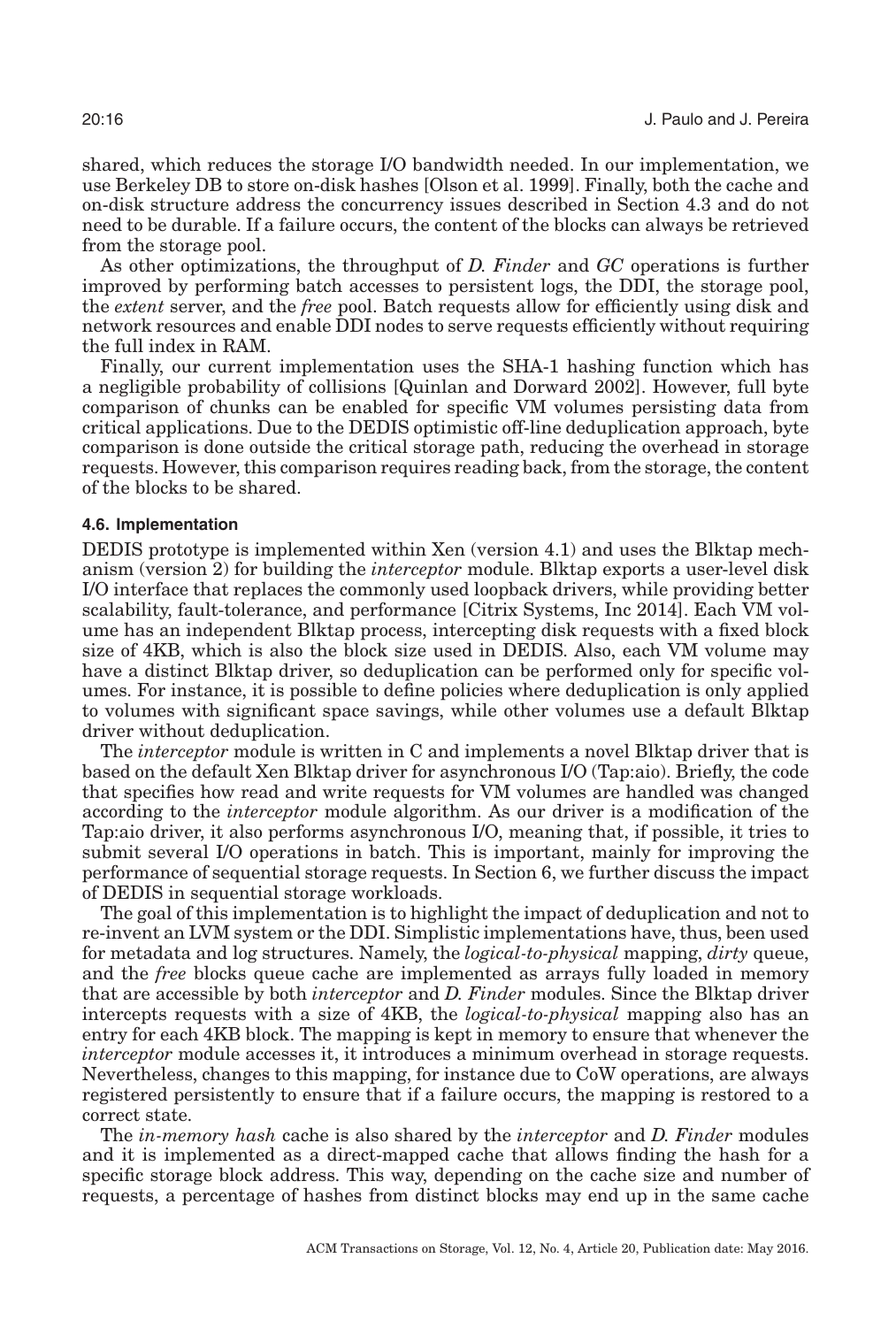slot. When this happens, one of the hashes is kept in memory and the others are written to disk. On-disk hashes are stored on Berkeley DB and retrieved when cache misses occur [Olson et al. [1999\]](#page-33-22).

The *unreferenced* and *free* blocks' queues are implemented as persistent queues with atomic operations. The DDI is a modified version of the Accord high-performance coordination service, resembling the Apache Zookeeper system, but based on the Corosync group communication protocol and aimed at write-intensive workloads [Ozawa, T. and Kazutaka, M. [2014\]](#page-33-23). Accord is a replicated, transactional, and fully distributed key-value store that supports atomic test-and-increment and test-anddecrement operations; therefore, only a few lines of code had to be changed. The *extent* server is implemented as a remote service with a persistent queue of unused storage blocks. This implementation allows measuring the overhead of providing unused blocks to the *free* pools of cluster nodes.

Despite being simplistic, all these structures are usable in a real implementation, this way, the resource utilization (i.e., CPU, RAM, disk, and network) values observed in our evaluation are realistic. In fact, it is still possible to further improve storage and RAM space occupied by metadata and persistent logs if more space-efficient structures are used instead.

# **5. EVALUATION**

<span id="page-16-0"></span>DEDIS prototype was evaluated in order to validate the following assumptions. First is the assumption that deduplication does not overly impact storage performance, even when both deduplication and I/O intensive workloads run simultaneously. Then, the assumption that the storage space required for storing VM volumes is significantly reduced. Finally, the assumption that DEDIS design efficiently handles several VMs in the same server and scales out for several cluster servers.

# **5.1. Traces and Benchmarks**

Since DEDIS targets dynamic primary data, using exclusively static traces of VM images is not suitable for its evaluation. On the other hand, traditional synthetic disk benchmarks do not accurately simulate duplicate content, either writing all blocks with the same content or with random content.

For these reasons, DEDIS was evaluated with two real dynamic traces that are publicly available<sup>1</sup> and were used previously to evaluate [Koller and Rangaswami [2010a\]](#page-33-3) work for improving the I/O performance of storage workloads with duplicates. Although this work is distinct from DEDIS because it is not focused on eliminating duplicates from written content, it presents real dynamic traces that are useful for evaluating our system. The traces used in our evaluation were collected for a duration of three weeks and belong to two production systems with different I/O workloads used daily at the Florida International University (FIU) Computer Science department, namely a trace from a Web VM and another from a Mail server.

As a distinct tool, the open-source DEDISbench disk benchmark was also used in our evaluation [Paulo et al. [2012,](#page-33-24) [2013\]](#page-33-25). This synthetic benchmark allows simulating realistic content and realistic storage access patterns.

5.1.1. Web VM Trace. The Web VM trace belongs to a VM running two web servers, one hosting the FIU departments' online course management system and the other hosting the departments' web-based email access portal. The operations collected in the trace only correspond to I/O operations for the hosted root partitions containing the

<span id="page-16-1"></span>[<sup>1</sup>http://sylab-srv.cs.fiu.edu/doku.php?id](http://sylab-srv.cs.fiu.edu/doku.php?id$=$projects:iodedup:start&s{char )=projects:iodedup:start&s[]=traces#traces.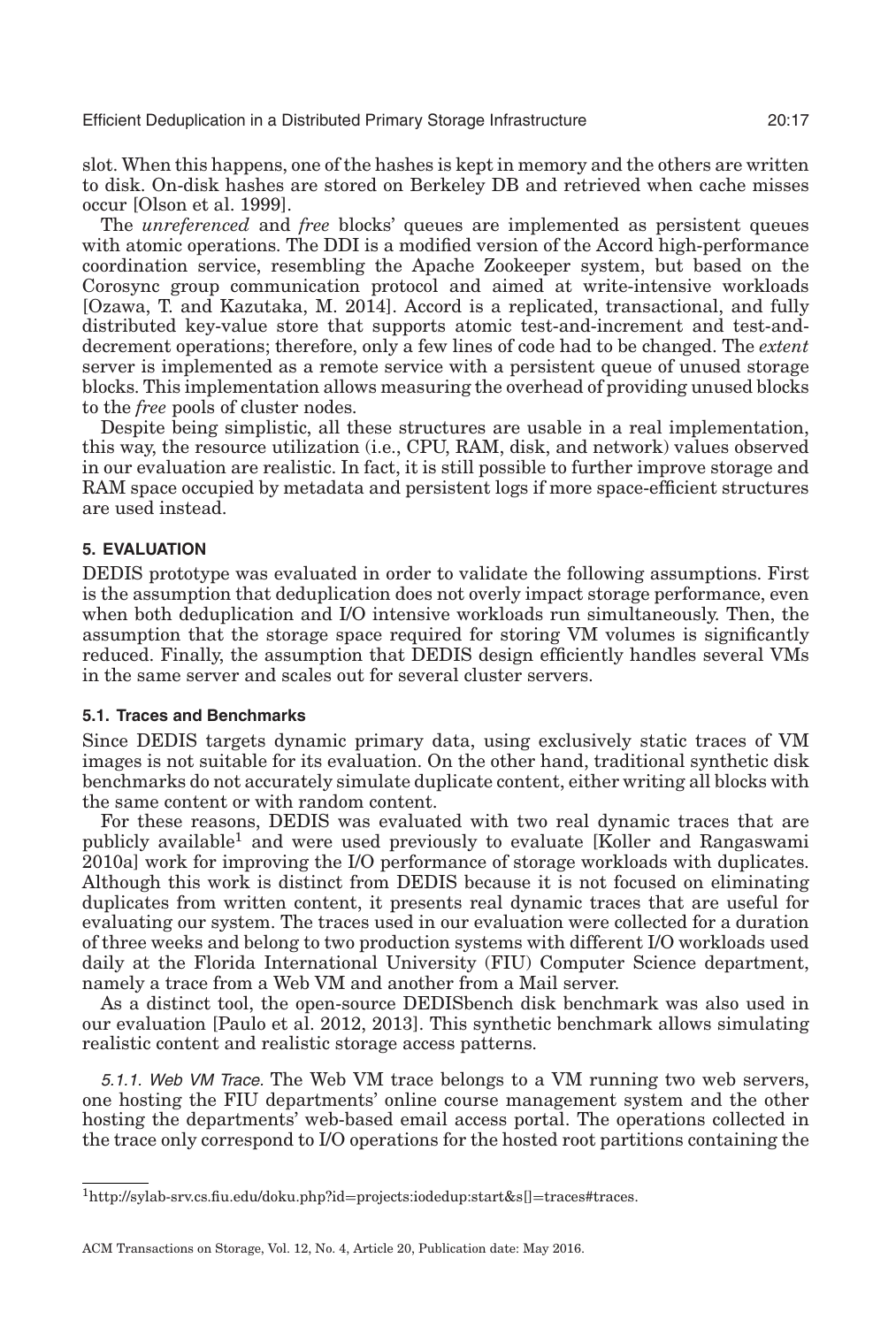<span id="page-17-0"></span>

|             | Storage size (GB) | Storage accessed $(\%)$ | Data written (GB) | Data read (GB) |
|-------------|-------------------|-------------------------|-------------------|----------------|
| Web VM      |                   | $2.80\,$                | 11.46             | 3.40           |
| Mail server | 500               | $6.27\,$                | 482.10            | 62.00          |

Table I. Web VM and Mail Server Traces' Statistics for a 1-Week Period

OS distribution. The http data for these web servers was stored on a network-attached storage and it is not included in the trace.

Table [I](#page-17-0) shows key statistics for the Web VM I/O workload for a one week period, as described in the work of Koller and Rangaswami [\[2010a\]](#page-33-3). This is a write-intensive workload where only a small percentage (2.80%) of the total storage space available for this system (70GB) is written/read. This means that there will be hotspot blocks that are frequently rewritten and, if shared, these blocks must be copied-on-write. Also, a static analysis of the data at the storage device supporting the root partitions of this system shows that, for an aligned fixed-block size of  $4KB$ ,  $\approx$  20GB are in use, while the remaining blocks are unused, zeroed blocks. Moreover,  $\approx 63\%$  of the blocks in use are duplicates, which is a significant percentage.

5.1.2. Mail Server Trace. The Mail server hosts' user inboxes for the FIU Computer Science department. As shown in Table [I,](#page-17-0) this is an active system with intensive I/O when compared with the Web server. Again, this is a write-intensive workload, where a small percentage of the storage system is accessed during the 1-week period. This way, write hotspots are also expected for this trace. A static analysis of this workload with an aligned fixed-block size of 4KB shows that  $\approx$ 278GB of the total available space (500GB) are in use. The percentage of duplicate blocks, excluding zeroed blocks, is similar to the Web trace, i.e.,  $\approx 63\%$ .

Although the FIU traces are publicly available, the mechanism to replay these traces is not. We have implemented in C a replay tool. Briefly, the input files of both traces specify for each write/read operation, with an aligned block size of 4KB, the timestamp, the offset, and the content of the block as an MD5 hash. Our mechanism uses this information to replay each operation, while having in mind the timing of the operation, the duplicate content to write, and the storage offset where blocks are written/read. The latency and throughput of each operation are measured by our tool, which is also able to replay traces with a parametrized speedup.

Since we do not have access to the static storage content stored by these two systems, the content written by the replay tool only corresponds to the dynamic data that was written for the specific period of time represented in the traces. Since, in both traces, only a small percentage of the stored data is accessed, it is expected that the number of duplicates generated in the traces will also be significantly smaller than the percentage observer for the full static content.

5.1.3. DEDISbench. Synthetic benchmarks are also widely used for evaluating storage systems. However, benchmarks such as, Bonnie++, PostMark, and Fstress do not use a realistic distribution for generating duplicates and the data written in each benchmark operation either has the same content or it has random content with no duplicates at all [Coker [2015;](#page-32-17) Katcher [1997;](#page-33-26) Anderson [2002\]](#page-32-18). In both cases, the deduplication engine will process an abnormal number of duplicates, which will affect not only the storage and deduplication performance metrics, but also the values reported for the space savings and resource usage of the deduplication system [Tarasov et al. [2012\]](#page-34-9). On the other hand, benchmarks like IOzone and Filebench define a percentage of duplicate content over the written records or the entropy of generated content [Norcott [2015;](#page-33-27) Al-Rfou et al. [2010\]](#page-32-19). However, these methods are only able to generate simplistic distributions that do not specify, for example, distinct numbers of duplicates per unique data as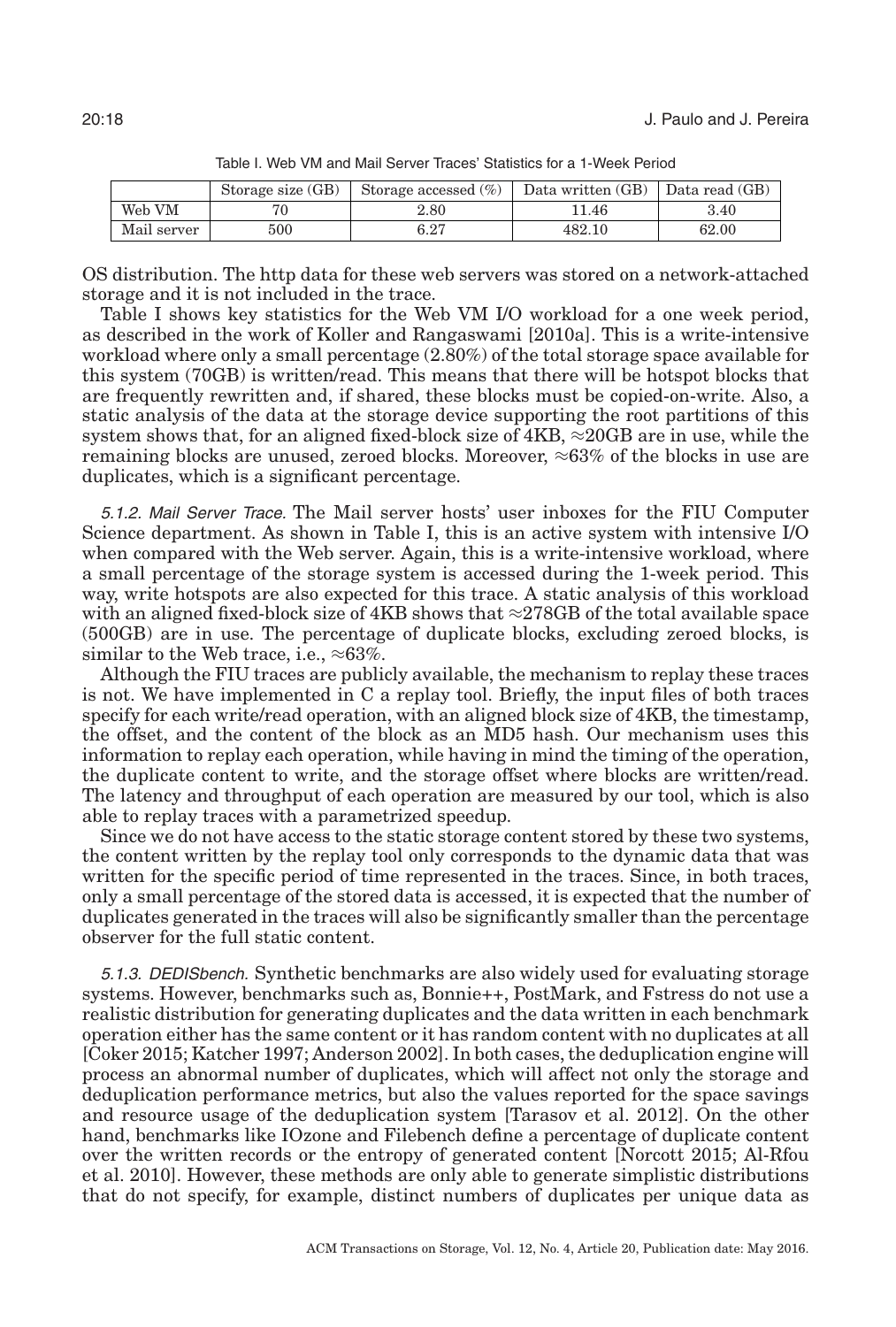found in a real storage system. To our knowledge, the work of Tarasov et al. [\[2012\]](#page-34-9) presents the only benchmark that is able to simulate complex duplicate distributions, but it is designed for evaluating incremental backup storage systems where backups are done periodically in large batches, thus, not simulating the mutation rate found, for instance, in the two real traces previously described.

DEDISbench is an open-source synthetic benchmark implemented in C that mimics the functionality of two widely used storage benchmarks, namely, IOzone and Bonnie++. Briefly, the benchmark allows performing read or write storage requests at fixed-size block granularities, with a size chosen by the user. Storage operations can be issued directly over a block storage device or over files created by the benchmark in a file system.

Additionally, DEDISbench implements novel features for evaluating primary deduplication systems under a more realistic scenario. First, the content of written blocks can follow a content distribution extracted from real datasets, thus, mimicking the percentage and distribution of duplicates found in a real storage system. In more detail, DEDISbench is able to process an input file specifying a distribution of duplicate content and to use this information for generating a synthetic workload that follows such distribution. The input file states the number of unique content blocks for a certain amount of duplicates. For instance, there are 5,000 blocks with 0 duplicates, 500 blocks with 1 duplicate, 20 blocks with 5 duplicates and 2 blocks with 30 duplicates. With the previous information, DEDISbench generates a cumulative distribution that defines the probabilities of selecting specific block identifiers. Blocks are duplicates when they share the same identifier. Identifiers with high probability of being chosen correspond to blocks with many duplicates, while identifiers with lower probabilities correspond to blocks with few duplicates. Unique blocks without any duplicate are also contemplated in the distribution and have unique identifiers. For each write operation issued, a random generator and a cumulative distribution function are used to select the correct identifier and, consequently, the content to write.

The input file describing the duplicate distribution can be generated by the users or automatically with DEDISgen, an analysis tool used for processing a real dataset and extracting from it the correspondent duplicate content distribution. In this evaluation, we use the input file generated by DEDISgen after analyzing the primary storage system for our group research projects, which store dynamic data from real test ap-plications [Paulo et al. [2013\]](#page-33-25). This workload has  $\approx$ 1.5TB and 25% of the stored blocks (with a size of 4KB) are duplicates.

As another important feature that allows simulating frequent accesses to a small portion of the dataset, DEDISbench supports an access pattern, based on the TPC-C NURand function, that simulates hotspot random disk accesses. This access pattern mimics a primary storage environment where a small percentage of blocks are hotspots with a high percentage of accesses, while most blocks are only accessed sporadically. As seen in the previous two real traces, hotspots are common and increase the number of block rewrites and, consequently, the amount of CoW operations. Since CoW is a costly operation for storage latency, it is important to test the effects of hotspots in deduplication systems [Clements et al. [2009\]](#page-32-4). In fact, in our previous work, DEDISbench was used to evaluate two open-source deduplication systems, Opendedup and Lessfs, and these novel features were key to uncover performance issues that were not detectable with the Bonnie++ and IOzone benchmarks [Paulo et al. [2012\]](#page-33-24).

# **5.2. Traces Evaluation**

To evaluate DEDIS prototype with the Web VM and Mail server traces, the experimental setup used was the following: tests ran in a server equipped with an AMD Opteron(tm) Processor 6172, 24 cores and 128GB of RAM. A single VM ran in this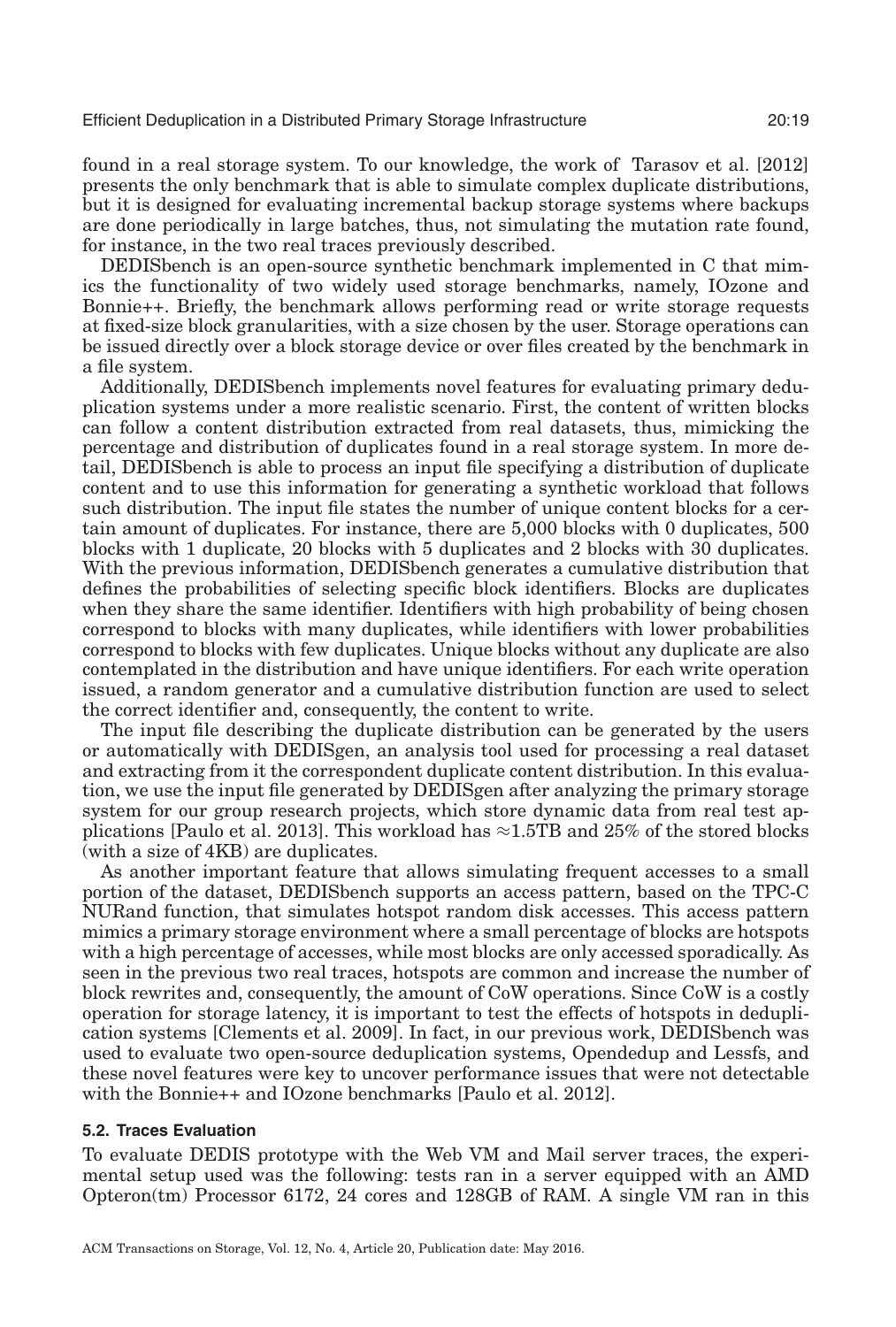<span id="page-19-0"></span>

| Replay Speed |         |        | 10     | 20     | 40     | 80     | 160    | 320    | 640    |
|--------------|---------|--------|--------|--------|--------|--------|--------|--------|--------|
| Storage      | Trace   | 4      | 78     | 111    | 247    | 380    | 796    | 1.582  | 3,995  |
| throughput   | Tap:aio |        | 78     | 111    | 247    | 380    | 815    | 1.581  | 4,173  |
| (IOPS)       | DEDIS   |        | 78     | 111    | 247    | 380    | 815    | 1.580  | 4.197  |
| Storage      | Tap:aio | 0.0096 | 0.0095 | 0.0095 | 0.0119 | 0.0125 | 0.0083 | 0.0093 | 0.0079 |
| latency (ms) | DEDIS   | 0.0099 | 0.0101 | 0.0108 | 0.0368 | 0.0439 | 0.0127 | 0.0105 | 0.0095 |

Table II. DEDIS and Tap:aio Write Throughput and Latency Results for the Web VM Trace

server and was configured with 4GB of RAM and two volumes, one holding the VM OS and another holding the traces data. The VM OS volume, with 20GB, was stored in a local 7200 RPMs SATA disk, while the trace volume was stored in a raw partition (500GB) created on an HP StorageWorks 4400 Enterprise Virtual Array (EVA4400), that was connected to the AMD server with Fiber Channel. This partition was used as the storage backend and stored the trace volume, configured with 20GB for the Web VM trace tests and with 290GB for the Mail server trace tests, which corresponds to the storage space in use by each of these services when the traces were collected.

As the traces already contemplate data from the OS where the services were running, the VM OS volume was not considered in the evaluation, so it was configured with a default XEN driver without deduplication. The trace replay mechanism only wrote/read data to the trace volume, and DEDIS was also only active for this volume, ensuring that deduplication was only done for the I/O operations generated by the replay mechanism.

Local DEDIS modules, a single DDI instance, and the *extent* service ran in the AMD server, while persistent metadata and logs belonging to all these components were also stored in the storage backend provided by the EVA storage system, ensuring that another server could access these logs and recover failed components, if necessary. In this single server setup, we used a single DDI instance, so we did not test the impact of replication that is discussed in the distributed tests.

The replay mechanism ran at the VM, so I/O operations were measured at the VM (DomU). Deduplication, CPU, metadata, RAM, and network utilization were measured at the host (Dom0). Measurements were taken for stable and identical periods of the workloads, excluding ramp up and cool down periods, and include the overhead of all DEDIS modules, as well as the overhead of persistent logging.

In order to assess DEDIS overhead, we compared it with Tap:aio, the default Blktap driver for asynchronous I/O. As explained previously, this was the base driver used to implement the DEDIS *interceptor* module and it does not perform deduplication. This comparison ensures that the storage overhead observed was directly related with DEDIS. Unfortunately, a comparison with DDE or DeDe was not possible, as these systems are not publicly available.

5.2.1. Web VM Trace Results. For both Tap:aio and DEDIS, we ran 60-minute tests, the first 40 minutes with parallel I/O (with a block size of 4KB) and deduplication, and then, for the subsequent 20 minutes, deduplication was performed, isolated from the I/O workload. We chose this setup to understand the differences when performing deduplication in parallel with I/O and in isolated periods. Five minutes were used as the interval between D. Finder and GC iterations to obtain several iterations of the modules during the test and to minimize the storage backlog.

Tables [II](#page-19-0) and [III](#page-20-0) show the throughput and latency for write and read requests for the first 40 minutes with concurrent deduplication and I/O. As shown in the tables, when replaying the trace at a normal speed (1x), the overhead of our system, when compared with Tap:aio, is almost negligible. As the throughput for the trace is relatively low and, in the first 40 minutes, read requests are nonexistent, we repeated the tests with increased speedups. Also, we compared the throughput of DEDIS and Tap:aio with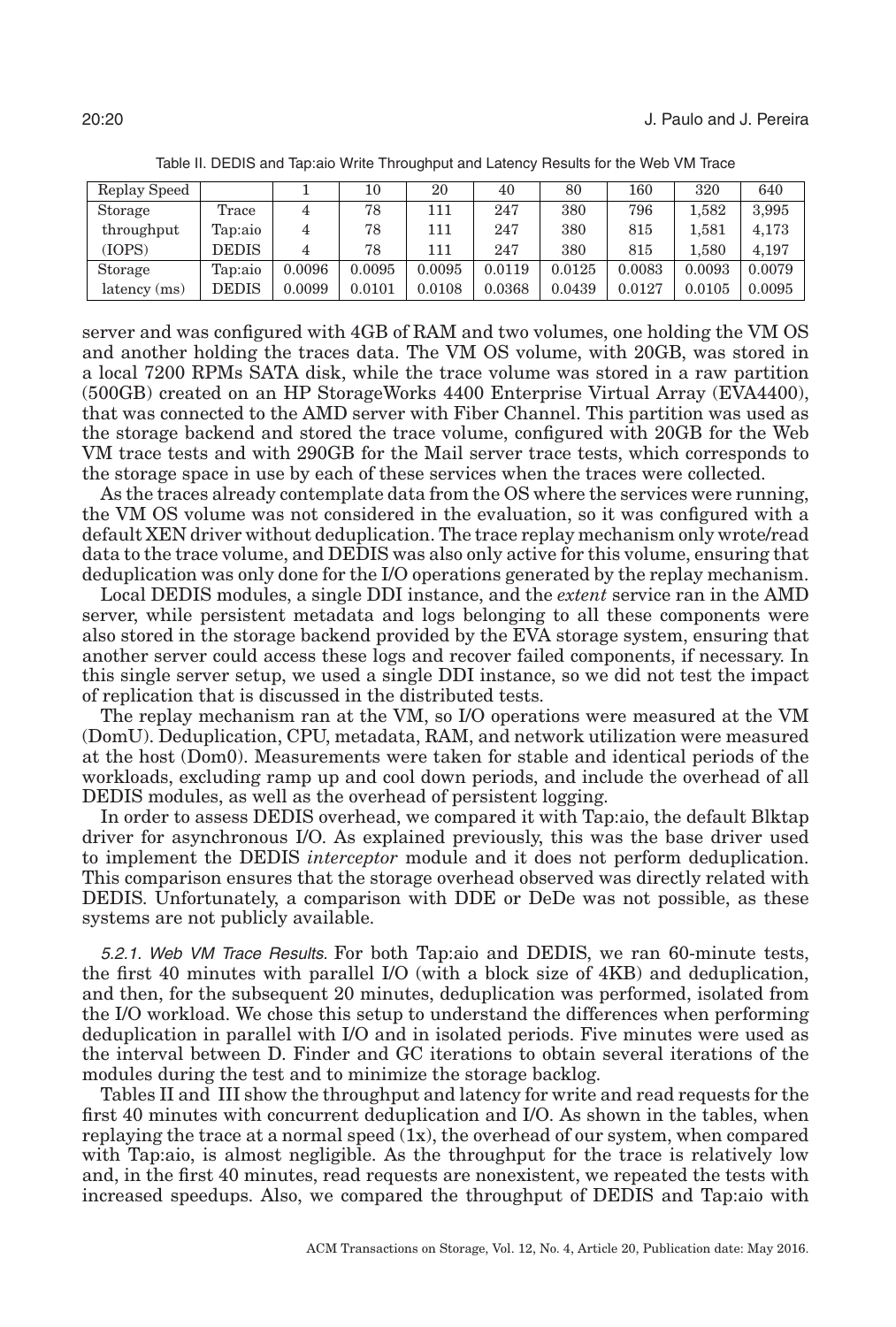<span id="page-20-0"></span>

| Replay Speed              |              |                          | 10   | 20  | 40      | 80   | 160  | 320  | 640   |
|---------------------------|--------------|--------------------------|------|-----|---------|------|------|------|-------|
| Storage throughput (IOPS) | Trace        | $\overline{\phantom{0}}$ | 30   | 64  | $100\,$ | 178  | 299  | 439  | 943   |
|                           | Tap:aio      | $\overline{\phantom{a}}$ | 30   | 46  | $100\,$ | 178  | 325  | 439  | 1.032 |
|                           | <b>DEDIS</b> | $\overline{\phantom{0}}$ | 30   | 45  | $100\,$ | 178  | 326  | 439  | 1.033 |
| Storage latency (ms)      | Tap:aio      | $\overline{\phantom{a}}$ | 0.76 |     | 0.93    | 0.41 | 0.18 | 0.08 | 0.03  |
|                           | <b>DEDIS</b> | -                        | 0.78 | .14 | 1.00    | 0.45 | 0.18 | 0.09 | 0.03  |

Table III. DEDIS and Tap:aio Read Throughput and Latency Results for the Web VM Trace

|  | Table IV. DEDIS Deduplication Throughput and Space Savings Results for the Web VM Trace |
|--|-----------------------------------------------------------------------------------------|
|  |                                                                                         |

<span id="page-20-1"></span>

| Replay Speed                    |      |       | $20\,$ | 40    |       | 160   | 320   | 640   |
|---------------------------------|------|-------|--------|-------|-------|-------|-------|-------|
| Deduplication throughput (MB/s) | 1.73 | 18.39 | 27.31  | 28.04 | 31.10 | 28.62 | 22.71 | 23.23 |
| Shared space (MB)               |      | 43    |        | 175   | 203   |       | 132   | 96    |

the optimal trace throughput in order to understand if the EVA storage backend was becoming saturated and could not handle the load at an increased throughput. We have increased the replay speed up to 640x and stopped in this value because increasing the replay speed to 1,280x would replay the full three weeks trace in  $\approx$ 27 minutes and we wanted to maintain a 40-minute run. Comparing the throughput of DEDIS, Tap:aio, and the default trace throughput, it is visible that values are similar. In the 160x and 640x tests, the throughput of reads for DEDIS and Tap:aio are a bit lower than expected, which is then compensated by the write throughput, which is slightly higher.

When the replay speed increases, DEDIS overhead for both read and write latency also increases slightly. However, the latency overhead in write requests is never superior to 0.04ms, and in read requests, is never superior to 0.07ms, which are small values. Moreover, when compared with the results discussed in the DeDe system's paper, where each VMFS CoW operation requires  $\approx 10$ ms to complete, and where every block must be aligned before being read/written, this is a clear improvement. For instance, in the 80x test, more than 30% of the write requests are CoW operations. Although our hotspot avoidance mechanism avoids  $\approx 50\%$  of these operations, if the performed CoW operations took 10ms, then the overhead would be significantly higher.

Table [IV](#page-20-1) shows deduplication statistics for the 60 minutes run. Firstly, the deduplication throughput is similar for the first 40 minutes when deduplication runs in parallel with I/O and for the subsequent 20 minutes when running isolated. Note that deduplication throughput includes all operations processed by the D. Finder module and not only the operations that actually shared blocks. Also, all the operations included in this metric require marking the blocks as CoW, contacting the DDI, and processing its response. The deduplication throughput tends to increase when more write operations are done and, consequently, the *D. Finder* module has more blocks to share in a single cycle, thus leveraging the batch optimizations described previously in the article. For the test with a speedup of 80x, the deduplication throughput is  $\approx 30MB/s$ , which is a clear improvement over the DeDe system where blocks are shared at  $\approx$  2.6MB/s.

Similarly, the shared space tends to increase when more blocks are written and shared. Note that the content written by the replay tool and shared by DEDIS corresponds to the dynamic data specified in the trace. Since traces only access a small percentage of the original dataset, the number of duplicates generated will be significantly smaller than the number observed in the work of Koller and Rangaswami [\[2010a\]](#page-33-3) for the full dataset.

The table also shows a decrease in the space savings and deduplication throughput when the speed of the trace is higher than 80x. When the speed of the trace is increased, hotspot blocks are more likely to emerge. In fact, for the 80x and 160x tests, we observed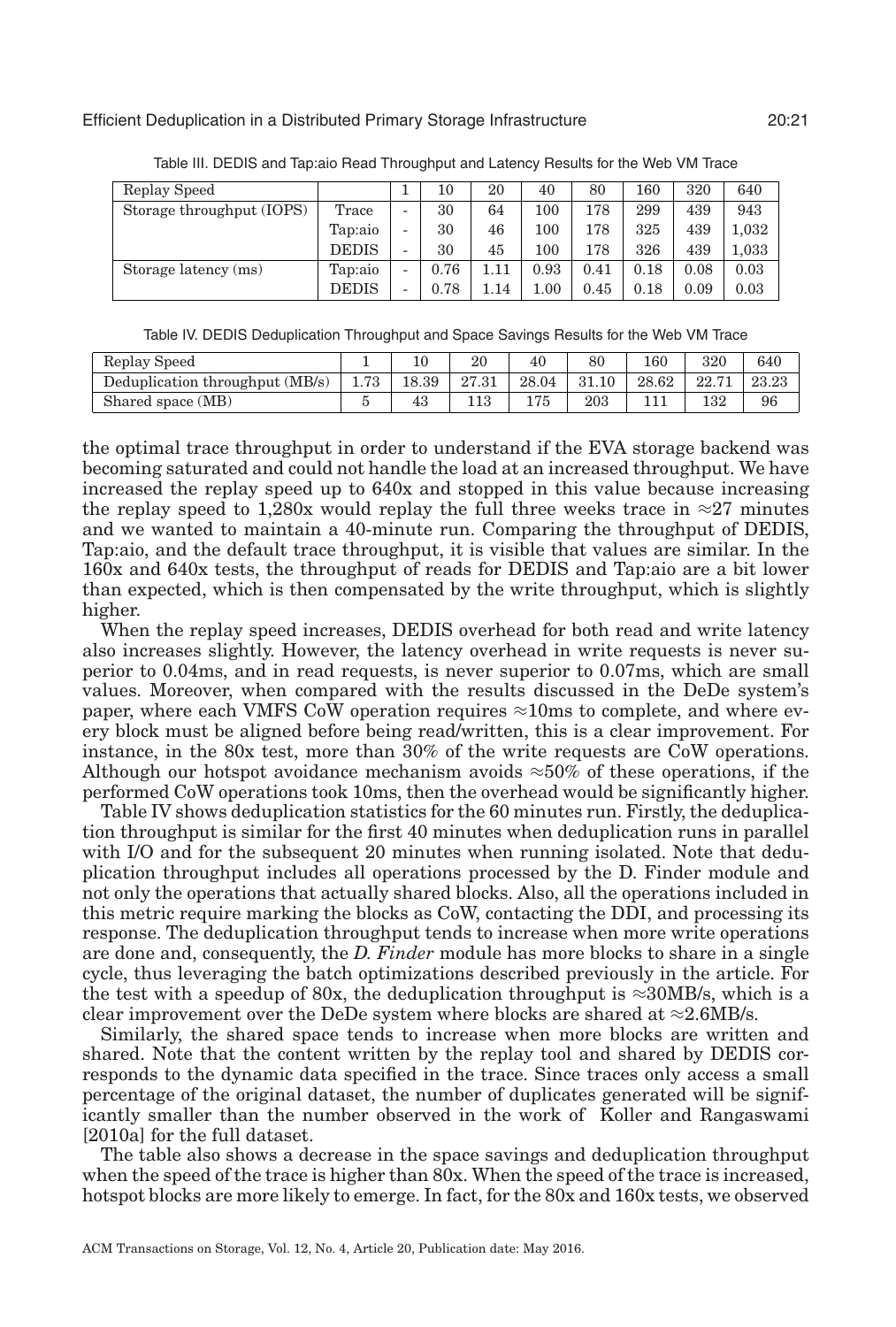<span id="page-21-0"></span>

| Replay Speed             |              |       | 10    | 20    | 40    | 80       | 160   | 320   | 640   |
|--------------------------|--------------|-------|-------|-------|-------|----------|-------|-------|-------|
| $CPU \left( % \right)$   | Tap:aio      | 0.00  | 0.14  | 0.44  | 0.91  | $1.55\,$ | 2.25  | 3.57  | 5.18  |
|                          | <b>DEDIS</b> | 0.00  | 0.33  | 0.81  | 1.79  | 2.95     | 3.76  | 5.48  | 8.08  |
| RAM                      | Tap:aio      | 6.14  | 6.15  | 6.14  | 6.15  | 6.15     | 6.15  | 6.15  | 6.15  |
|                          | <b>DEDIS</b> | 89.40 | 92.88 | 95.24 | 96.03 | 96.55    | 96.95 | 96.47 | 96.59 |
| Persistent metadata (MB) | <b>DEDIS</b> | 116   | 130   | 139   | 145   | 150      | 144   | 143   | 152   |

Table V. DEDIS and Tap:aio Resource Consumption Results for the Web VM Trace

Table VI. DEDIS and Tap:aio Write Throughput and Latency Results for the Mail Server Trace

<span id="page-21-1"></span>

| Replay Speed              |              |        | 10     | 20     | 40     |
|---------------------------|--------------|--------|--------|--------|--------|
| Storage throughput (IOPS) | Trace        | 126    | 1,661  | 4,097  | 8,862  |
|                           | Tap:aio      | 126    | 1,661  | 4,077  | 8,813  |
|                           | <b>DEDIS</b> | 126    | 1.661  | 4.076  | 8,645  |
| Storage latency (ms)      | Tap:aio      | 0.0085 | 0.0065 | 0.0067 | 0.0070 |
|                           | <b>DEDIS</b> | 0.0086 | 0.0080 | 0.0073 | 0.0101 |

Table VII. DEDIS and Tap:aio Read Throughput and Latency Results for the Mail Server Trace

<span id="page-21-2"></span>

| Replay Speed                  |              |      | 10   | 20   | 40   |
|-------------------------------|--------------|------|------|------|------|
| Storage throughput (IOPS)     | Trace        | 96   | 622  | 560  | 618  |
|                               | Tap:aio      | 96   | 622  | 578  | 629  |
|                               | <b>DEDIS</b> | 96   | 622  | 590  | 572  |
| Storage latency per node (ms) | Tap:aio      | 0.18 | 0.18 | 0.21 | 0.32 |
|                               | <b>DEDIS</b> | 0.22 | 0.18 | 0.25 | 0.86 |

that the number of CoW operations avoided by the DEDIS hotspot detection mechanism increased from  $\approx$ 160,000 to  $\approx$ 470,000. This means that many write requests are not shared, as they are hotposts that would generate CoW operations. Since the throughput of writes only doubles between these two tests, it is a noticeable decrease in the amount of shared space. The same happens for the 320x and 640x tests.

Table [V](#page-21-0) shows the CPU, RAM, and persistent metadata used by DEDIS and Tap:aio. The CPU and RAM values include the resources consumed by all DEDIS components and by the DDI node that ran collocated in the AMD server. As expected, the CPU increases slightly when tests run at a higher speed. For the original trace speed  $(1x)$ , the amount of CPU used by DEDIS and Tap:aio is very small, and our analysis scripts that use the Linux *top* utility reported the consumption as 0.00 due to the precision of the utility. The amount of RAM required by DEDIS is acceptable even for a server with substantially less RAM than the AMD server used. As the amount of space shared with this trace is small, the persistent metadata space is not clearly compensated by the deduplication space savings. However, in the next tests we show that for a storage workload with slightly more duplicates, the persistent metadata space is compensated.

5.2.2. Mail Server Trace Results. The Mail server trace experiments ran with an identical configuration to the previous tests, while the trace volume was configured with a size of 290GB. Tables [VI](#page-21-1) and [VII](#page-21-2) show for Tap:aio and DEDIS the throughput and latency for read and write requests for the first 40 minutes of the tests when I/O and deduplication ran simultaneously. When replayed at the original speed  $(1x)$  this trace does more operations per second than the Web VM trace. When replayed with a speedup of 80x, it is noticeable in both DEDIS and Tap:aio results that the storage backend is no longer keeping up with the desired trace throughput and, this way, we stopped the evaluation at the 40x speedup threshold. In fact, for the 40x test, the storage backend saturation is already slightly visible.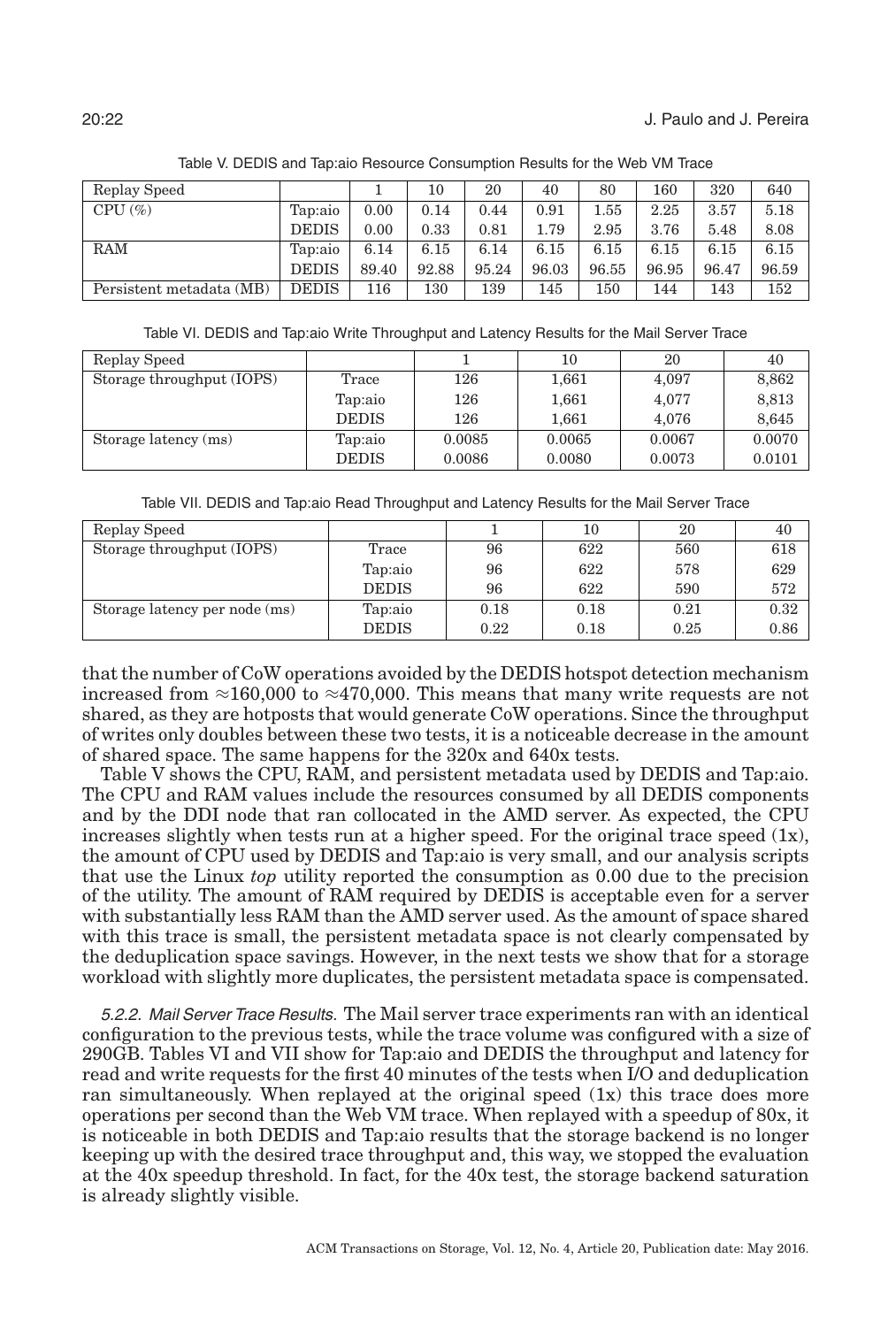| Replay Speed                    |       | 10    | 20    | 40    |
|---------------------------------|-------|-------|-------|-------|
| Deduplication throughput (MB/s) | 19.62 | 24.96 | 25.13 | 18.16 |
| Shared space (MB)               | 455   | 1.146 | 1,350 | 1.869 |

<span id="page-22-0"></span>Table VIII. DEDIS Deduplication Throughput and Space Savings Results for the Mail Server Trace

<span id="page-22-1"></span>Table IX. DEDIS and Tap:aio Resource Consumption Results for the Mail Server Trace

| Replay Speed             |              |        | 10     | 20     | 40     |
|--------------------------|--------------|--------|--------|--------|--------|
| $CPU \left( % \right)$   | Tap:aio      | 0.41   | 5.27   | 9.57   | 18.18  |
|                          | <b>DEDIS</b> | 0.90   | 8.14   | 14.93  | 28.22  |
| <b>RAM</b>               | Tap:aio      | 6.15   | 6.15   | 6.16   | 6.18   |
|                          | <b>DEDIS</b> | 652.45 | 653.20 | 653.32 | 653.54 |
| Persistent metadata (MB) | <b>DEDIS</b> | 670    | 698    | 709    | 727    |

For write requests, the overhead of DEDIS is never superior to 0.003ms, which once again is a negligible overhead. For most read tests, the overhead is inferior to 0.03ms. However, in the 40x test, the overhead is  $\approx 0.5$ ms. As the trace has both sequential and random I/O, this increase in overhead is probably caused by a set of sequential reads that, due to deduplication, may be reading fragmented blocks. The work described in this article is focused mainly on random workloads. Nevertheless, in Section [6,](#page-30-0) we discuss fragmentation and sequential workloads, and we point out some existing solutions that could be incorporated in the DEDIS design to handle these challenges.

Table [VIII](#page-22-0) shows deduplication statistics for both the first 40 minutes with parallel I/O and the subsequent 20 minutes with isolated deduplication. Again, the deduplication throughput is similar for the period when deduplication is running both isolated and simultaneously with the I/O workload. The space savings and throughput of deduplication increase with the speed of the trace, as expected. However, for the 40x test, there is a small decrease in deduplication throughput that can be explained by the storage backend saturation that is already slightly noticed in the storage write and read requests results.

Although, the deduplication throughput is slightly lower than the one observer for the Web VM trace, the shared space is significantly higher. In fact, the shared space for a speedup of 10x and for higher speedups compensates the persistent metadata space required, shown in Table [IX.](#page-22-1) Since these tests use a trace volume with 290GB, the *logical-to-physical* mapping requires more space. As this structure is stored both on disk and RAM, the extra space is visible both in the RAM and persistent metadata consumption. As explained previously, DEDIS prototype uses simple structures to implement this mapping, so it should be possible, as future work, to reduce its size with more efficient approaches. Finally, the CPU consumption increases slightly with the speed of the trace, while the overhead introduced by DEDIS is small.

#### **5.3. Benchmark Evaluation**

DEDIS was also evaluated with DEDISbench and with a very similar setup to the previous ones. DEDISbench ran in the VM and wrote data into the trace volume that was configured with a size of 20GB.

Table [X](#page-23-0) shows the storage I/O and deduplication metrics for a 40 minute run of DEDISbench performing hotspot random writes (with a block size of 4KB) and for the subsequent 20 minutes, when deduplication ran isolated from the I/O workload. As DEDISbench does stress testing with a random workload, the throughput and latency are higher than the ones observed for the two traces with the original speed (1x). In this test, DEDIS overhead in storage writes throughput is  $\approx 10\%$ , while the latency overhead is ≈8% (0.9ms). In DeDe, only the alignment of the VM blocks with VMFs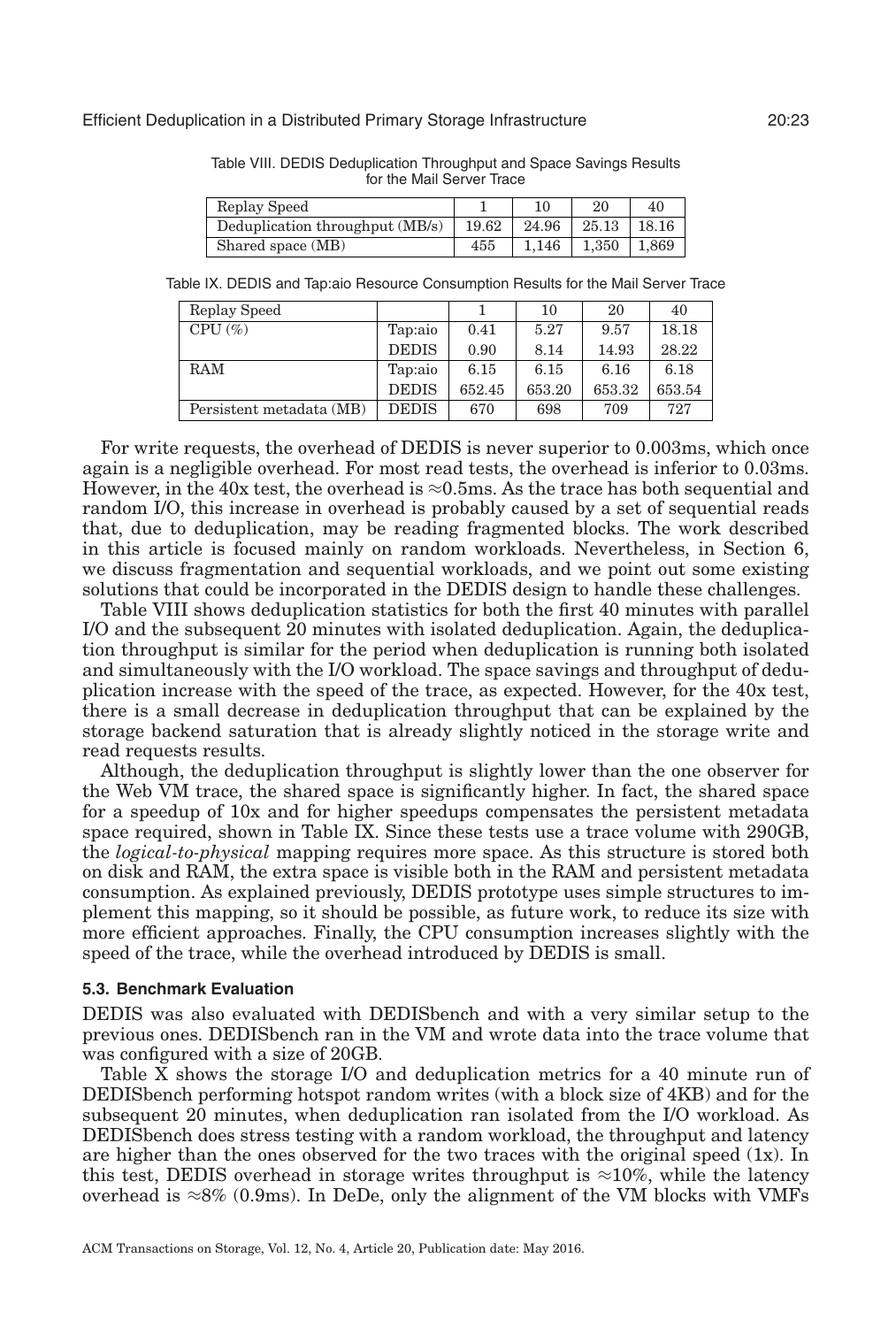<span id="page-23-0"></span>

|              | Storage<br>throughput<br>(IOPS) | Storage<br>latency<br>(ms) | Deduplication<br>throughput<br>(MB/s) | Shared<br>space<br>(MB) | CPU<br>$(\%)$ | <b>RAM</b><br>(MB) | Persistent<br>metadata<br>(MB) |
|--------------|---------------------------------|----------------------------|---------------------------------------|-------------------------|---------------|--------------------|--------------------------------|
| Tap:aio      | $1.307\,$                       | 0.75                       |                                       |                         | 6.81          | 6.28               |                                |
| <b>DEDIS</b> | 1.174                           | 0.84                       | 18.77                                 | 421                     | 6.29          | 95.98              | 150                            |

Table X. DEDIS and Tap:aio Results for DEDISbench

introduces this percentage of overhead, meaning that the values from this test also show improvement over previous work.

The deduplication throughput value is similar to the one achieved for the Mail Server trace, while the shared storage space is slightly smaller but also compensates the space required by the persistent metadata. The RAM overhead is similar to the one found for the Web VM trace since the trace volume has the same size (20GB). The CPU overhead introduced by DEDIS is negligible. In fact, since the Tap:aio driver processes some more I/O operations, the CPU consumption is slightly higher than the one observed for DEDIS.

All the previous results show that DEDIS overhead is small in a setup with a single server and a single VM. Such is possible even when deduplication is being performed simultaneously with an acceptable throughput. Next, we test DEDIS in a setup with multiple VMs per server and in a setup with multiple servers.

Running the same real trace in several VMs is not realistic because it would generate exactly the same content and access pattern several times. Although it is possible to split the traces into subworkloads and run each subworkload in a distinct VM, this would reduce the trace realism and it would be a nontrivial task.

On the other hand, DEDISbench instances may run in different VMs and, as long as each instance is simulating the same content distribution, then the storage backend where VMs volumes are stored will end up with that realistic distribution. More specifically, each DEDISbench instance generates unique blocks in an unique way across all VMs. Then, since the same real distribution is being simulated in each benchmark instance, blocks with similar identifiers/content will be generated according to the distribution specification, even if these instances are running in different VMs. Additionally, the hotspot random access pattern used in DEDISbench is also different for each VM. This way, and since the previous conclusions extracted from the traces and DEDISbench results are similar, we choose to use the latter exclusively for the next tests.

Finally, we did not show results for a DEDISbench storage read test because a similar test is already presented at the end of this evaluation section.

# **5.4. Multiple VMs per Machine Evaluation**

DEDIS was first evaluated in a setup with several VMs running on the same server. The experimental setup was very similar to the previous one. An independent DEDISbench instance ran in each VM and wrote data into an individual trace volume, with 20GB, independent from the OS volume and stored at the storage backend. A single DEDIS process ran in the AMD server, although each VM trace volume had a distinct thread for running the *D. Finder* and *GC* algorithms. As explained previously, the only shared metadata structure that required synchronization across these threads was the local *free* blocks pool. A single DDI instance and the *extent* service ran in the same AMD server, as in previous tests.

DEDIS and Tap:aio were evaluated with up to eight VMs and with a random write workload, i.e., in each VM, DEDISbench performed random hotspot writes for 40 minutes with a subsequent pause of 20 minutes when deduplication ran isolated. As depicted in Figures  $6(a)$  and  $6(b)$ , the overhead in storage throughput and latency introduced by DEDIS is always below 15%, which is still near the overhead for a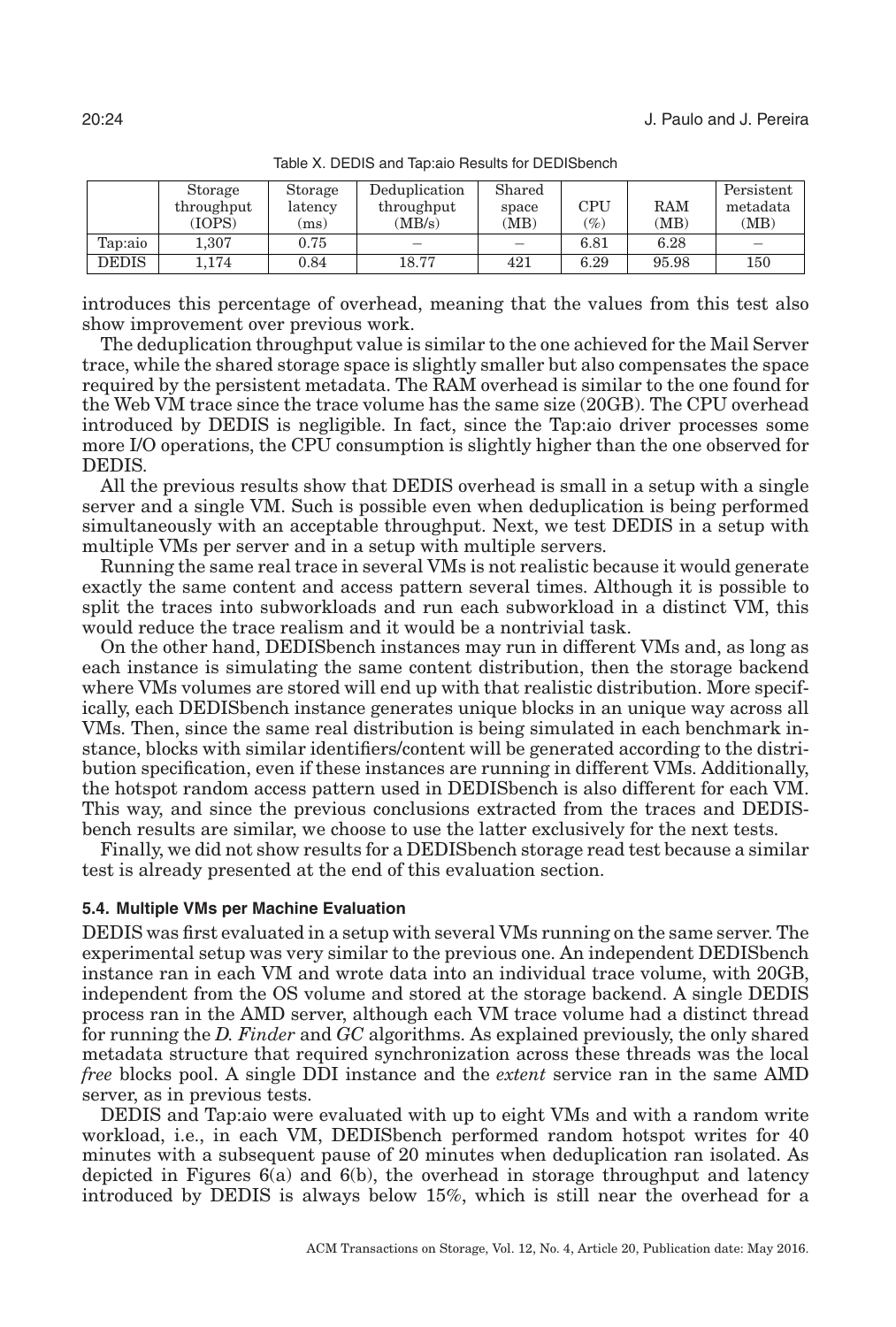<span id="page-24-0"></span>

(a) Average storage latency per VM. (b) Aggregated storage throughput.

<span id="page-24-1"></span>Fig. 6. DEDIS and Tap:aio results for up to eight VMs with a random hotspot write workload.

Table XI. DEDIS Aggregated Deduplication Results for up to Eight VMs with a Random Hotspot Write Workload

| # VMs                           |       |       |       |       |
|---------------------------------|-------|-------|-------|-------|
| Deduplication throughput (MB/s) | 18.77 | 25.02 | 41.72 | 15.69 |
| Deduplication space saved (MB)  | 421   | 633   | 686   | 320   |

Table XII. DEDIS and Tap:aio Resource Consumption for up to Eight VMs with a Random Hotspot Write Workload

<span id="page-24-2"></span>

| Number VMs               |              |       | 2      |        | 8      |
|--------------------------|--------------|-------|--------|--------|--------|
| $CPU \left( % \right)$   | Tap:aio      | 6.82  | 6.90   | 7.26   | 11.16  |
|                          | <b>DEDIS</b> | 6.29  | 6.75   | 8.87   | 12.44  |
| <b>RAM</b>               | Tap:aio      | 6.28  | 12.58  | 24.67  | 49.23  |
|                          | <b>DEDIS</b> | 95.98 | 181.22 | 348.52 | 669.16 |
| Persistent metadata (MB) | <b>DEDIS</b> | 150   | 202    | 341    | 413    |
|                          |              |       |        |        |        |

single VM. Also, the overhead does not increase with the number of VMs per server; in fact, the maximum overhead was observed for the test with two VMs per server. As expected, when the number of VMs increases, these share the storage bandwidth and, as a consequence, the aggregated throughput remains similar while the latency of storage requests per VM is higher. However, for the test with eight VMs and for both Tap:aio and DEDIS, a small decrease of the throughput is noticeable, showing that the storage backend is becoming saturated with the concurrent load of the eight VMs.

In Table [XI,](#page-24-1) this saturation is also noticeable. The deduplication throughput slightly increases while more VMs are being added and the throughput of the storage is also increasing. Then, with eight VMs per server, the deduplication throughput drops along with the storage throughput to a value closer to the deduplication throughput observed for a single VM per server. The decrease is also visible in the shared space because the VMs are writing less data and the deduplication engine is sharing it slower. As a matter of fact, in the next tests, we show that when the storage backend scales with the number of VMs, the deduplication throughput and shared space also scale.

Finally, Table [XII](#page-24-2) shows that DEDIS RAM and persistent metadata increase linearly when more VMs are being served by the same server, which is explained by most metadata structures being independent for each VM. The CPU consumption remains small, even when more VMs are added.

#### **5.5. Multiple Servers Evaluation**

The setup used to evaluate DEDIS scalability for several cluster servers differs from the previous ones. Tests ran in cluster nodes equipped with a 3.1GHz Dual-Core Intel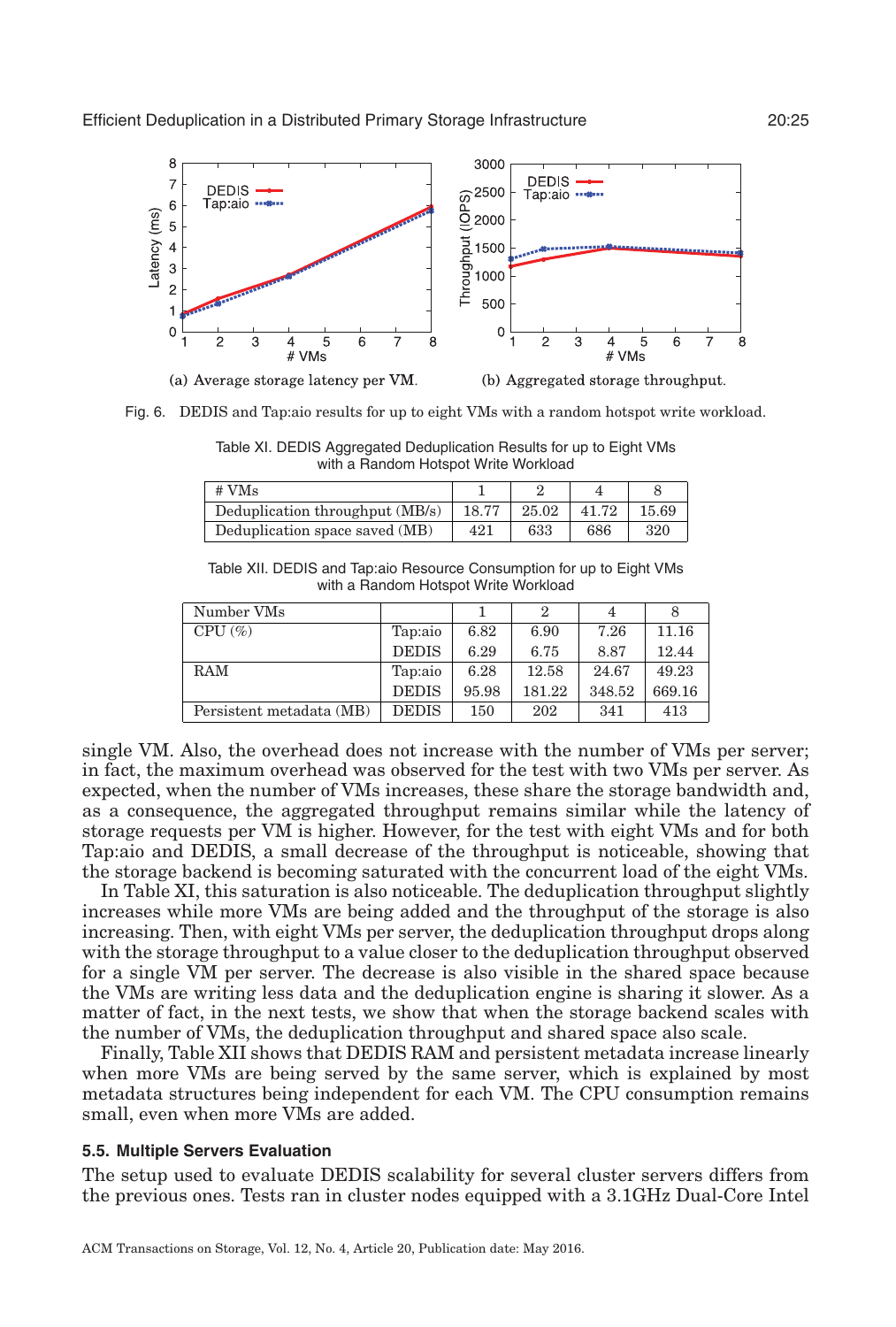i3 Processor, 8GB of RAM, a 7200 RPMs SATA disk, and connected by a gigabit switch. VMs were configured with 4GB of RAM and a single virtual disk volume with 20GB. A *symmetric setup* where each server ran a single VM, local DEDIS modules, and a DDI instance was used for all tests. The only component that ran in an isolated server was the *extent* service. The main advantage of using this setup was that no additional servers were required for running exclusively DEDIS or DDI components, thus resembling the setup of a traditional LVM system. Each server ran a single VM, since these servers' resources are more limited when compared to the AMD server.

DDI entries were partitioned and replicated with a replication factor of two. In each replication group, holding a distinct shard of the DDI, one of the replicas was used to process requests, while the other was kept only for fault-tolerant purposes. This way, for the setup with two servers, a single shard was used, for the setup with four servers, two shards were used, and so on. For instance, for a setup with four servers, server one and three processed requests for two distinct shards. Then, in order to cope with the failure of these two servers, server two replicated server one, and server four replicated server three. With this new setup, the overhead of replicating the DDI is contemplated in the results.

The distributed storage backend was also provided by the local disks of the cluster servers. More specifically, each server exported to the other servers an iSCSI device with 45GB. VM volumes were then stored in these devices with block-level striping. This way, the number of iSCSI devices grew with the number of servers, i.e., for a setup with two servers there were two iSCSI disks, for a setup with four servers there were four iSCSI devices, and so on. This design allowed scaling the storage pool with the number of VMs while spreading the volumes across distinct iSCSI devices. Persistent metadata and logs belonging to DEDIS and the *extent* server were also stored in the distributed storage pool, ensuring that all servers could access these logs and recover failed components, if necessary. DDI persistent data was kept in the local disk of each server, since replication was used to ensure fault-tolerance. Due to the scope of the evaluation, our storage pool implementation only performed striping without maintaining any redundancy for tolerating disk failures. In a production environment the storage backend should have replication enabled in order to tolerate the failure of storage servers for both the Tap:aio and DEDIS environments. However, this is just a test setup and our main motivation is to show that DEDIS introduces low overhead in a distributed storage system that scales with the number of servers.

In order to simulate a realistic environment where both static and dynamic VM data are deduplicated, we chose to store both OS and DEDISbench data in the same VM volume. Also, in a realistic environment, as the one discussed in LiveDFS, when a VM volume is created with a specific OS and other static information, it is more common to perform in-line deduplication while loading the volume into the storage backend than only performing deduplication later after storing the volume with duplicate content [Ng et al. [2011\]](#page-33-1). This way, we implemented a similar mechanism for loading new VM volumes into the storage. Briefly, upon loading, VM volumes are divided into 4KB blocks that are examined and actually stored only if they have useful content, thus excluding zeroed blocks that are then lazily allocated when needed. Moreover, deduplication is performed for each block being loaded to the storage. Duplicates are found inside the same VM volume and across other VM volumes already at the storage, with an algorithm that is very similar to the one used by DEDIS. The metadata and DDI structures used, while loading the VMs, are the same that are used by DEDIS when the VMs are deployed and running. This way, if a VM volume is being loaded while other VMs are already running at the cluster, the loading mechanism will also contemplate duplicate blocks from running VMs. The only difference from DEDIS algorithm is that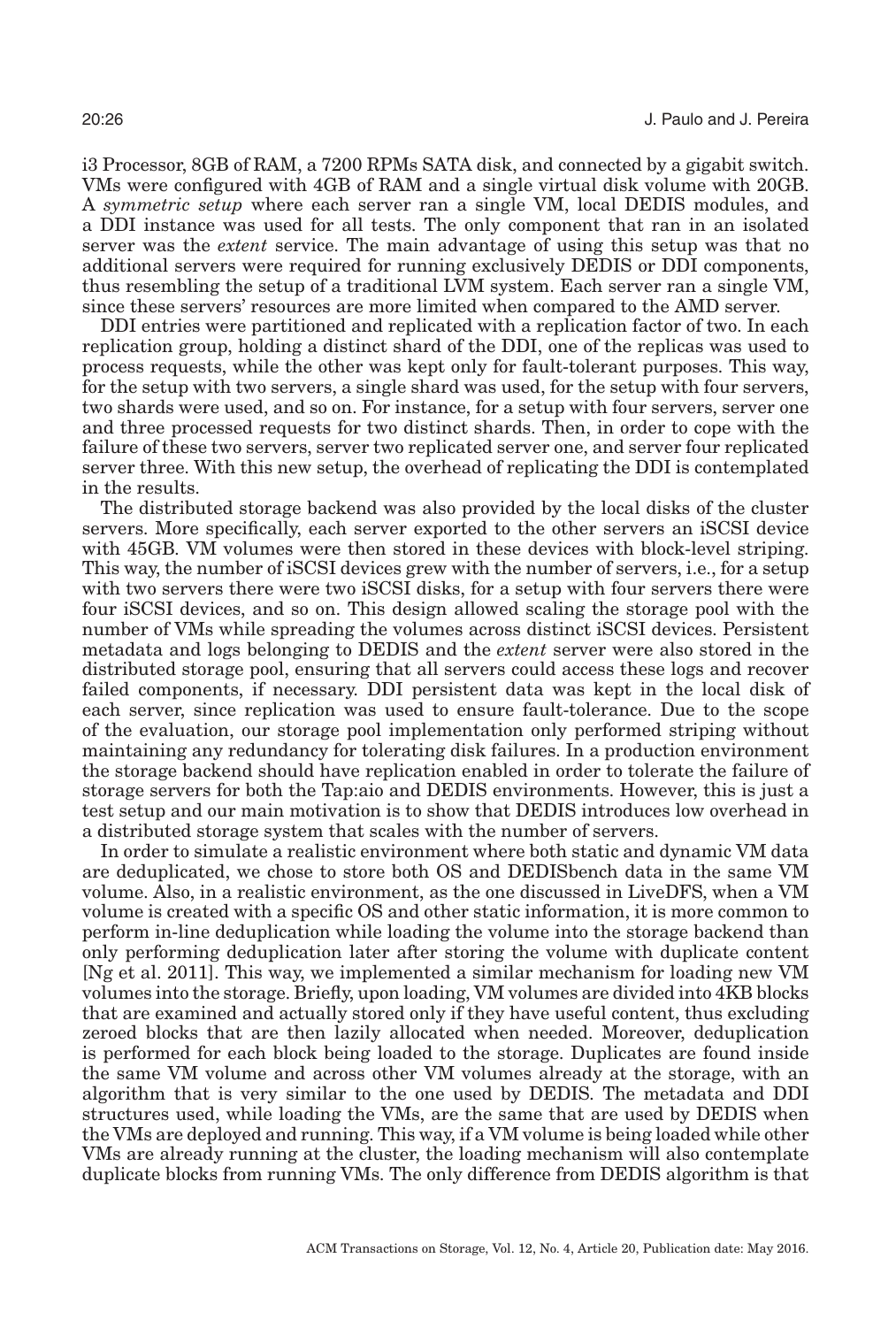|                                            | DEDIS wo/cache | DEDIS w/cache | DEDIS byte |
|--------------------------------------------|----------------|---------------|------------|
| Aggregated storage throughput (IOPS)       | 1.710          | 1.854         | 1.807      |
| Average storage latency per node (ms)      | 1.08           | 1.00          | 1.05       |
| Aggregated deduplication throughput (MB/s) | 2.52           | 31.46         | 3.92       |

<span id="page-26-0"></span>Table XIII. DEDIS Optimizations Results for Two Cluster Nodes with a Random Hotspot Write Workload

in-line deduplication is used instead, meaning that duplicates are eliminated before being stored.

When the VM instance starts running, the associated volume will have the necessary boot information already at the storage backend. Since zeroed blocks are not allocated immediately, these are lazily allocated when needed by the *interceptor* module. Lazyallocation is resilient to failures in a similar fashion to CoW. When the *interceptor* receives a write request for a block that must be lazily allocated, it gets an unused address from the *free* pool, updates the *logical-to-physical* mapping, and registers the operation at the persistent *unreferenced* queue. Then, the *GC* is responsible for processing the queue and persisting the mapping modifications in the *logical-tophysical* log. Deduplication uses the same logs as *D. Finder* to ensure that modifications to the *logical-to-physical* mapping and to other persistent structures are resilient to failures.

To conclude, this mechanism allows evaluating DEDIS in a more realistic scenario where VMs' volumes are launched by a mechanism that shares static information. Then, the dynamic information written by DEDISbench is shared with DEDIS. Also, the OS information rewritten while DEDISbench is running, is copied-on-write, if necessary, and shared by DEDIS. The operations done by our launching mechanism use the same metadata structures as DEDIS, require no additional storage space, and have no additional impact while the experiment is running.

5.5.1. DEDIS Optimizations. We started by evaluating some of DEDIS optimizations in a setup with two cluster nodes. In order to evaluate the *in-memory hash* cache described in Section [4.5,](#page-14-0) we compared two versions of DEDIS, one using this mechanism (DEDIS w/cache) and another without it (DEDIS w/o cache). Also, to understand the overhead of doing byte comparison of blocks before sharing them, we have evaluated another version of DEDIS, similar to DEDIS w/cache, but using byte comparison optimization (DEDIS byte).

Tests ran in a setup with two servers, each with a single VM. Two servers were used to ensure that there were at least two DDI nodes and that replication costs would be properly assessed in the results. Table [XIII](#page-26-0) shows the storage I/O and deduplication metrics for a 40 minute run of DEDISbench performing hotspot random writes, and for the subsequent 20 minutes when deduplication ran isolated from the I/O workload.

The results show that the storage I/O latency is reduced and the aggregated throughput increased when the *in-memory hash* cache is used. Improvements are even more noticeable for the aggregated deduplication throughput, increasing from 2.52MB/s to 31.46MB/s.[2](#page-26-1) This gain is achievable because block digests are precalculated and looked up in the in-memory cache. Even when cache misses occur and the hashes must be fetched from the on-disk Berkeley DB, the storage bandwidth used is significantly smaller than the one that would be used for reading back the full content of 4KB blocks from the storage. In terms of metadata space, the on-disk Berkeley DB required 15MB of disk space per server. The in-memory cache was configured to use 16MB of RAM per server that, for these tests, allowed obtaining a cache hit ratio of 69%. It is also important to refer that, for both DEDIS versions, the deduplication throughput value

<span id="page-26-1"></span><sup>2</sup>In the DEDIS w/cache test, the *D. Finder* module processed more than one million operations.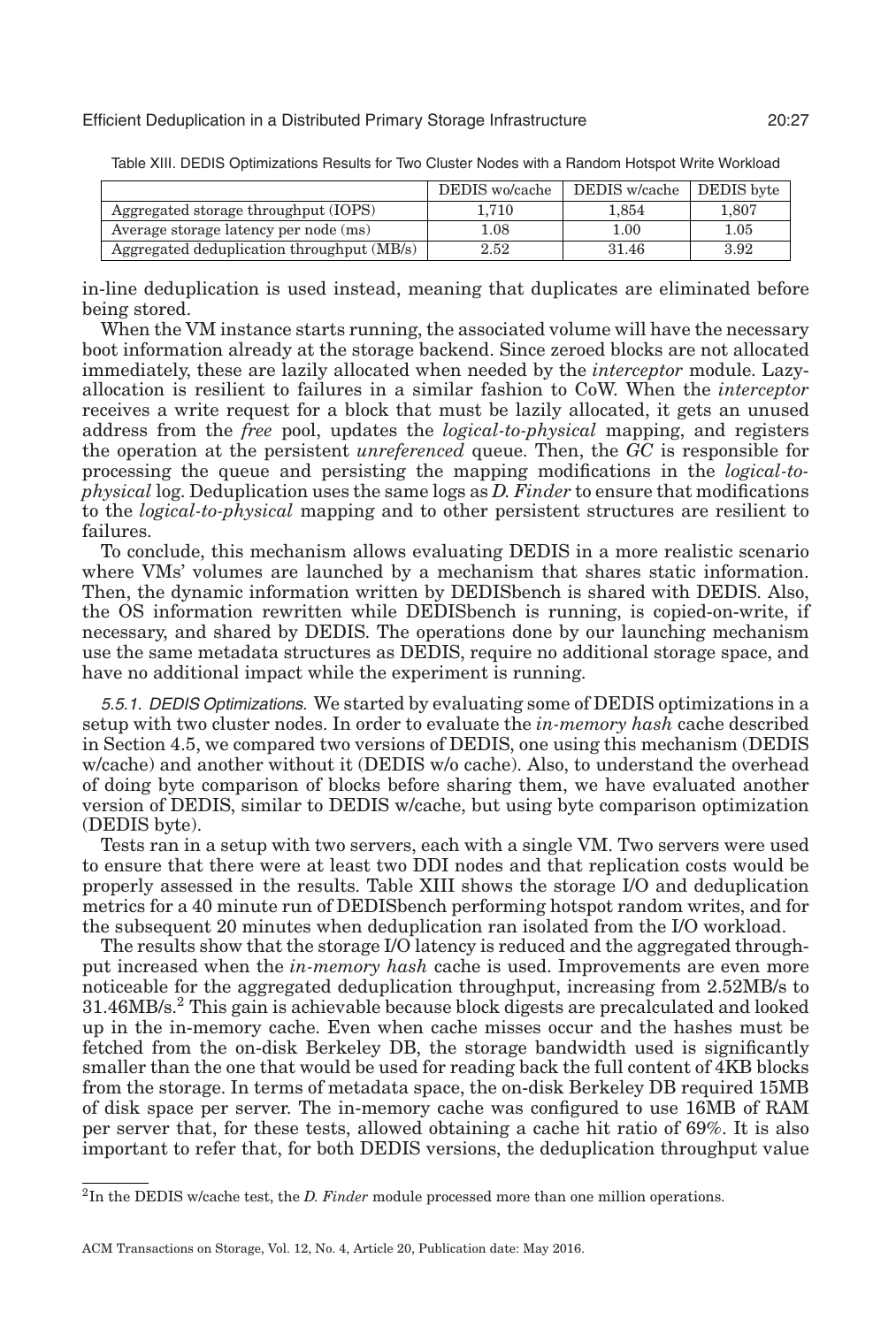<span id="page-27-0"></span>

Fig. 7. DEDIS and Tap:aio results for up to 32 cluster nodes with a random hotspot write workload.

was similar when deduplication was running in parallel with the I/O benchmark and when it was running isolated.

Table [XIII](#page-26-0) also shows the overhead of performing byte comparison over hash comparison. The overhead is small for storage latency and throughput but it is more noticeable in deduplication throughput. Byte comparison requires reading back the content of the two blocks being shared from the storage which reduces the benefits of the hash cache. This cost presents a tradeoff between performance and resilience to collisions of the SHA-1 algorithm that must be considered for the VMs where deduplication is being applied. In most cases, the negligible probability of collision of the SHA-1 algorithm is acceptable and the hash comparison is preferred [Quinlan and Dorward [2002;](#page-33-7) Paulo and Pereira [2014b\]](#page-33-6).

The impact of other optimizations, such as the hotspot avoidance mechanism, were already discussed in previous work, so we do not address them here in detail [Paulo and Pereira [2014a\]](#page-33-12). Nevertheless, these optimizations were used in these tests and had a positive impact in the results. For instance, in the DEDIS w/cache test, the hotspot mechanism avoided approximately 80% of CoW operations  $(\approx 300,000)$  operations per server). Finally, in terms of CPU, RAM, and network bandwidth, the three DEDIS versions had similar consumptions. We further discuss resource consumption and deduplication space savings in the next section where we evaluate DEDIS prototype in a larger cluster.

5.5.2. DEDIS Scalability and Performance. The prototype, with hash comparison and all the optimizations, was then evaluated in a setup with up to 32 servers, where each server ran a single VM, a DDI instance, and local DEDIS components. The *extent* service was the only component that ran in an independent server. DEDIS and Tap:aio were evaluated with a random write workload, i.e., DEDISbench performed random hotspot writes for 40 minutes with a subsequent pause of 20 minutes when deduplication ran isolated.

Figures [7\(](#page-27-0)a) and [7\(](#page-27-0)b) show the average storage latency and aggregated throughput for both Tap:aio and DEDIS, running with 2, 4, 8, 16, and 32 cluster nodes. Storage latency slightly increases when more VMs are serving I/O requests, with both Tap:aio and DEDIS. It occurs because in a symmetrical system, where all volumes are evenly stripped across all servers, an increasing share of requests are routed to remote nodes, thus incurring network overhead. Note that with 32 servers, only a small share of load is handled locally.

When compared with Tap:aio results, the latency overhead introduced by DEDIS is at most 11%, regardless of the number of servers. Similarly, the throughput overhead is at most 14%, the maximum value observed in experiments, with 4 and 32 servers. These results show that DEDIS introduces low overhead in a worst case scenario when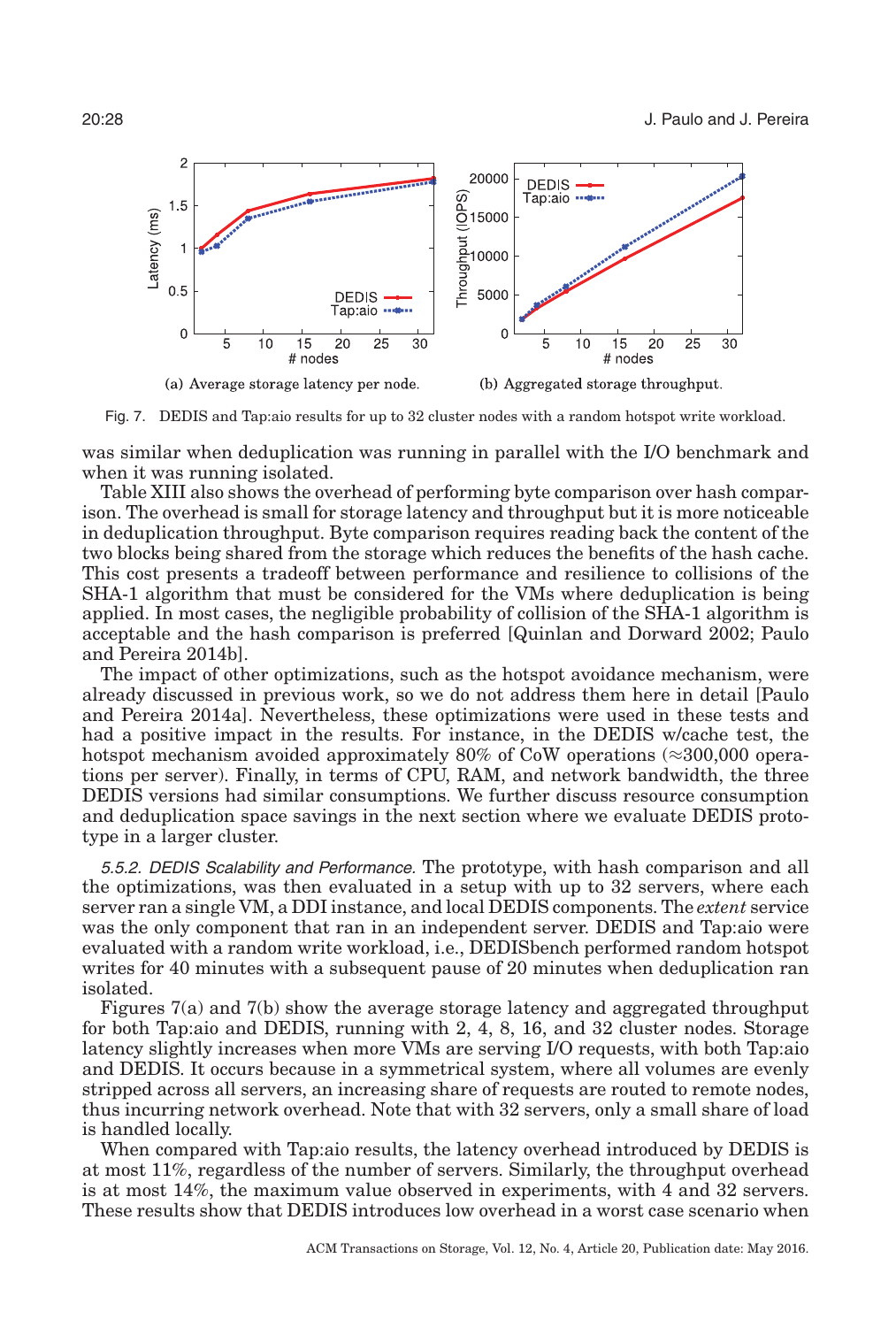<span id="page-28-0"></span>

<span id="page-28-1"></span>Fig. 8. Deduplication results for up to 32 cluster nodes with a random hotspot write workload.

Table XIV. Percentage of Deduplication Operations that Eliminated Duplicates for up to 32 Servers

| # Servers                     |      |      |      |      |  |
|-------------------------------|------|------|------|------|--|
| % Benchmark operations shared | 16.9 |      | 17.2 | 17.3 |  |
| % All operations shared       | 33.4 | 38.6 | 45.7 |      |  |

deduplication and intensive I/O are running concurrently. Also, DEDIS overhead, as a percentage, is not directly affected by the number of cluster nodes, meaning that our design scales along with the storage backend.

Figure [8\(](#page-28-0)a) shows the aggregated deduplication throughput for the same tests which scale close to linearly with a growing number of servers. Again, in settings with a very low number of servers, the share of accesses to the local disk that avoid network overhead is still significant and provides a slight advantage. Also, the throughput is evenly distributed across the distinct cluster nodes, showing that storage bandwidth is fairly distributed and that no node is starved. The key component in our design, which allows deduplication to scale out, is the decentralized DDI service that can be partitioned across distinct nodes. As our results show, these shards can be collocated with VMs and other DEDIS components without having a significant impact in the overall performance. For the 32 servers run, the average deduplication throughput per server was approximately 10MB/s, which is still an improvement over the DeDe system where blocks are shared at  $\approx 2.6$ MB/s [Clements et al. [2009\]](#page-32-4).

When more VMs are writing data into the storage, there is a higher probability of finding more duplicates across their volumes. This is shown in Table [XIV](#page-28-1) where the percentage of deduplication operations that found and eliminated duplicates is detailed. The table comprises the percentage of duplicates found solely for processed DEDISbench operations and for all operations, including both the benchmark and the VM-loading mechanism. Both values show that when more servers are added, the percentage of duplicates increases, which is only possible because DEDIS does exact cluster-wide deduplication. The percentages of duplicates found for all operations are higher because, in our tests, we have used the same VM image for all servers, so preallocated blocks of VM images were fully deduplicated by our loader. Also, there was some redundancy inside the same VM image that was eliminated before being loaded to the storage pool. Note that unused zeroed blocks from VM images were not deduplicated and were later lazily-allocated, so we have not included these blocks in these results. Using the same image for all VMs allows evaluating all cluster nodes in the same condition and ensures that extracted I/O metrics are not affected by using distinct configurations. Although this approach does not simulate a cluster with distinct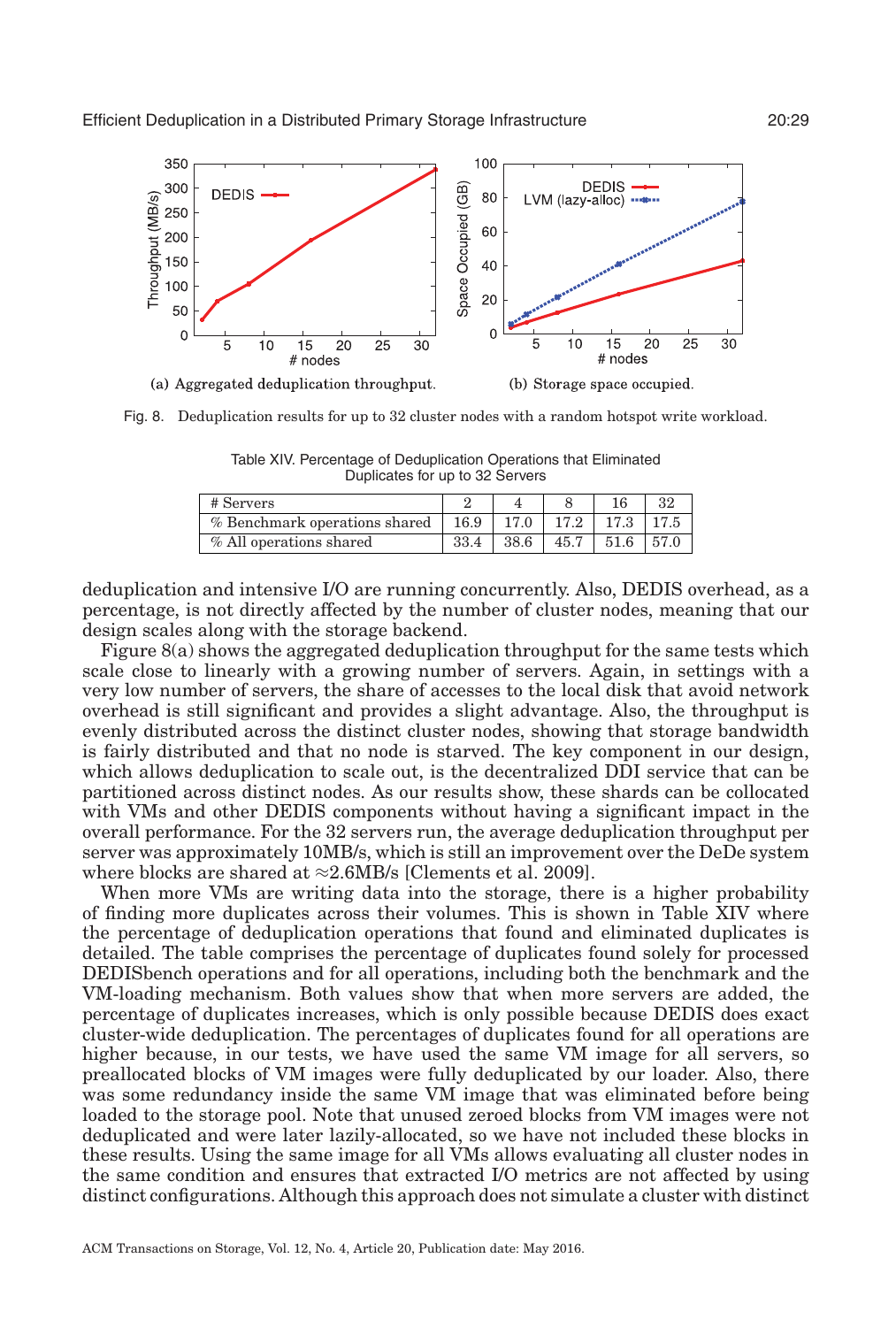<span id="page-29-0"></span>

|              | CPU (%) | RAM(MB) | Network (KB/s) | Persistent metadata (MB) |
|--------------|---------|---------|----------------|--------------------------|
| Tap:aio      | 3.90    | 6.25    |                | _                        |
| <b>DEDIS</b> | 6.44    | 197.25  | 247.89         | 96.10                    |

Table XV. Average Resource Consumption, Per Node, for the Hotspot Random Write Test with 32 Cluster Nodes

VM images, it is common for many cloud providers to have a set of standard images that are widely used for launching new VMs. Therefore, the amount of fully duplicate images is significant in real-world deployments.

For the experiment with 32 VMs, the loading mechanism deduplicated approximately 31GB while DEDISbench was running, and in the subsequent 20 minutes, approximately 5.9GB of dynamic content was shared, which corresponds to 17.5% of the total number of blocks processed by the *D. Finder* module that processed approximately 8.7 million requests. Note that the DEDISbench hotspot workload simulates a high percentage of rewrite operations, which is important for generating more CoW operations and assessing their overhead, but also reduces the duplicates processed by DEDIS due to the following reasons: First, the hotspot avoidance mechanism avoids many share operations for blocks frequently rewritten, and that would probably be copied-on-write after being shared. Also, even without the avoidance mechanism, a block may be rewritten several times between two share iterations, but it will only be shared once when the *D. Finder* asynchronously collects it. Nevertheless, the percentage of processed blocks that were actually shared is near the duplicate content simulated with DEDISbench, which is 25%. Regarding the other tests, the results and conclusions are similar to the ones described for the 32 servers experiment.

Figure [8\(](#page-28-0)b) shows the storage space required after loading the VMs images into the storage and running the I/O benchmark in each VM. This figure compares DEDIS with an LVM system without deduplication, but that supports lazy-allocation of unused blocks. DEDIS used approximately 50% of the space that the LVM system would require. Moreover, a storage system without lazy allocation would require 640GB for storing the 32 VM volumes instead of the 43GB used by DEDIS. These values do not include, however, the storage space needed for persistent metadata and logs, which we detail next and show that it is clearly compensated by the space savings.

Table [XV](#page-29-0) shows the average resource consumption per server for the 32 servers experiment. We chose this specific run but, once again, the other tests have similar results and conclusions. The CPU, RAM, and network values include the resources consumed by all DEDIS components and by the DDI nodes that ran collocated in the cluster nodes. The persistent metadata values also include the VM loading mechanism that shared persistent structures with DEDIS and used the DDI to deduplicate VM images.

In terms of CPU usage, DEDIS introduced a small percentage of overhead when compared to Tap:aio. As expected, DEDIS required more RAM for its in-memory caches and for performing deduplication. Nevertheless, DEDIS used less than 3% of the total RAM of each cluster node. The network usage for the 32 servers, more specifically, the network bandwidth used for contacting the DDI nodes and for supporting their replication was less than 250KB/s. Regarding metadata consumption, the DDI, DEDIS, and the loading mechanism required 96.10MB of storage space per server. Globally, for the 32 servers, it used  $\approx$ 3GB of storage space that were clearly compensated by the 37GB of space deduplicated by DEDIS and the load mechanism.

Finally, it is important to refer that, in our tests, resource consumptions were evenly distributed across the servers. Also, in the 32 servers experiment, the *extent* service used less than 1% of CPU, 2% of the server RAM, and 2GB of persistent metadata for indexing ≈1TB of storage blocks.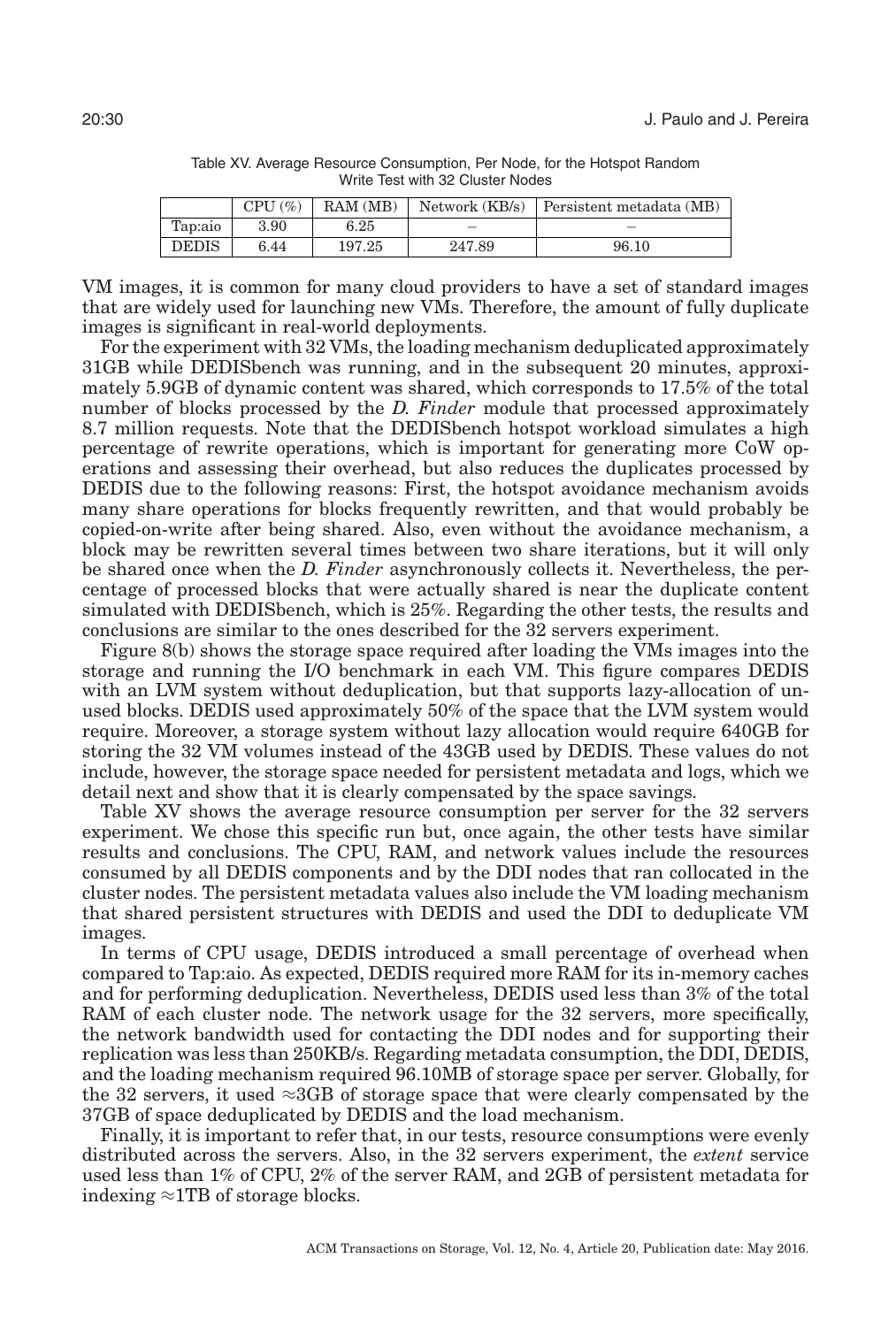<span id="page-30-1"></span>

|              | Aggregated storage throughput $(IOPS)$ Average latency per node $(ms)$ |            |
|--------------|------------------------------------------------------------------------|------------|
| Tap:aio      | 8.238                                                                  | 0.24       |
| <b>DEDIS</b> | 8.698                                                                  | $\rm 0.23$ |

Table XVI. DEDIS and Tap:aio Results for up to 32 Cluster Nodes with a Random Hotspot Read Workload

### **5.6. DEDIS Read Performance**

A setting with two servers was also used for assessing DEDIS overhead in random hotspot read workloads. In these tests, DEDISbench wrote data in the first 30 minutes, then stopped for 30 minutes, and finally ran again for another 40 minutes performing random hotspot reads. The first 60 minutes were used to populate the storage and have DEDIS sharing duplicate blocks. The last 40 minutes were used to run the benchmark and check storage read performance in a deduplicated storage. In the test with the Tap:aio driver, the storage was also populated, but without any sort of deduplication.

Surprisingly, Table [XVI](#page-30-1) shows that DEDIS outperforms Tap:aio in both storage latency and throughput. This probably happens because, in a deduplicated storage, some of the reads for distinct addresses will end up reading the same shared block from the storage. This allows using OS read caches more efficiently while reducing the disk arm movement [Koller and Rangaswami [2010b\]](#page-33-28). It is important to refer that the *interceptor* module and the Tap:aio driver use the O\_DIRECT flag for reading/writing content to the storage backend, thus avoiding the OS caches of the Dom0 server. On the other hand, the VM cache is enabled for both DEDIS and Tap:aio in order to have a fair comparison. Finally, these results refer to a random workload that does not suffer from storage fragmentation, which we discuss further in the next section.

To conclude, these results prove that our design has negligible impact in random storage read requests and that, in some cases, deduplication can even increase their performance.

The results presented in this section allow us to conclude that DEDIS introduces low storage overhead, even when both deduplication and intensive storage random I/O are performed concurrently. This is true for several storage workloads, for setups with multiple VMs per server, and for setups with multiple servers. Also, the evaluation results presented in this section required  $\approx$ 26 hours of computation, only for DEDIS tests. In this period, more than  $734GB \approx 192$  million blocks) were written into the storage and more than  $86GB \approx 20$  million blocks) were deduplicated. Tap:aio tests required  $\approx$ 23 hours and wrote more than 780GB ( $\approx$ 204 million blocks) into the storage. These tests generated ≈50MB of logs that were then analyzed to extract the results presented in this article.

# **6. DISCUSSION**

<span id="page-30-0"></span>Deduplication research is traditionally focused on sequential storage workloads [Quinlan and Dorward [2002;](#page-33-7) Ungureanu et al. [2010\]](#page-34-3). On the other hand, random I/O workloads, common in primary storage systems, are less researched and still have outstanding challenges that prevent efficient deduplication with acceptable storage overhead [Hong and Long [2004;](#page-32-3) Clements et al. [2009\]](#page-32-4). This is the main reason why the work discussed in this article is focused on random storage workloads.

Obtaining low overhead for both types of workloads with the same system is yet another problem. As an example, HydraFS achieves good results for stream I/O while supporting random I/O but with moderate performance [Ungureanu et al. [2010\]](#page-34-3). DEDIS was built with some characteristics in mind that should allow it to perform reasonably for sequential I/O. Our *interceptor* module is implemented using asynchronous I/O and many of DEDIS logging operations are done in batch to reduce the overhead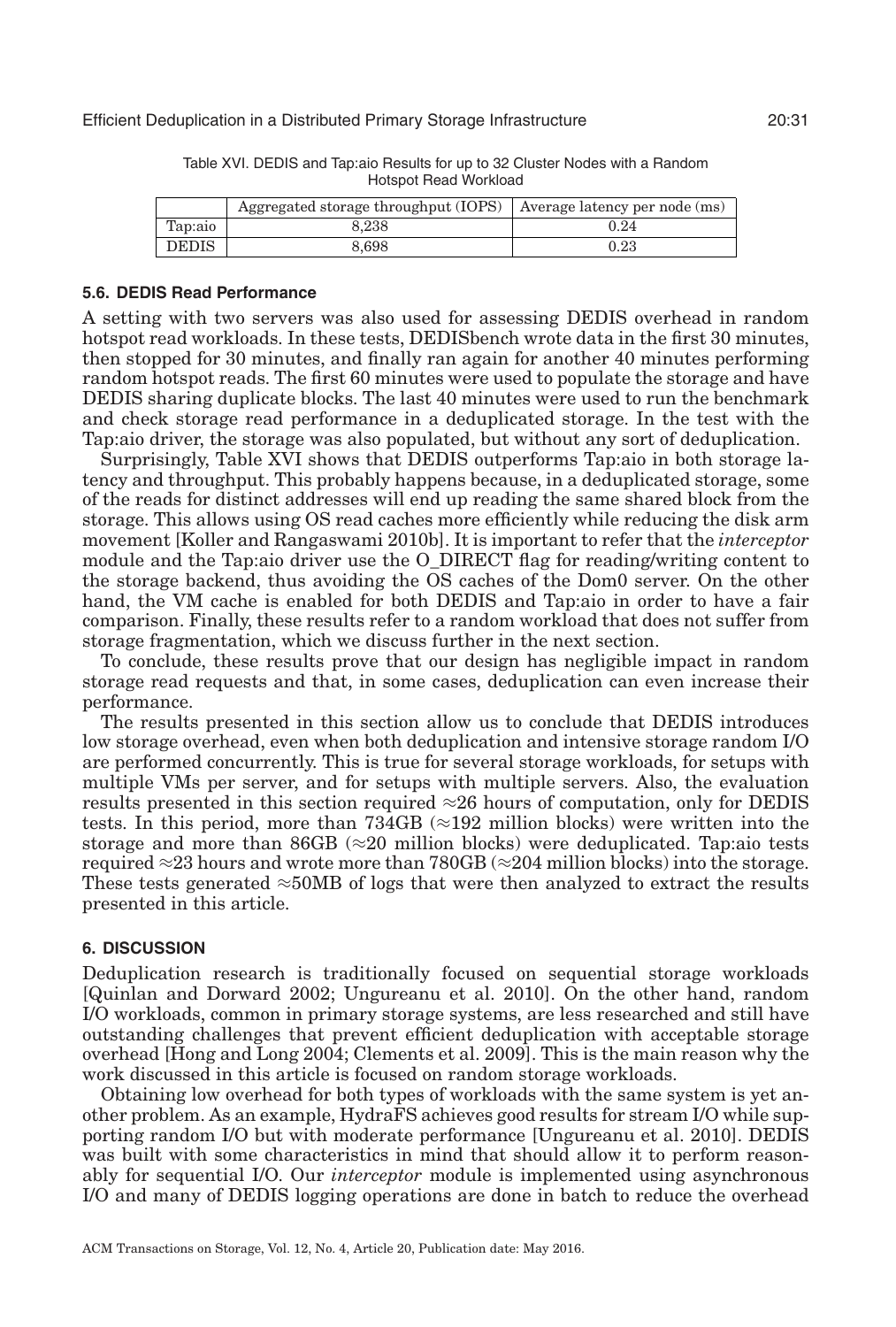of processing one request at a time. This way, if sequential writes are issued and these do not rewrite any previously shared data, it is expectable that DEDIS performance will be comparable with Tap:aio. However, if sequential requests generate several CoW operations, DEDIS overhead will be more noticeable.

A possible future contribution and interesting research direction would be to build a hybrid system that bundles these distinct researches and achieves low storage overhead for both types of I/O access patterns. Since DEDIS solution can be used in a per volume basis, it would be easy to use this driver for volumes with random workloads and use a specific driver optimized for sequential throughput for other volumes. However, even more interesting would be to have a hybrid deduplication system that can change its algorithm for subworkloads issued in the same volume.

Similarly, DEDIS design does not address the fragmentation introduced by deduplication, which has negligible impact in random storage reads but significantly impacts sequential storage reads. This topic also has several research work that could be applied to DEDIS in the future. Deduplication systems optimized for sequential I/O usually use chunks with larger sizes or group chunks into segments to improve the throughput of stream I/O operations and to reduce fragmentation [Zhu et al. [2008;](#page-34-6) Lillibridge et al. [2009\]](#page-33-18). Other systems reduce fragmentation by doing selective deduplication only over some chunks or by rewriting some chunks in order to maintain the sequential storage layout for the groups of blocks that will suffer most from fragmentation [Kaczmarczyk et al. [2012;](#page-32-20) Srinivasan et al. [2012\]](#page-34-0). The latter ideas could be incorporated in the DEDIS off-line deduplication algorithm as future work. As another idea, it would be interesting to understand if storage replication could be used to provide both fault-tolerance and, when possible, to asynchronously replicate some blocks and place them in specific storage locations that would ensure their sequential layout and reduce the fragmentation effects. Once again, the hybrid deduplication system could include these optimizations for improving the efficiency of sequential read requests.

# **7. CONCLUSIONS**

<span id="page-31-0"></span>We present the design, implementation, and evaluation of DEDIS, a dependable and distributed system that performs offline deduplication across VMs' primary storage volumes in a cluster-wide fashion. DEDIS design is fully decentralized, avoiding any single point of failure or contention, thus, safely scaling-out. Our design is compatible with any storage backend, distributed or centralized, as long as it exports a shared block device interface. Moreover, we present novel optimizations for improving deduplication performance and reliability while reducing the impact in storage requests.

The evaluation of DEDIS Xen-based prototype with both real traces and benchmarking tools shows that DEDIS has a small impact in storage requests while providing an acceptable deduplication throughput, even when several VMs are hosted in the same cluster server. Moreover, our evaluation in up to 32 cluster nodes shows that deduplication and primary I/O random workloads can run simultaneously in a fully decentralized and scalable system while keeping low latency and throughput overhead, less than 14%, and a baseline single-server deduplication throughput of approximately 10MB/s with low-end hardware. Such is not possible in previous primary deduplication proposals and is fundamental for performing efficient deduplication and reducing the duplicate storage backlog in infrastructures with scarce off-peak periods [Clements et al. [2009;](#page-32-4) Hong and Long [2004\]](#page-32-3). Also, the resulting net space savings are clearly worthwhile in face of an acceptable consumption of CPU, RAM, and network resources. These results allow us to conclude that efficient distributed deduplication is achievable in primary storage cloud infrastructures.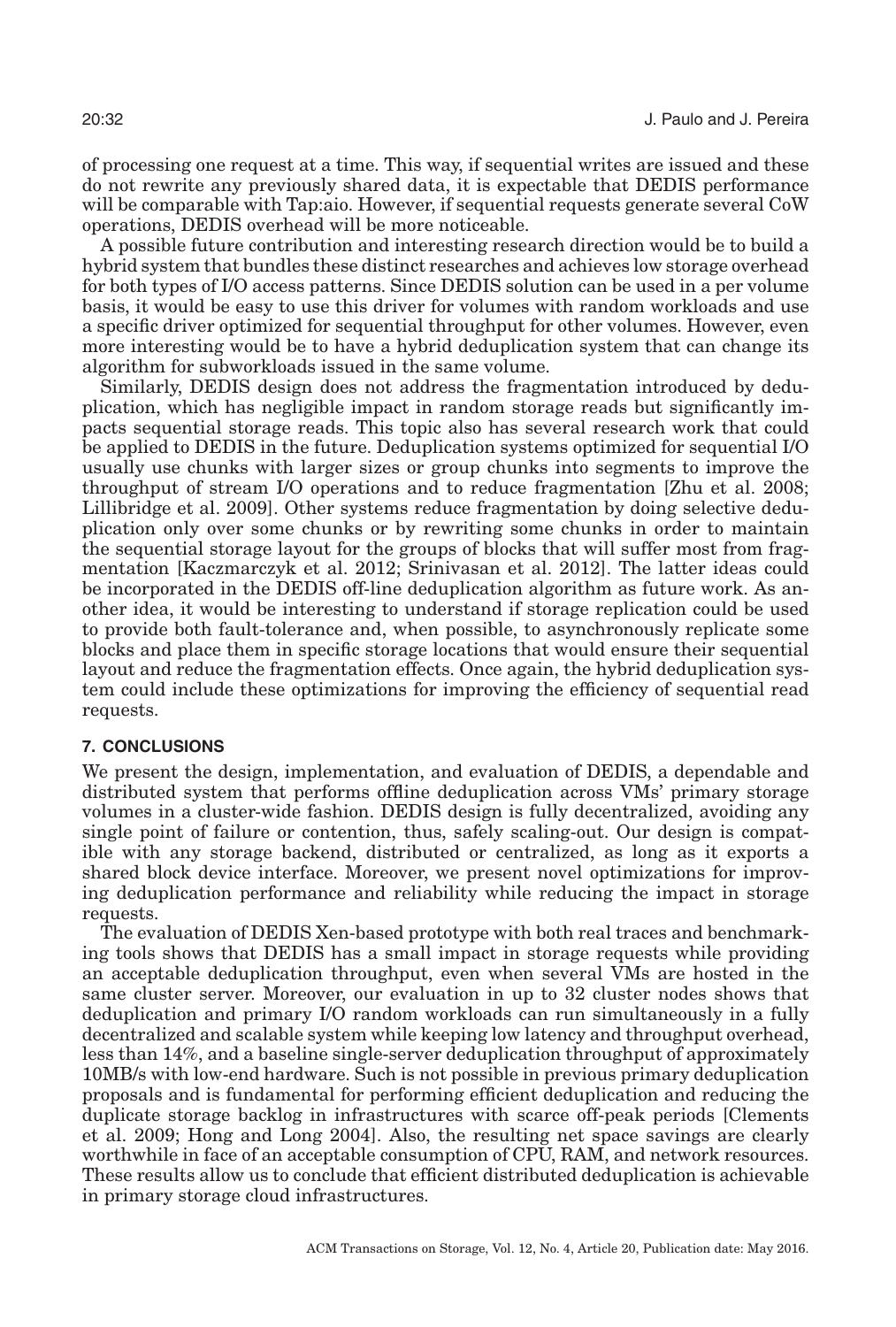Finally, DEDIS source-code is open-source and is publicly available for anyone to deploy and benchmark.

# **8. AVAILABILITY**

DEDIS source code and additional information can be consulted at [http://www.](http://www.holeycow.org/Home/deduplication) [holeycow.org/Home/deduplication.](http://www.holeycow.org/Home/deduplication)

#### **ACKNOWLEDGMENT**

We thank the DAIS'14 reviewers for their comments on earlier versions of this article.

### **REFERENCES**

- <span id="page-32-19"></span>Rami Al-Rfou, Nikhil Patwardhan, and Phanindra Bhagavatula. 2010. *Deduplication and Compression Benchmarking in Filebench*. Technical Report.
- <span id="page-32-18"></span>Darrell Anderson. 2002. *Fstress: A Flexible Network File Service Benchmark*. Technical Report. Duke University.
- <span id="page-32-6"></span>Deepavali Bhagwat, Kave Eshghi, Darrell D. E. Long, and Mark Lillibridge. 2009. Extreme binning: Scalable, parallel deduplication for chunk-based file backup. In *Proceedings of International Symposium on Modelling, Analysis, and Simulation of Computer and Telecommunication Systems (MASCOTS)*.
- <span id="page-32-12"></span>William J. Bolosky, Scott Corbin, David Goebel, and John R. Douceur. 2000. Single instance storage in Windows 2000. In *Proceedings of USENIX Windows System Symposium (WSS)*.
- <span id="page-32-10"></span>Citrix Systems, Inc. 2014. Blktap documentation. Retrieved from [http://wiki.xen.org/wiki/Blktap2.](http://wiki.xen.org/wiki/Blktap2)
- <span id="page-32-4"></span>Austin T. Clements, Irfan Ahmad, Murali Vilayannur, and Jinyuan Li. 2009. Decentralized deduplication in SAN cluster file systems. In *Proceedings of USENIX Annual Technical Conference (ATC)*.
- <span id="page-32-17"></span>Russell Coker. 2015. Bonnie++ web page. Retrieved from [http://www.coker.com.au/bonnie++/.](http://www.coker.com.au/bonnie++/)
- <span id="page-32-1"></span>D. Iacono. 2013. Enterprise storage: Efficient,virtualized and flash optimized. *IDC White Paper.*
- <span id="page-32-16"></span>Biplob Debnath, Sudipta Sengupta, and Jin Li. 2010. Chunk stash: Speeding up inline storage deduplication using flash memory. In *Proceedings of USENIX Annual Technical Conference (ATC)*.
- <span id="page-32-7"></span>Wei Dong, Fred Douglis, Kai Li, Hugo Patterson, Sazzala Reddy, and Philip Shilane. 2011. Tradeoffs in scalable data routing for deduplication clusters. In *Proceedings of USENIX Conference on File and Storage Technologies (FAST)*.
- <span id="page-32-13"></span>John R. Douceur, Atul Adya, William J. Bolosky, Dan Simon, and Marvin Theimer. 2002. *Reclaiming Space from Duplicate Files in a Serverless Distributed File System*. Technical Report MSR-TR-2002-30. Microsoft Research.
- <span id="page-32-2"></span>Ahmed El-Shimi, Ran Kalach, Ankit Kumar, Adi Oltean, Jin Li, and Sudipta Sengupta. 2012. Primary data deduplication large scale study and system design. In *Proceedings of USENIX Annual Technical Conference (ATC)*.
- <span id="page-32-0"></span>EMC. 2012. New Digital Universe Study Reveals Big Data Gap. [http://www.emc.com/about/news/press/2012/](http://www.emc.com/about/news/press/2012/20121211-01.htm) [20121211-01.htm.](http://www.emc.com/about/news/press/2012/20121211-01.htm) (2012).
- <span id="page-32-9"></span>Davide Frey, Anne-Marie Kermarrec, and Konstantinos Kloudas. 2012. Probabilistic deduplication for cluster-based storage systems. In *Proceedings of the Third ACM Symposium on Cloud Computing (SOCC)*.
- <span id="page-32-8"></span>Yinjin Fu, Hong Jiang, and Nong Xiao. 2012. A scalable inline cluster deduplication framework for big data protection. In *Proceedings of ACM/IFIP/USENIX International Middleware Conference*.
- <span id="page-32-15"></span>Fanglu Guo and Petros Efstathopoulos. 2011. Building a high-performance deduplication system. In *Proceedings of USENIX Annual Technical Conference (ATC)*.
- <span id="page-32-5"></span>HP. 2011. Complete storage and data protection architecture for VMware vSphere. *White Paper* (2011).
- <span id="page-32-3"></span>Bo Hong and Darrell D. E. Long. 2004. Duplicate data elimination in a san file system. In *Proceedings of Conference on Mass Storage Systems (MSST)*.
- <span id="page-32-14"></span>Keren Jin and Ethan L. Miller. 2009. The effectiveness of deduplication on virtual machine disk images. In *Proceedings of International Systems and Storage Conference (SYSTOR)*.
- <span id="page-32-11"></span>Jones, M. 2010. Virtio: An I/O virtualization framework for linux. *IBM White Paper* (2010).
- <span id="page-32-20"></span>Michal Kaczmarczyk, Marcin Barczynski, Wojciech Kilian, and Cezary Dubnicki. 2012. Reducing impact of data fragmentation caused by in-line deduplication. In *Proceedings of International Systems and Storage Conference (SYSTOR)*.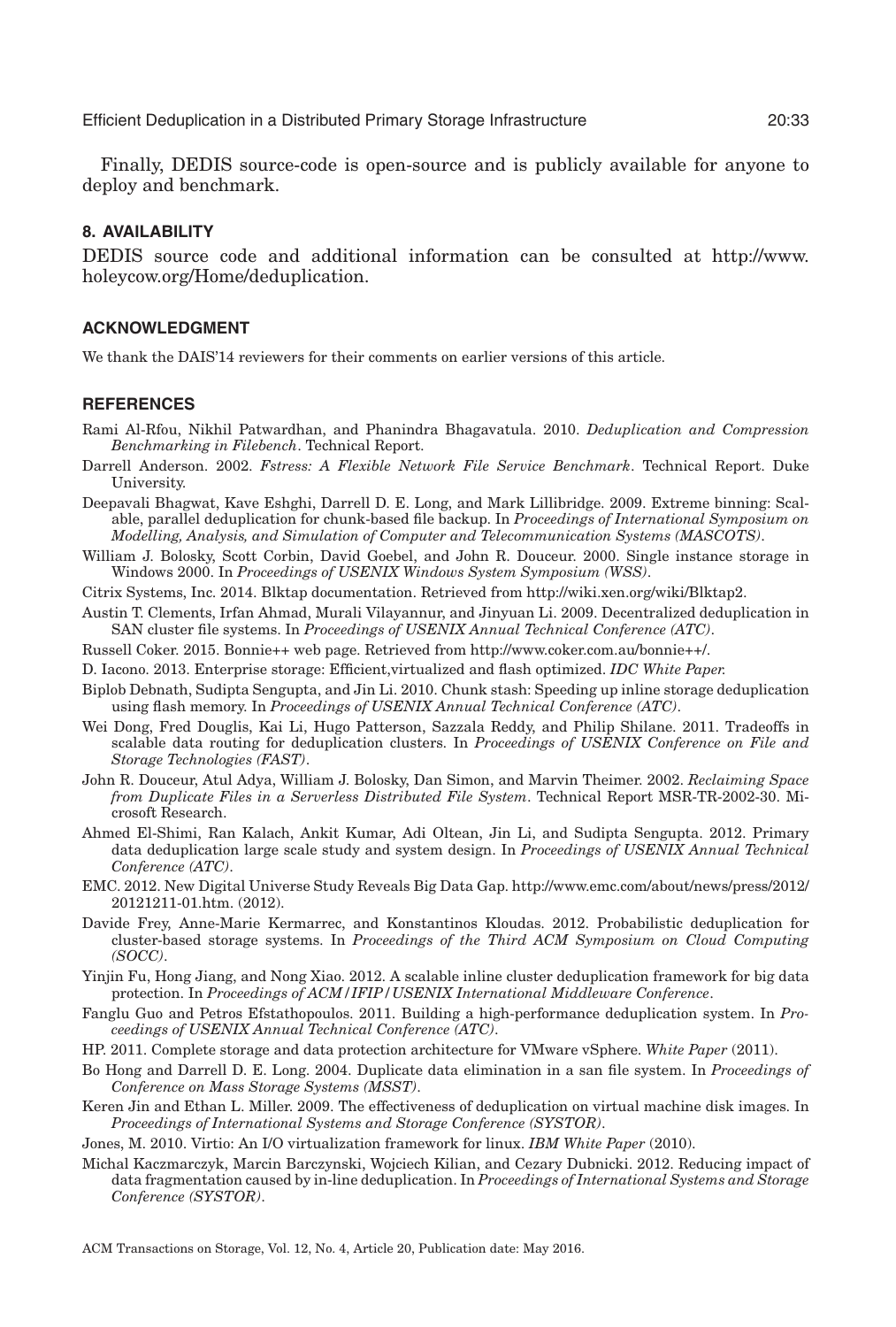- <span id="page-33-8"></span>Jürgen Kaiser, Dirk Meister, André Brinkmann, and Sascha Effert. 2012. Design of an exact data deduplication cluster. In *Proceedings of Conference on Mass Storage Systems (MSST)*.
- <span id="page-33-26"></span>Jeffrey Katcher. 1997. *PostMark: A New File System Benchmark.* Technical Report. NetApp.
- <span id="page-33-3"></span>Ricardo Koller and Raju Rangaswami. 2010a. I/O deduplication: Utilizing content similarity to improve I/O performance. *ACM Transactions on Storage* 6, 3 (Sept. 2010), 13:1–13:26.
- <span id="page-33-28"></span>Ricardo Koller and Raju Rangaswami. 2010b. I/O deduplication: Utilizing content similarity to improve I/O performance. In *Proceedings of USENIX Conference on File and Storage Technologies (FAST)*.
- <span id="page-33-14"></span>Lessfs. 2014. Lessfs page. Retrieved from [http://www.lessfs.com/wordpress/.](http://www.lessfs.com/wordpress/)
- <span id="page-33-15"></span>Yan-Kit Li, Min Xu, Chun-Ho Ng, and Patrick P. C. Lee. 2014. Efficient hybrid inline and out-of-line deduplication for backup storage. *Trans. Storage* 11, 1 (2014), 2:1–2:21.
- <span id="page-33-13"></span>Anthony Liguori and Eric Van Hensbergen. 2008. Experiences with content addressable storage and virtual disks. In *Proceedings of USENIX Workshop on I/O Virtualization (WIOV)*.
- <span id="page-33-18"></span>Mark Lillibridge, Kave Eshghi, Deepavali Bhagwat, Vinay Deolalikar, Greg Trezise, and Peter Camble. 2009. Sparse indexing: Large scale, inline deduplication using sampling and locality. In *Proceedings of USENIX Conference on File and Storage Technologies (FAST)*.
- <span id="page-33-20"></span>D. Meister and A. Brinkmann. 2010. dedupv1: Improving deduplication throughput using solid state drives (SSD). In *Proceedings of Conference on Mass Storage Systems (MSST)*.
- <span id="page-33-2"></span>Dutch T. Meyer, Gitika Aggarwal, Brendan Cully, Geoffrey Lefebvre, Michael J. Feeley, Norman C. Hutchinson, and Andrew Warfield. 2008. Parallax: Virtual disks for virtual machines. In *Proceedings of European Conference on Computer Systems (EuroSys)*.
- <span id="page-33-4"></span>Dutch T. Meyer and William J. Bolosky. 2011. A study of practical deduplication. In *Proceedings of USENIX Conference on File and Storage Technologies (FAST)*.
- <span id="page-33-5"></span>Dutch T. Meyer and William J. Bolosky. 2012. A study of practical deduplication. *ACM Transactions on Storage* 7, 4 (2012), 14:1–14:20.
- <span id="page-33-1"></span>Chun-Ho Ng, Mingcao Ma, Tsz-Yeung Wong, Patrick P. C. Lee, and John C. S. Lui. 2011. Live deduplication storage of virtual machine images in an open-source cloud. In *Proceedings of ACM/IFIP/USENIX International Middleware Conference*.
- <span id="page-33-27"></span>William Norcott. 2015. IOzone web page. Retrieved from [http://www.iozone.org/.](http://www.iozone.org/)
- <span id="page-33-22"></span>Michael A. Olson, Keith Bostic, and Margo Seltzer. 1999. Berkeley DB. In *Proceedings of USENIX Annual Technical Conference (ATC)*.
- <span id="page-33-16"></span>Opendedup. 2014. Opendedup web page. Retrieved from [http://opendedup.org.](http://opendedup.org)
- <span id="page-33-0"></span>OpenSolaris. 2014. ZFS documentation. Retrieved from [http://www.freebsd.org/doc/en/books/handbook/](http://www.freebsd.org/doc/en/books/handbook/filesystems-zfs.html) [filesystems-zfs.html.](http://www.freebsd.org/doc/en/books/handbook/filesystems-zfs.html)
- <span id="page-33-9"></span>OpenStack Foundation. 2014. OpenStack web page. Retrieved from [https://www.openstack.org.](https://www.openstack.org)
- <span id="page-33-10"></span>OpenStack Foundation. 2016. Cinder documentation. Retrieved from [http://docs.openstack.org/developer/](http://docs.openstack.org/developer/cinder/) [cinder/.](http://docs.openstack.org/developer/cinder/)
- <span id="page-33-23"></span>T. Ozawa and M. Kazutaka. 2014. ACCORD web page. Retrieved from [http://www.osrg.net/accord/.](http://www.osrg.net/accord/)
- <span id="page-33-21"></span>Joao Paulo and Jose Pereira. 2011. Model checking a decentralized storage deduplication protocol. In *Fast Abstract in Latin-American Symposium on Dependable Computing*.
- <span id="page-33-12"></span>J. Paulo and J. Pereira. 2014a. Distributed exact deduplication for primary storage infrastructures. In *Distributed Applications and Interoperable Systems*.
- <span id="page-33-6"></span>João Paulo and José Pereira. 2014b. A survey and classification of storage deduplication systems. Comput. *Surveys* 47, 1 (2014), 11:1–11:30.
- <span id="page-33-24"></span>J. Paulo, P. Reis, J. Pereira, and A. Sousa. 2012. DEDISbench: A benchmark for deduplicated storage systems. In *Proceedings of International Symposium on Secure Virtual Infrastructures (DOA-SVI)*.
- <span id="page-33-25"></span>J. Paulo, P. Reis, J. Pereira, and A. Sousa. 2013. Towards an accurate evaluation of deduplicated storage systems. *International Journal of Computer Systems Science and Engineering* 29, 1, 1:73–1:83.
- <span id="page-33-7"></span>Sean Quinlan and Sean Dorward. 2002. Venti: A new approach to archival storage. In *Proceedings of USENIX Conference on File and Storage Technologies (FAST)*.
- <span id="page-33-17"></span>Sean Rhea, Russ Cox, and Alex Pesterev. 2008. Fast, inexpensive content-addressed storage in foundation. In *Proceedings of USENIX Annual Technical Conference (ATC)*.
- <span id="page-33-11"></span>Rusty Russell. 2008. Virtio: Towards a de-facto standard for virtual I/O devices. *SIGOPS Operating Systems Review* 42, 5 (2008), 95–103.
- <span id="page-33-19"></span>Philip Shilane, Grant Wallace, Mark Huang, and Windsor Hsu. 2012. Delta compressed and deduplicated storage using stream-informed locality. In *Proceedings of USENIX Workshop on Hot Topics in Storage and File Systems (HotStorage)*.